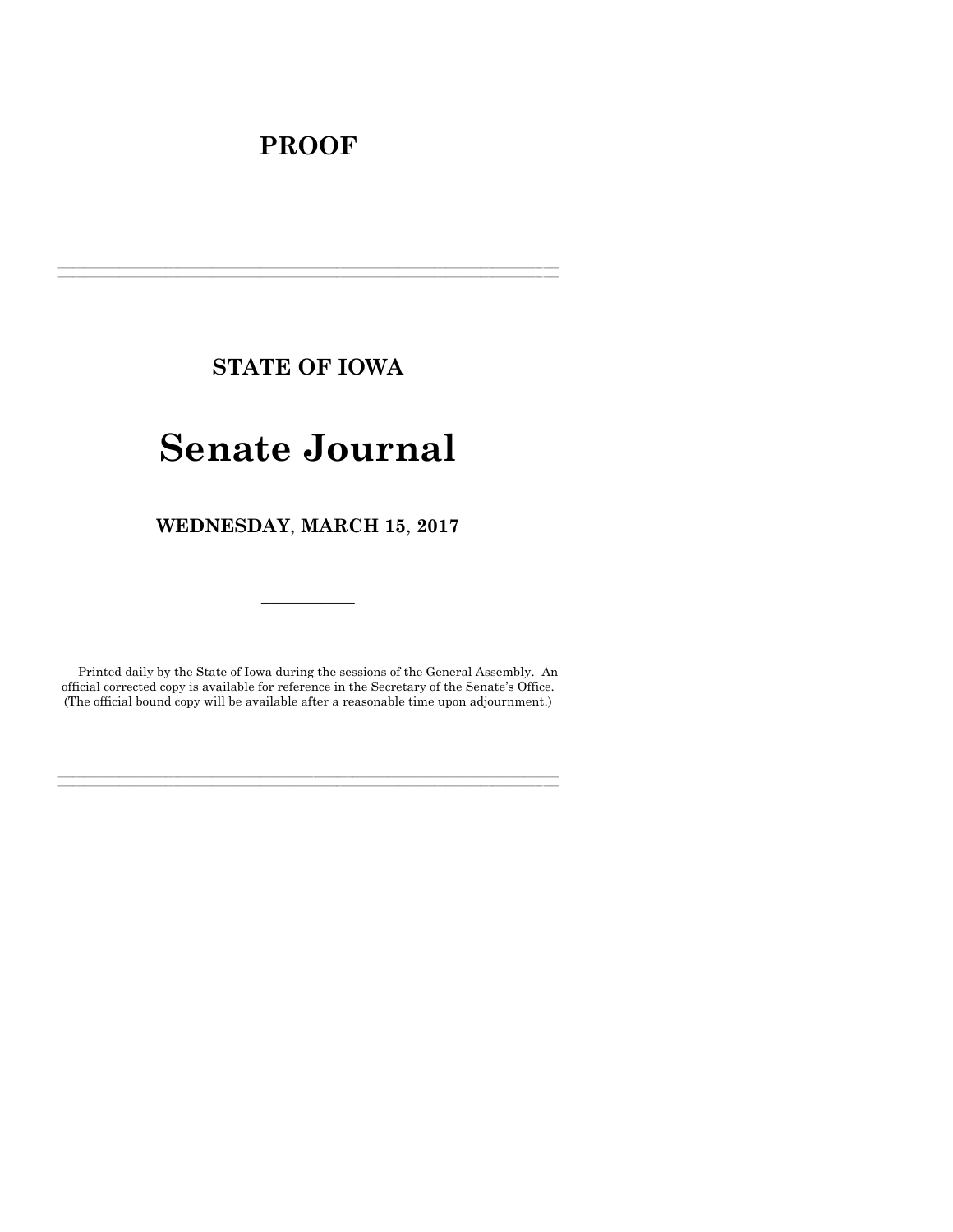## **JOURNAL OF THE SENATE**

 $\frac{1}{2}$ 

SIXTY-SIXTH CALENDAR DAY FORTY-FOURTH SESSION DAY

Senate Chamber Des Moines, Iowa, Wednesday, March 15, 2017

The Senate met in regular session at 9:05 a.m., President Whitver presiding.

Prayer was offered by Pastor Kent Hillesland of the Community Chapel in Lakota, Iowa. He was the guest of Senator Guth.

### PLEDGE OF ALLEGIANCE

The Pledge of Allegiance was led by Senate Page Abram Watson.

Nic Englin with the South Central Calhoun Interact Club played the National Anthem on the baritone. He was the guest of Senator Zumbach.

The Journal of Tuesday, March 14, 2017, was approved.

#### RECESS

On motion of Senator Dix, the Senate recessed at 9:17 a.m. until the completion of a meeting of the committee on Rules and Administration.

## RECONVENED

The Senate reconvened at 9:29 a.m., President Whitver presiding.

## FINAL COMMITTEE REPORT OF BILL ACTION

#### **RULES AND ADMINISTRATION**

**Bill Title: SENATE RESOLUTION 13**, a resolution honoring the peaceful kinship between the peoples of Canada and the United States, and recognizing March 15, 2017, as Canada Day at the Iowa Capitol.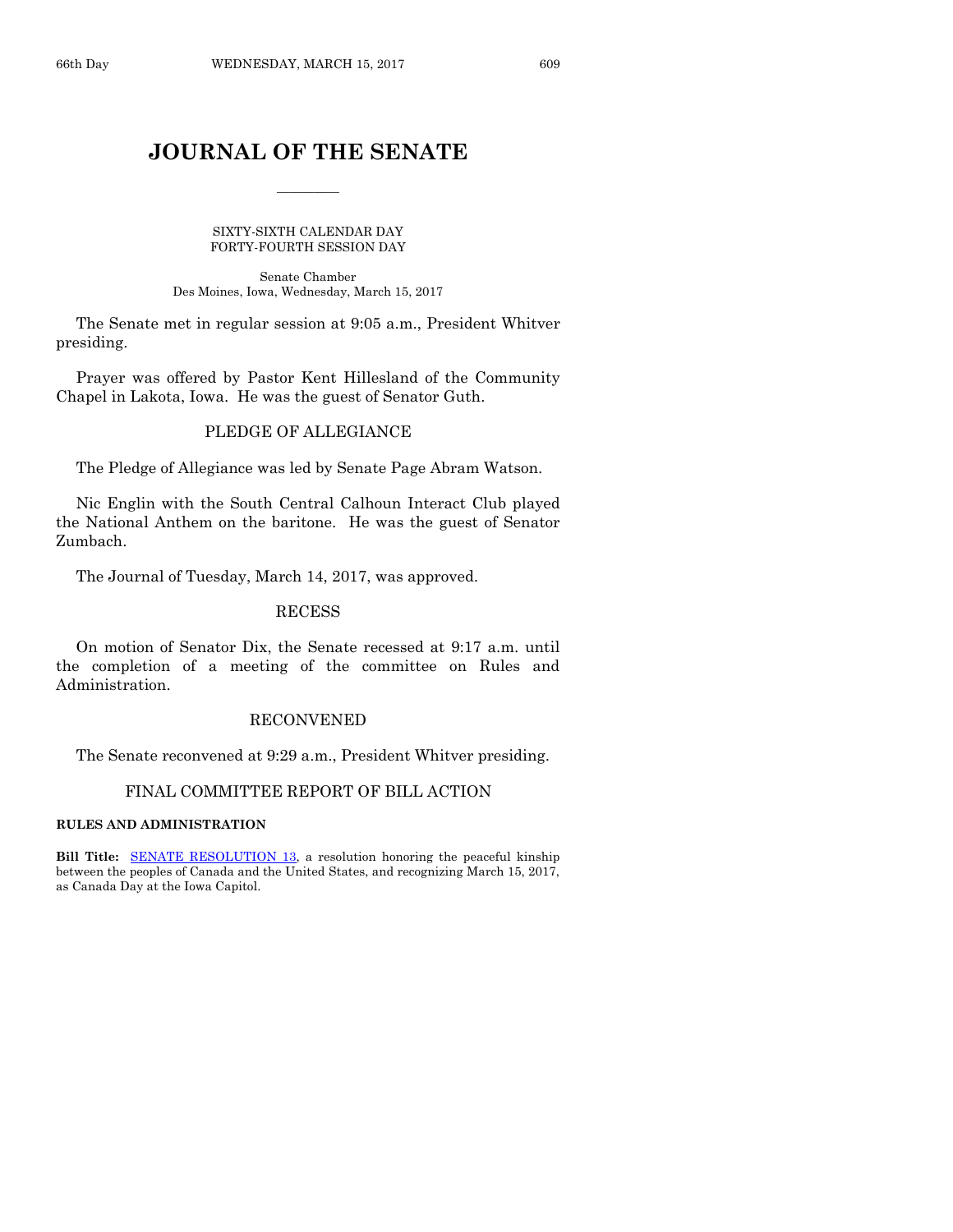**Recommendation:** DO PASS.

**Final Vote:** Ayes, 11: Dix, Whitver, Hogg, Behn, Dvorsky, Feenstra, Jochum, Ragan, Schneider, Sinclair, and Smith. Nays, none. Absent, none.

**Fiscal Note:** NOT REQUIRED UNDER JOINT RULE 17.

## CONSIDERATION OF RESOLUTION (Regular Calendar)

Senator Dix asked and received unanimous consent to take up for consideration [Senate Resolution 13.](https://www.legis.iowa.gov/legislation/BillBook?ga=87&ba=SR13)

#### **[Senate Resolution 13](https://www.legis.iowa.gov/legislation/BillBook?ga=87&ba=SR13)**

On motion of Senator Schneider, **Senate [Resolution 13](https://www.legis.iowa.gov/legislation/BillBook?ga=87&ba=SR13)**, a resolution honoring the peaceful kinship between the peoples of Canada and the United States, and recognizing March 15, 2017, as Canada Day at the Iowa Capitol, with report of committee recommending passage, was taken up for consideration.

Senator Schneider moved the adoption of [Senate Resolution 13,](https://www.legis.iowa.gov/legislation/BillBook?ga=87&ba=SR13) which motion prevailed by a voice vote.

## SPECIAL GUESTS

Senator Schneider introduced to the Senate chamber Minneapolis Canadian Consul General, Khawar Nasim; accompanied by Saskatchewan Premier, Brad Wall; and Parliamentary Secretary for Foreign Affairs, Andrew Leslie.

Consul General Nasim addressed the Senate with brief remarks.

The Honorable Brad Wall addressed the Senate with brief remarks.

The Honorable Andrew Leslie addressed the Senate with brief remarks.

The Senate rose and expressed its welcome.

The Senate stood at ease at 9:43 a.m. until the fall of the gavel for the purpose of party caucuses.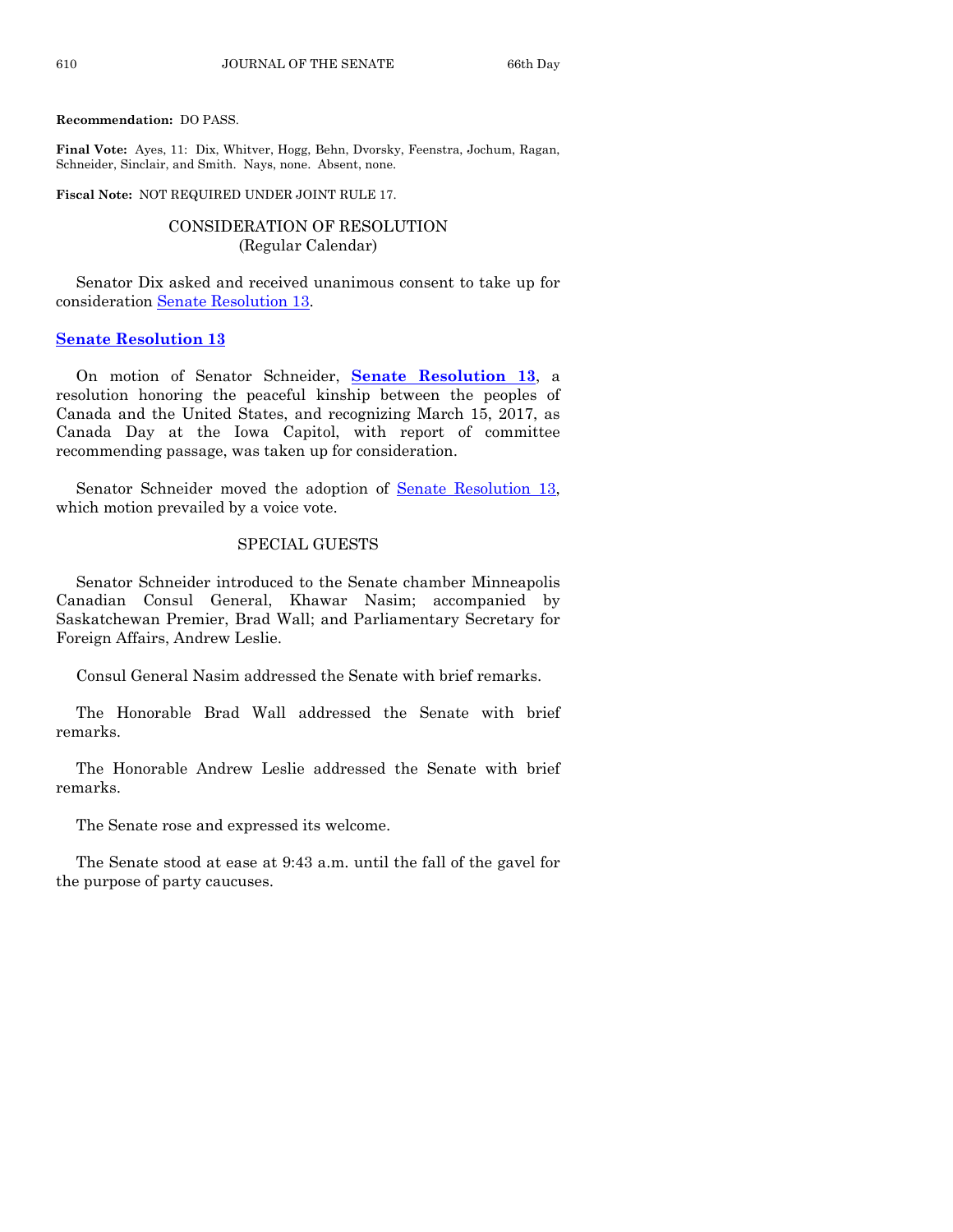The Senate resumed session at 11:47 a.m., President Whitver presiding.

## LEAVE OF ABSENCE

Leave of absence was granted as follows:

Senator Horn, until he arrives, on request of Senator Hogg.

## CONFIRMATION OF GOVERNOR'S APPOINTMENTS (Individual Confirmation Calendar)

Senator Dix called up the appointment of Linda Miller as Director of the Department on Aging, placed on the Individual Confirmation Calendar on February 27, 2017, found on page 416 of the Senate Journal.

Senator Segebart moved that the foregoing appointment be confirmed by the Senate.

On the question "Shall the appointee be confirmed?" the vote was:

Yeas, 49:

| Allen            | Danielson  | Johnson, C.  | Schneider |
|------------------|------------|--------------|-----------|
| Anderson         | Dawson     | Johnson, D.  | Schultz   |
| Behn             | Dix        | Kapucian     | Segebart  |
| Bertrand         | Dotzler    | Kinney       | Shipley   |
| Bisignano        | Dvorsky    | Kraayenbrink | Sinclair  |
| Bolkcom          | Edler      | Lofgren      | Smith     |
| <b>Boulton</b>   | Feenstra   | Lykam        | Taylor    |
| Bowman           | Garrett    | Mathis       | Whitver   |
| <b>Breithach</b> | Greene     | McCoy        | Zaun      |
| Brown            | Guth       | Petersen     | Zumbach   |
| Chapman          | $\rm Hart$ | Quirmbach    |           |
| Chelgren         | Hogg       | Ragan        |           |
| Costello         | Jochum     | Rozenboom    |           |

Nays, none.

Absent, 1:

Horn

The appointee, having received a two-thirds vote, was declared to have been confirmed by the Senate.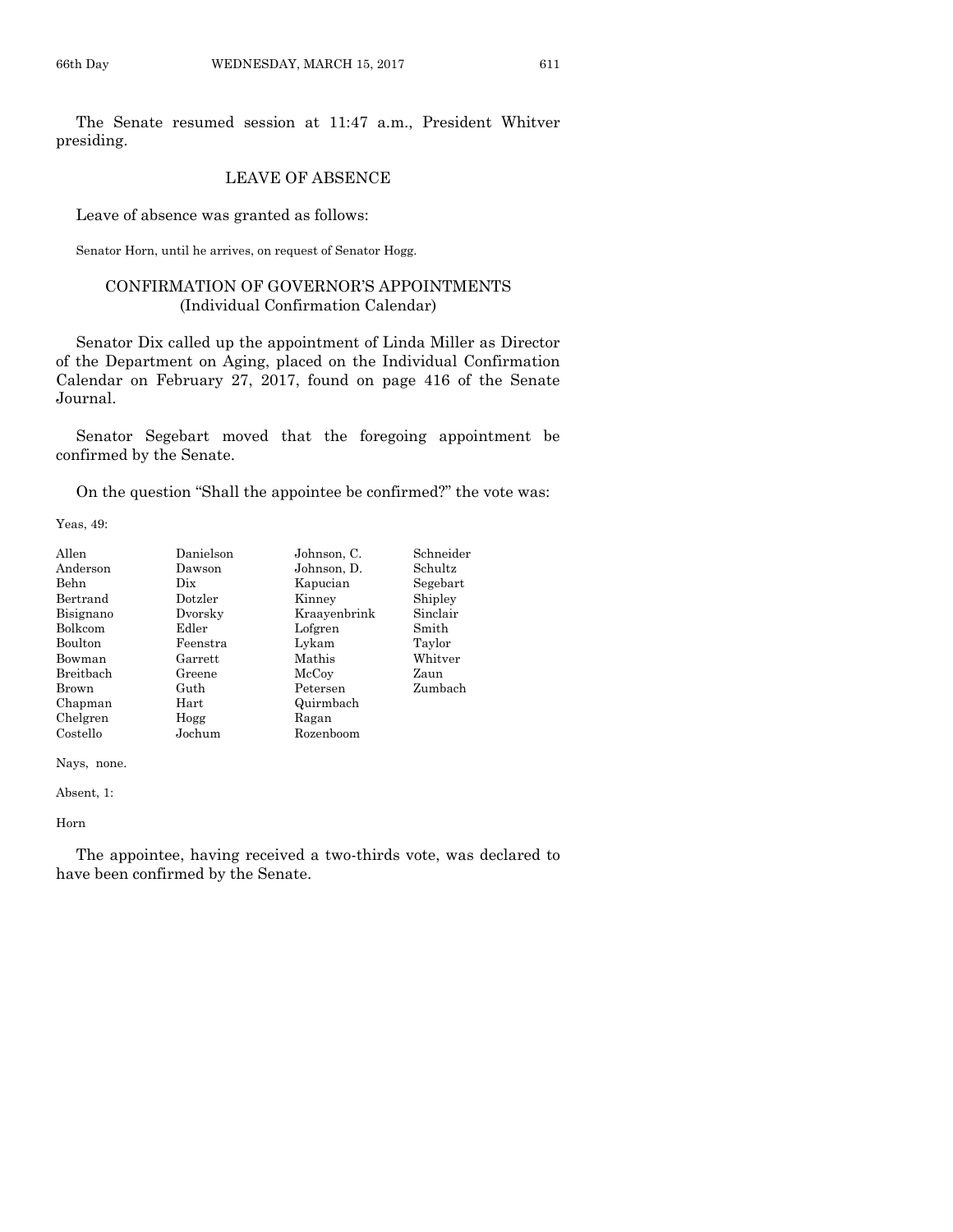Senator Dix called up the appointment of Camille Valley as a member of the Property Assessment Appeal Board, placed on the Individual Confirmation Calendar on February 27, 2017, found on page 416 of the Senate Journal.

Senator Garrett moved that the foregoing appointment be confirmed by the Senate.

On the question "Shall the appointee be confirmed?" the vote was:

Yeas, 49:

| Allen          | Danielson | Johnson, C.  | Schneider |
|----------------|-----------|--------------|-----------|
| Anderson       | Dawson    | Johnson, D.  | Schultz   |
| Behn           | Dix       | Kapucian     | Segebart  |
| Bertrand       | Dotzler   | Kinney       | Shipley   |
| Bisignano      | Dvorsky   | Kraavenbrink | Sinclair  |
| <b>Bolkcom</b> | Edler     | Lofgren      | Smith     |
| <b>Boulton</b> | Feenstra  | Lykam        | Taylor    |
| Bowman         | Garrett   | Mathis       | Whitver   |
| Breitbach      | Greene    | McCoy        | Zaun      |
| Brown          | Guth      | Petersen     | Zumbach   |
| Chapman        | Hart      | Quirmbach    |           |
| Chelgren       | Hogg      | Ragan        |           |
| Costello       | Jochum    | Rozenboom    |           |

Nays, none.

Absent, 1:

Horn

The appointee, having received a two-thirds vote, was declared to have been confirmed by the Senate.

Senator Dix called up the appointment of Dr. Ann Lebo as Executive Director of the Board of Educational Examiners, placed on the Individual Confirmation Calendar on February 22, 2017, found on page 388 of the Senate Journal.

Senator Behn moved that the foregoing appointment be confirmed by the Senate.

On the question "Shall the appointee be confirmed?" the vote was:

| Allen       | Danielson | Johnson, C. | Schneider |
|-------------|-----------|-------------|-----------|
| Anderson    | Dawson    | Johnson. D. | Schultz   |
| <b>Behn</b> | Dix       | Kapucian    | Segebart  |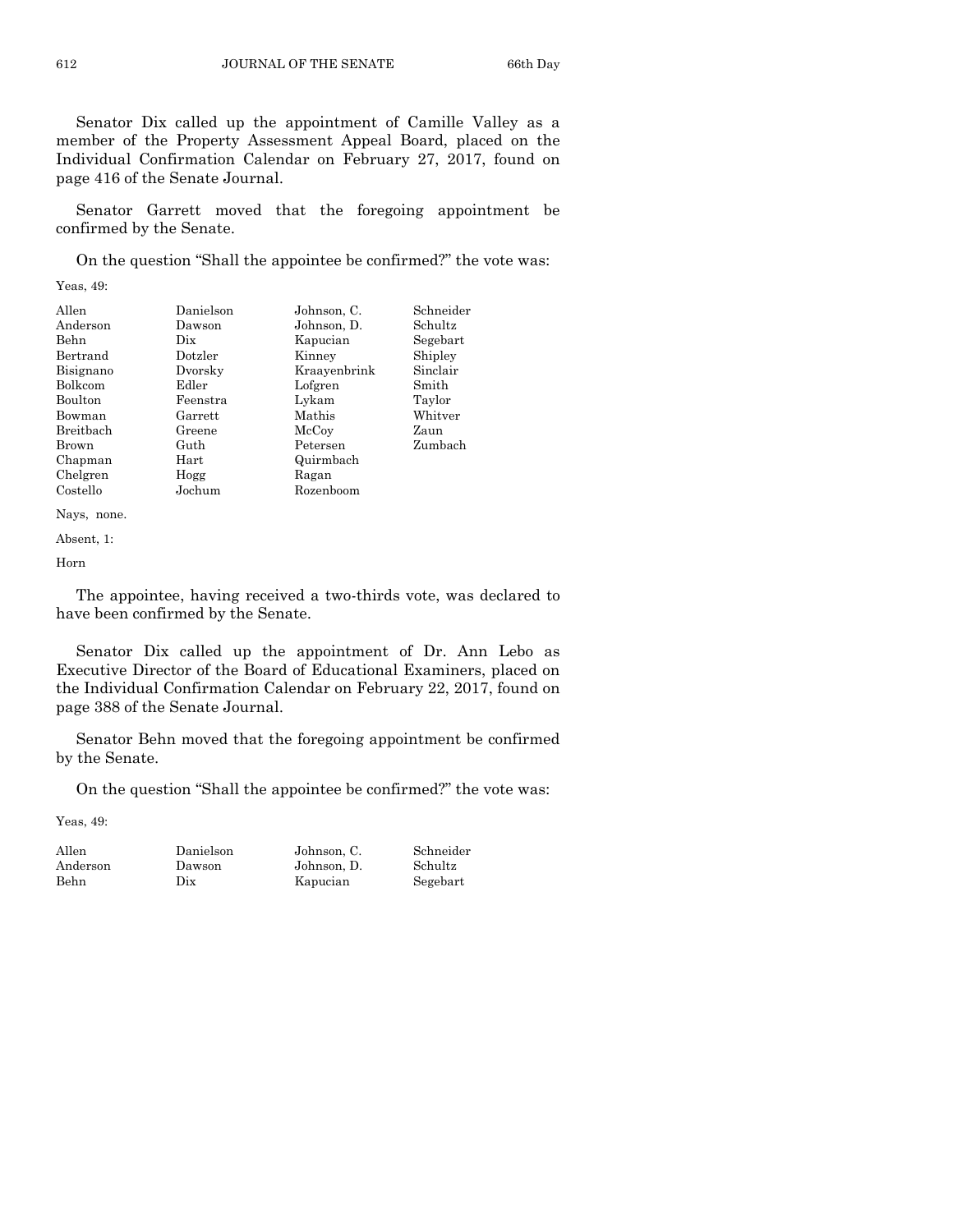| Bertrand  | Dotzler  | Kinney       | Shipley  |
|-----------|----------|--------------|----------|
| Bisignano | Dvorsky  | Kraavenbrink | Sinclair |
| Bolkcom   | Edler    | Lofgren      | Smith    |
| Boulton   | Feenstra | Lykam        | Taylor   |
| Bowman    | Garrett  | Mathis       | Whitver  |
| Breitbach | Greene   | McCoy        | Zaun     |
| Brown     | Guth     | Petersen     | Zumbach  |
| Chapman   | Hart     | Quirmbach    |          |
| Chelgren  | Hogg     | Ragan        |          |
| Costello  | Jochum   | Rozenboom    |          |

Absent, 1:

Horn

The appointee, having received a two-thirds vote, was declared to have been confirmed by the Senate.

Senator Dix called up the appointment of Katherine Schmidt as a member of the Board of Educational Examiners, placed on the Individual Confirmation Calendar on February 22, 2017, found on page 388 of the Senate Journal.

Senator Behn moved that the foregoing appointment be confirmed by the Senate.

On the question "Shall the appointee be confirmed?" the vote was:

| Allen     | Danielson | Johnson, C.  | Schneider |
|-----------|-----------|--------------|-----------|
| Anderson  | Dawson    | Johnson, D.  | Schultz   |
| Behn      | Dix       | Kapucian     | Segebart  |
| Bertrand  | Dotzler   | Kinney       | Shipley   |
| Bisignano | Dvorsky   | Kraayenbrink | Sinclair  |
| Bolkcom   | Edler     | Lofgren      | Smith     |
| Boulton   | Feenstra  | Lykam        | Taylor    |
| Bowman    | Garrett   | Mathis       | Whitver   |
| Breitbach | Greene    | McCoy        | Zaun      |
| Brown     | Guth      | Petersen     | Zumbach   |
| Chapman   | Hart      | Quirmbach    |           |
| Chelgren  | Hogg      | Ragan        |           |
| Costello  | Jochum    | Rozenboom    |           |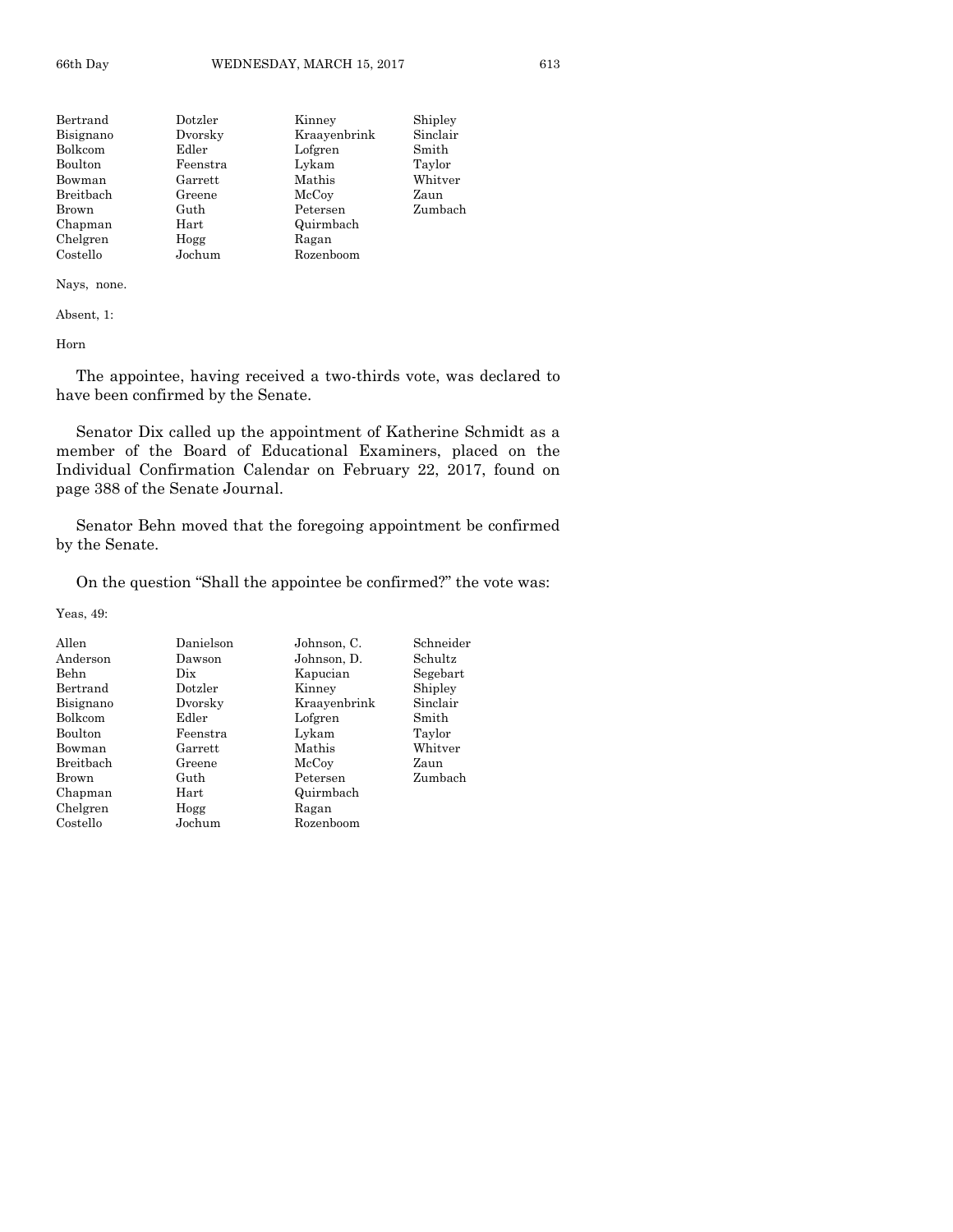Absent, 1:

Horn

The appointee, having received a two-thirds vote, was declared to have been confirmed by the Senate.

## CONSIDERATION OF BILLS (Regular Calendar)

Senator Dix asked and received unanimous consent to take up for consideration Senate Files 405 and 415.

## **[Senate File 405](https://www.legis.iowa.gov/legislation/BillBook?ga=87&ba=SF405)**

On motion of Senator Schultz, **[Senate File 405](https://www.legis.iowa.gov/legislation/BillBook?ga=87&ba=SF405)**, a bill for an act relating to statutory corrections which may adjust language to reflect current practices, insert earlier omissions, delete redundancies and inaccuracies, delete temporary language, resolve inconsistencies and conflicts, update ongoing provisions, or remove ambiguities, and including effective date provisions, was taken up for consideration.

Senator Schultz moved that the bill be read the last time now and placed upon its passage, which motion prevailed by a voice vote, and the bill was read the last time.

On the question "Shall the bill pass?" [\(S.F. 405\)](https://www.legis.iowa.gov/legislation/BillBook?ga=87&ba=SF405), the vote was:

| Danielson  | Johnson, C.  | Schneider |
|------------|--------------|-----------|
| Dawson     | Johnson, D.  | Schultz   |
| Dix        | Kapucian     | Segebart  |
| Dotzler    | Kinney       | Shipley   |
| Dvorsky    | Kraayenbrink | Sinclair  |
| Edler      | Lofgren      | Smith     |
| Feenstra   | Lykam        | Taylor    |
| Garrett    | Mathis       | Whitver   |
| Greene     | McCoy        | Zaun      |
| Guth       | Petersen     | Zumbach   |
| $\rm Hart$ | Quirmbach    |           |
| Hogg       | Ragan        |           |
| Jochum     | Rozenboom    |           |
|            |              |           |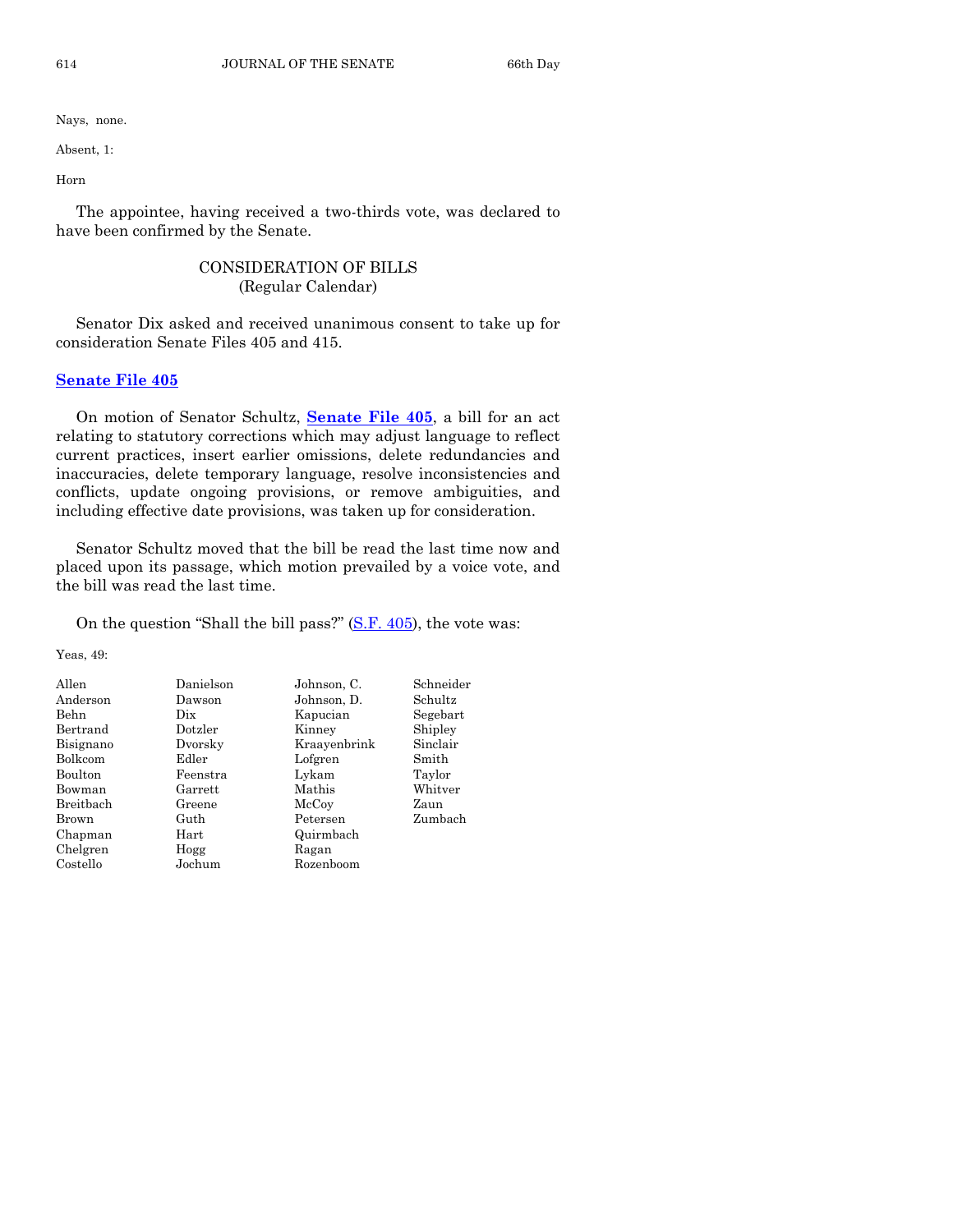Absent, 1:

Horn

The bill, having received a constitutional majority, was declared to have passed the Senate and the title was agreed to.

#### **[Senate File 415](https://www.legis.iowa.gov/legislation/BillBook?ga=87&ba=SF415)**

On motion of Senator Zaun, **[Senate File 415](https://www.legis.iowa.gov/legislation/BillBook?ga=87&ba=SF415)**, a bill for an act providing immunity from certain criminal offenses and prohibiting certain disciplinary sanctions for persons who report, seek, or require emergency assistance for alcohol overdoses or protection from certain crimes, and modifying penalties, was taken up for consideration.

Senator Zaun moved that the bill be read the last time now and placed upon its passage, which motion prevailed by a voice vote, and the bill was read the last time.

On the question "Shall the bill pass?"  $(S.F. 415)$ , the vote was:

Yeas, 49:

| Allen          | Danielson | Johnson, C.  | Schneider |
|----------------|-----------|--------------|-----------|
| Anderson       | Dawson    | Johnson, D.  | Schultz   |
| Behn           | Dix       | Kapucian     | Segebart  |
| Bertrand       | Dotzler   | Kinney       | Shipley   |
| Bisignano      | Dvorsky   | Kraayenbrink | Sinclair  |
| <b>Bolkcom</b> | Edler     | Lofgren      | Smith     |
| Boulton        | Feenstra  | Lykam        | Taylor    |
| Bowman         | Garrett   | Mathis       | Whitver   |
| Breitbach      | Greene    | McCoy        | Zaun      |
| Brown          | Guth      | Petersen     | Zumbach   |
| Chapman        | Hart      | Quirmbach    |           |
| Chelgren       | Hogg      | Ragan        |           |
| Costello       | Jochum    | Rozenboom    |           |

Nays, none.

Absent, 1:

Horn

The bill, having received a constitutional majority, was declared to have passed the Senate and the title was agreed to.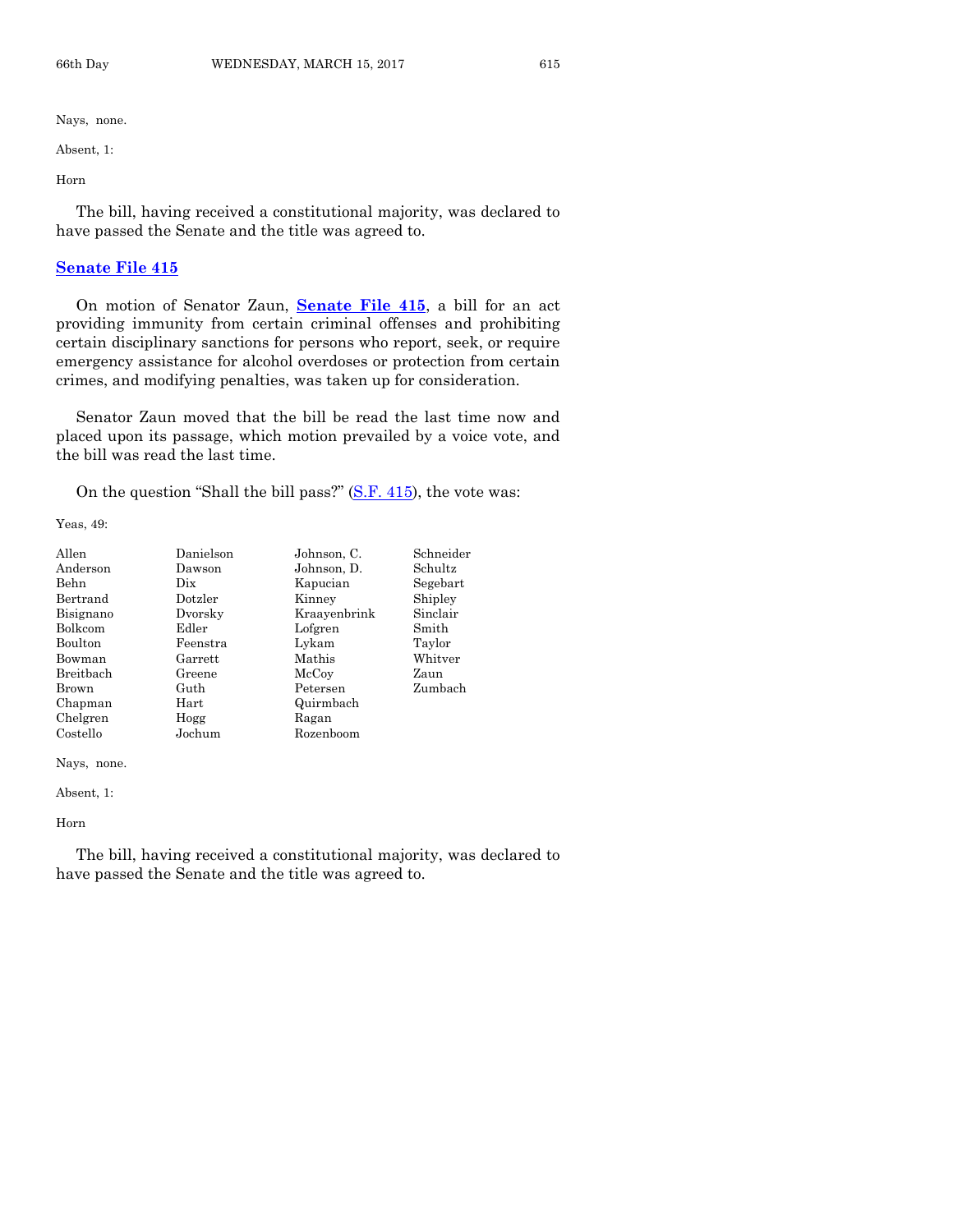## IMMEDIATELY MESSAGED

Senator Dix asked and received unanimous consent that **Senate Files 405** and **415** be **immediately messaged** to the House.

## CONSIDERATION OF BILLS (Regular Calendar)

Senator Dix asked and received unanimous consent to take up for consideration Senate Files 439, 445, and 483.

## **[Senate File 439](https://www.legis.iowa.gov/legislation/BillBook?ga=87&ba=SF439)**

On motion of Senator Lofgren, **[Senate File 439](https://www.legis.iowa.gov/legislation/BillBook?ga=87&ba=SF439)**, a bill for an act relating to the disposal or return of certain notices and certificates filed or recorded during certain periods of time, was taken up for consideration.

Senator Lofgren moved that the bill be read the last time now and placed upon its passage, which motion prevailed by a voice vote, and the bill was read the last time.

On the question "Shall the bill pass?" [\(S.F. 439\)](https://www.legis.iowa.gov/legislation/BillBook?ga=87&ba=SF439), the vote was:

Yeas, 49:

| Allen          | Danielson | Johnson, C.  | Schneider |
|----------------|-----------|--------------|-----------|
| Anderson       | Dawson    | Johnson, D.  | Schultz   |
| Behn           | Dix       | Kapucian     | Segebart  |
| Bertrand       | Dotzler   | Kinney       | Shipley   |
| Bisignano      | Dvorsky   | Kraayenbrink | Sinclair  |
| Bolkcom        | Edler     | Lofgren      | Smith     |
| <b>Boulton</b> | Feenstra  | Lykam        | Taylor    |
| Bowman         | Garrett   | Mathis       | Whitver   |
| Breitbach      | Greene    | McCoy        | Zaun      |
| Brown          | Guth      | Petersen     | Zumbach   |
| Chapman        | Hart      | Quirmbach    |           |
| Chelgren       | Hogg      | Ragan        |           |
| Costello       | Jochum    | Rozenboom    |           |

Nays, none.

Absent, 1:

Horn

The bill, having received a constitutional majority, was declared to have passed the Senate and the title was agreed to.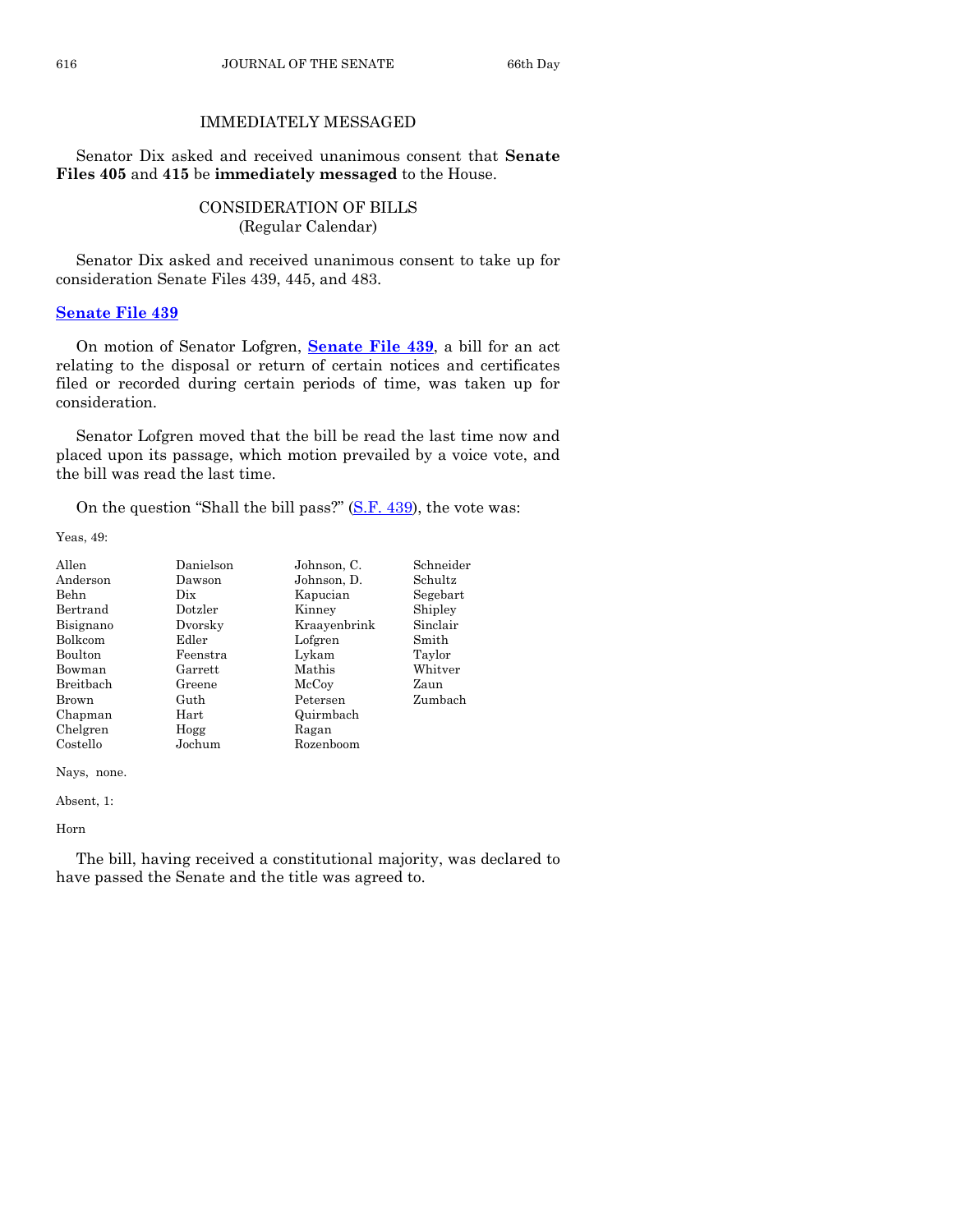## **[Senate File 445](https://www.legis.iowa.gov/legislation/BillBook?ga=87&ba=SF445)**

On motion of Senator Dawson, **[Senate File 445](https://www.legis.iowa.gov/legislation/BillBook?ga=87&ba=SF445)**, a bill for an act relating to law enforcement officers including the establishment of a law enforcement officer privilege and the confidentiality of certain law enforcement officer personnel records, was taken up for consideration.

Senator Dawson offered amendment S-[3150,](https://www.legis.iowa.gov/legislation/BillBook?ga=87&ba=S3150) filed by him on March 14, 2017, to pages 1–3 of the bill, and moved its adoption.

Amendment  $S-3150$  $S-3150$  was adopted by a voice vote.

Senator Dawson moved that the bill be read the last time now and placed upon its passage, which motion prevailed by a voice vote, and the bill was read the last time.

On the question "Shall the bill pass?" [\(S.F. 445\)](https://www.legis.iowa.gov/legislation/BillBook?ga=87&ba=SF445), the vote was:

Yeas, 49:

| Allen     | Danielson | Johnson, C.  | Schneider |
|-----------|-----------|--------------|-----------|
| Anderson  | Dawson    | Johnson, D.  | Schultz   |
| Behn      | Dix.      | Kapucian     | Segebart  |
| Bertrand  | Dotzler   | Kinney       | Shipley   |
| Bisignano | Dvorsky   | Kraayenbrink | Sinclair  |
| Bolkcom   | Edler     | Lofgren      | Smith     |
| Boulton   | Feenstra  | Lykam        | Taylor    |
| Bowman    | Garrett   | Mathis       | Whitver   |
| Breitbach | Greene    | McCoy        | Zaun      |
| Brown     | Guth      | Petersen     | Zumbach   |
| Chapman   | Hart      | Quirmbach    |           |
| Chelgren  | Hogg      | Ragan        |           |
| Costello  | Jochum    | Rozenboom    |           |

Nays, none.

Absent, 1:

Horn

The bill, having received a constitutional majority, was declared to have passed the Senate and the title was agreed to.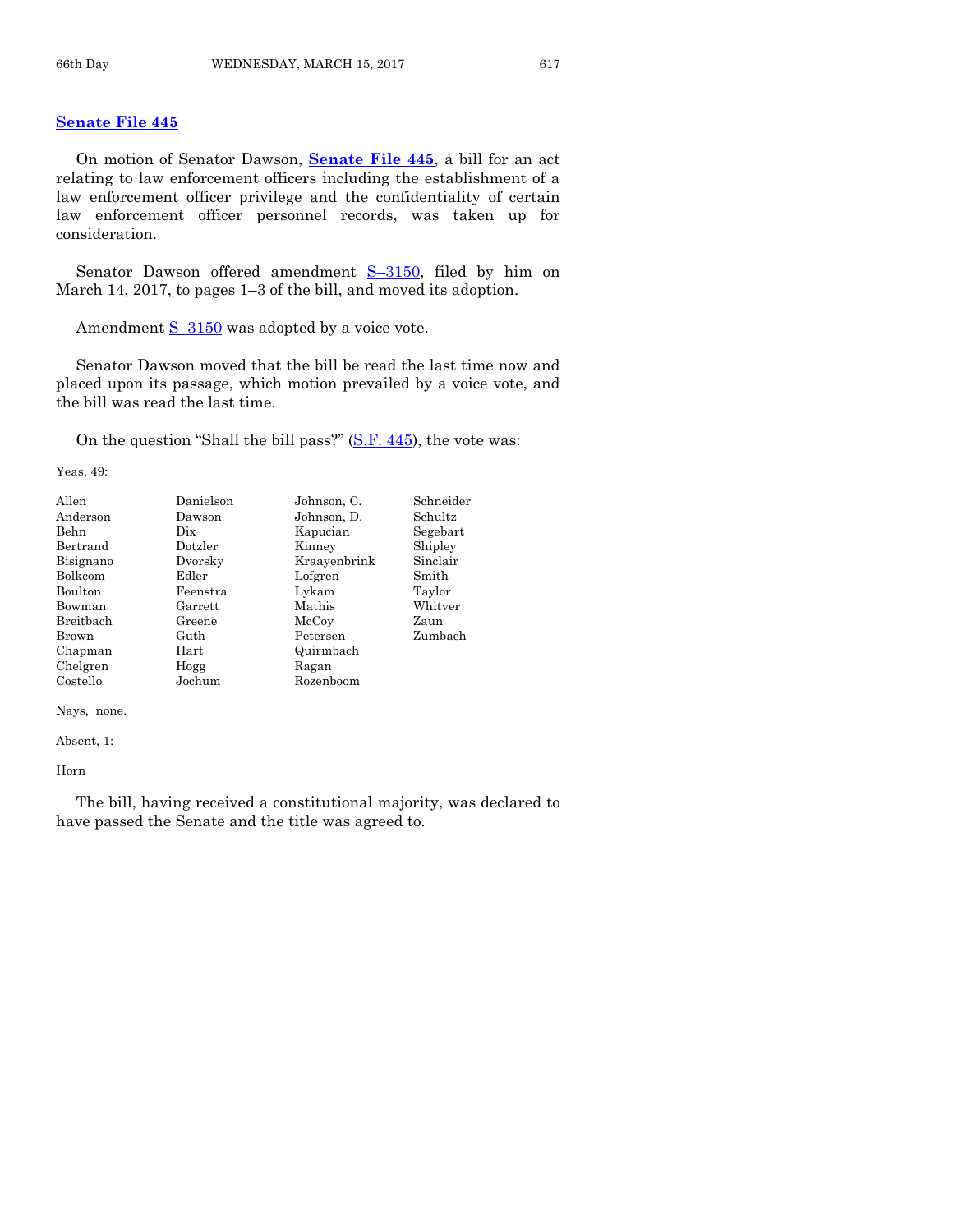## **[Senate File 483](https://www.legis.iowa.gov/legislation/BillBook?ga=87&ba=SF483)**

On motion of Senator Zaun, **[Senate File 483](https://www.legis.iowa.gov/legislation/BillBook?ga=87&ba=SF483)**, a bill for an act requiring that a primary runoff election be held in the event of an inconclusive primary election for certain offices, and including effective date and applicability provisions, was taken up for consideration.

Senator Zaun moved that the bill be read the last time now and placed upon its passage, which motion prevailed by a voice vote, and the bill was read the last time.

On the question "Shall the bill pass?" [\(S.F. 483\)](https://www.legis.iowa.gov/legislation/BillBook?ga=87&ba=SF483), the vote was:

Yeas, 49:

| Allen            | Danielson | Johnson, C.  | Schneider |
|------------------|-----------|--------------|-----------|
| Anderson         | Dawson    | Johnson, D.  | Schultz   |
| Behn             | Dix       | Kapucian     | Segebart  |
| Bertrand         | Dotzler   | Kinney       | Shipley   |
| Bisignano        | Dvorsky   | Kraayenbrink | Sinclair  |
| <b>Bolkcom</b>   | Edler     | Lofgren      | Smith     |
| Boulton          | Feenstra  | Lykam        | Taylor    |
| Bowman           | Garrett   | Mathis       | Whitver   |
| <b>Breithach</b> | Greene    | McCoy        | Zaun      |
| Brown            | Guth      | Petersen     | Zumbach   |
| Chapman          | Hart      | Quirmbach    |           |
| Chelgren         | Hogg      | Ragan        |           |
| Costello         | Jochum    | Rozenboom    |           |

Nays, none.

Absent, 1:

Horn

The bill, having received a constitutional majority, was declared to have passed the Senate and the title was agreed to.

## IMMEDIATELY MESSAGED

Senator Dix asked and received unanimous consent that **Senate Files 439**, **445**, and **483** be **immediately messaged** to the House.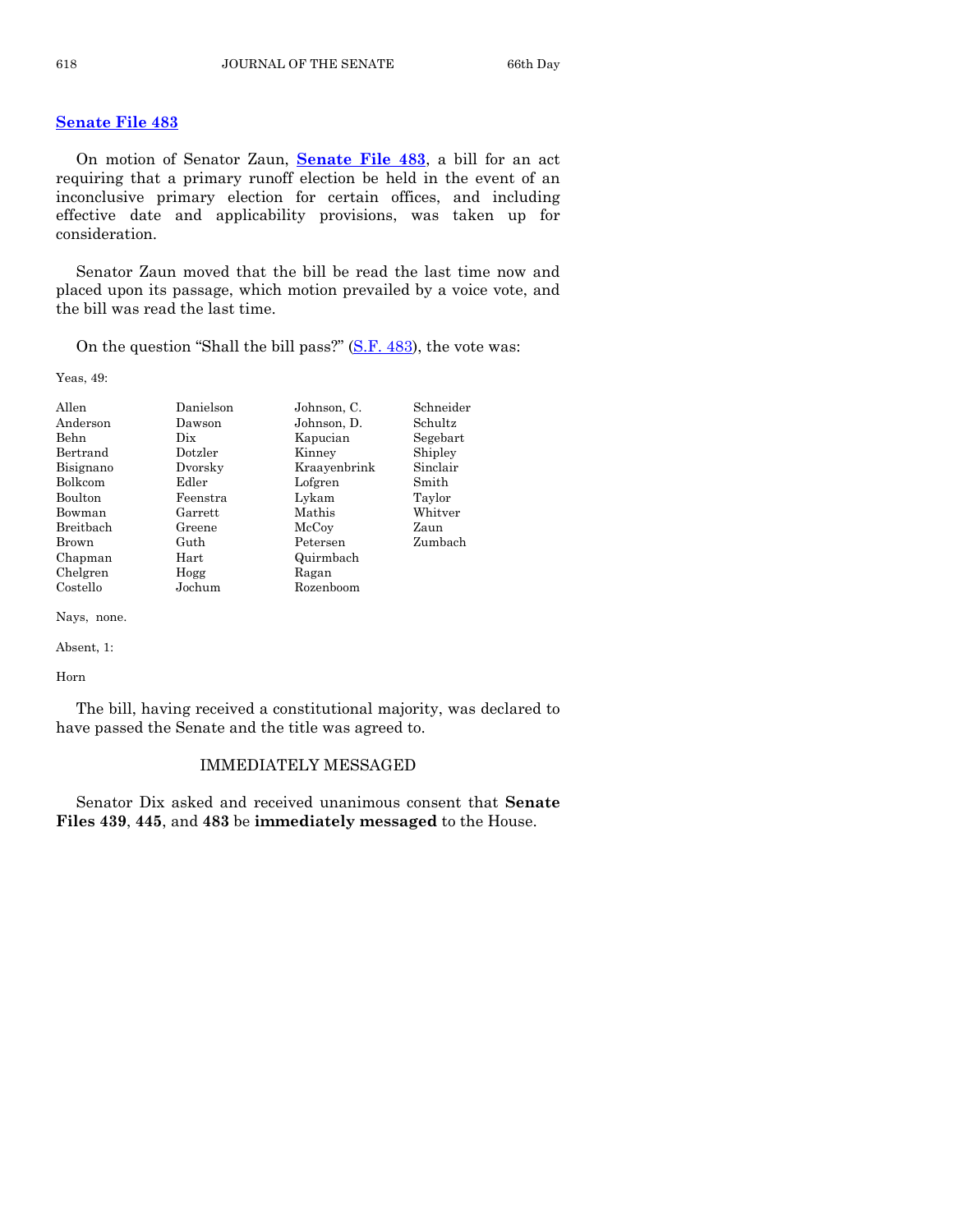## CONFIRMATION OF GOVERNOR'S APPOINTMENTS

In accordance with Senate Rule 59, Senator Dix called up the following eligible appointees on the En Bloc Confirmation Calendar:

Bruce Lehrman, Economic Development Authority

Kathleen Stoppelmoor, Electrical Examining Board

Jacob Anderson, Enhance Iowa Board Eric Bookmeyer, Enhance Iowa Board Michael Broshar, Enhance Iowa Board Emily Damman, Enhance Iowa Board Lisa Hein, Enhance Iowa Board Mark Kapfer, Enhance Iowa Board Stefanie Kohn, Enhance Iowa Board Derek Lumsden, Enhance Iowa Board Kate McGann, Enhance Iowa Board Tammy Robinson, Enhance Iowa Board Charese Yanney, Enhance Iowa Board

Brenda Perrin, Health Facilities Council

Dr. Jonathan Crosbie, Healthy and Well Kids in Iowa (HAWK-I)

Dr. Nicole Gilg Gachiani, Board of Medicine

E. J. Giovannetti, Iowa Public Information Board Keith Luchtel, Iowa Public Information Board Frederick (Rick) Morain, Iowa Public Information Board William Peard, Iowa Public Information Board Julie Pottorff, Iowa Public Information Board Renee Twedt, Iowa Public Information Board Mary Ungs-Sogaard, Iowa Public Information Board

Mary Van Horn, Commission of Veterans Affairs

On the question "Shall the appointees be confirmed?" the vote was:

| Danielson | Johnson. C. | Schneider |
|-----------|-------------|-----------|
| Dawson    | Johnson. D. | Schultz   |
| Dix       | Kapucian    | Segebart  |
| Dotzler   | Kinney      | Shipley   |
|           |             |           |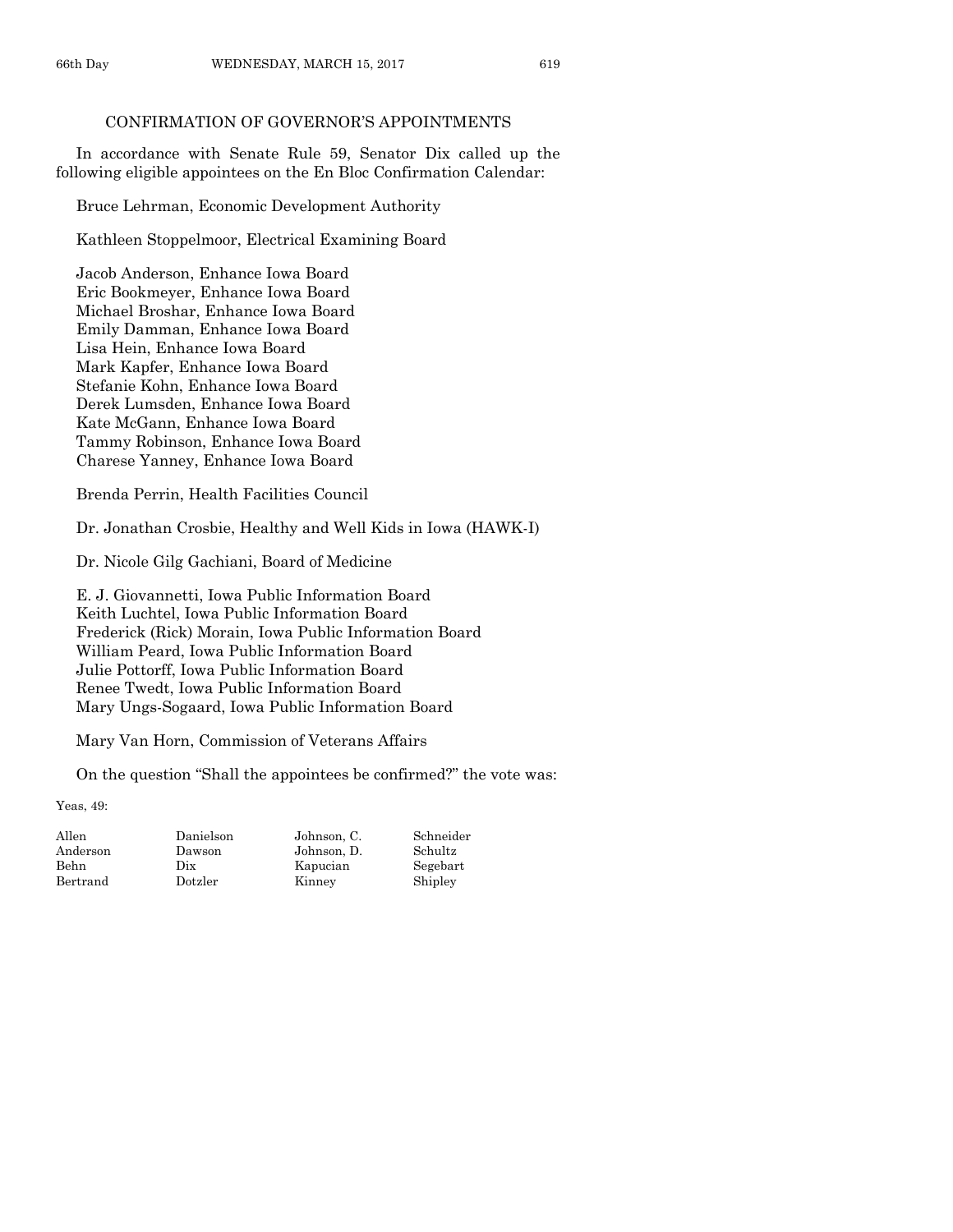| Bisignano | Dvorsky  | Kraayenbrink | Sinclair |
|-----------|----------|--------------|----------|
| Bolkcom   | Edler    | Lofgren      | Smith    |
| Boulton   | Feenstra | Lykam        | Taylor   |
| Bowman    | Garrett  | Mathis       | Whitver  |
| Breitbach | Greene   | McCoy        | Zaun     |
| Brown     | Guth     | Petersen     | Zumbach  |
| Chapman   | Hart     | Quirmbach    |          |
| Chelgren  | Hogg     | Ragan        |          |
| Costello  | Jochum   | Rozenboom    |          |

Absent, 1:

Horn

The appointees, having received a two-thirds vote, were declared to have been confirmed by the Senate.

## ADJOURNMENT

On motion of Senator Dix, the Senate adjourned at 12:54 p.m. until 9:00 a.m., Thursday, March 16, 2017.

## **APPENDIX**

## COMMUNICATIONS RECEIVED

The following communications were received in the office of the Secretary of the Senate and placed on file in the Legislative Services Agency:

#### IOWA STATE FAIR BOARD

Judicial Review Report, pursuant to Iowa Code section 625.29. Report received on March 15, 2017.

#### DEPARTMENT OF PUBLIC DEFENSE

Offenses Reported to Civilian Law Enforcement Authorities, pursuant to Iowa Code section 29B.116B. Report received on March 15, 2017.

#### DEPARTMENT OF REVENUE

Central Collections Unit (CCU) Quarterly Debt Report for Qtr Ending 9/30/16, pursuant to Iowa Code section 421.17. Report received on March 15, 2017.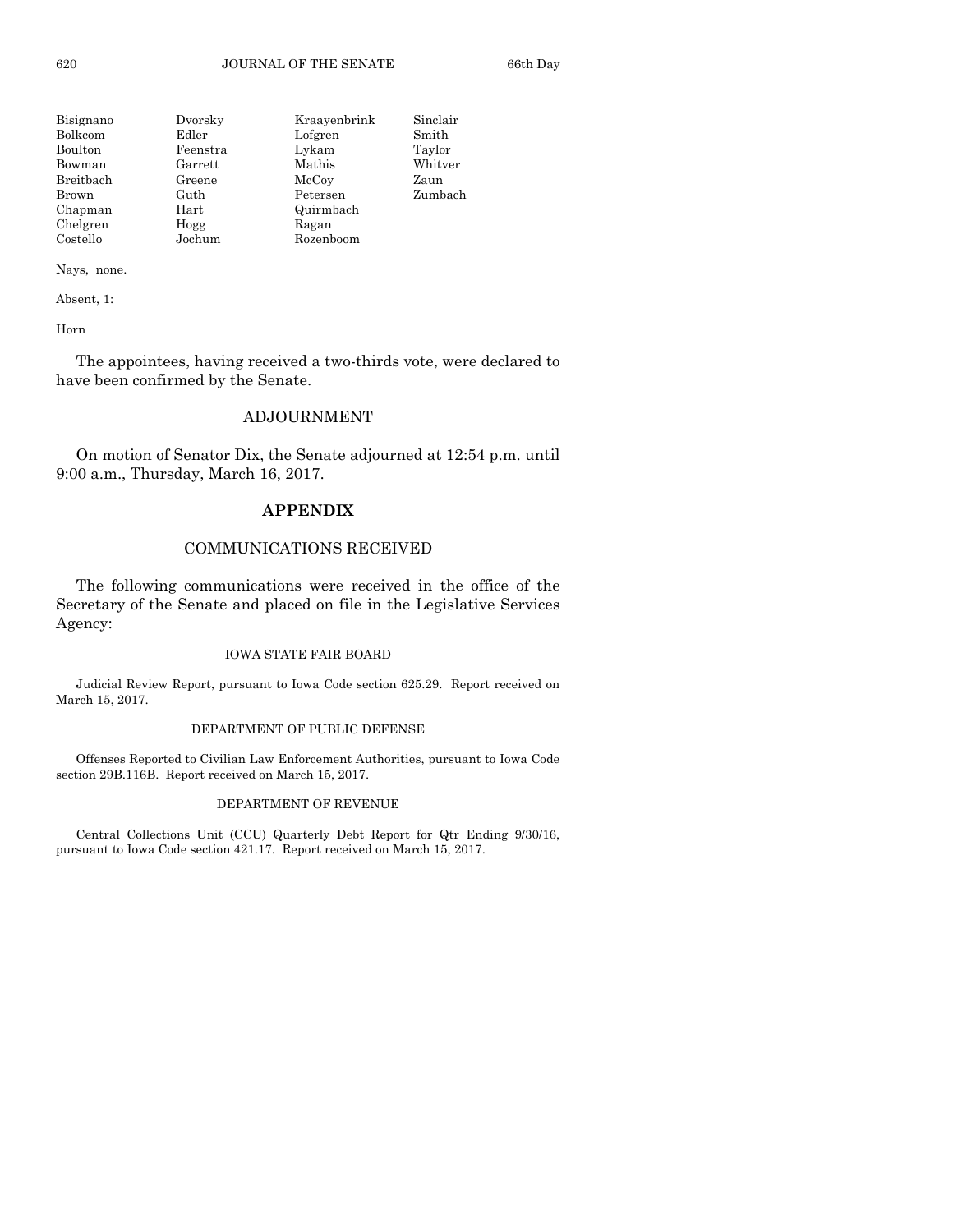## CERTIFICATES OF RECOGNITION

The Secretary of the Senate issued the following certificates of recognition:

Richard and Delores DeLarm, Onslow—For celebrating their  $60<sup>th</sup>$  wedding anniversary. Senator Bowman.

Julius and Ann Nims, Maquoketa—For celebrating their 50th wedding anniversary. Senator Bowman.

## REPORTS OF COMMITTEE MEETINGS

#### **HUMAN RESOURCES**

**Convened:** Wednesday, March 15, 2017, 2:05 p.m.

**Members Present:** Segebart, Chair; Costello, Vice Chair; Mathis, Ranking Member; Bolkcom, Garrett, Greene, Jochum, C. Johnson, Quirmbach, Ragan, and Shipley.

**Members Absent:** Chapman and Chelgren (both excused).

**Committee Business:** Service Provider Documentation presentation.

**Adjourned:** 2:45 p.m.

#### **LOCAL GOVERNMENT**

**Convened:** Wednesday, March 15, 2017, 1:00 p.m.

**Members Present:** Garrett, Chair; Lofgren, Vice Chair; Allen, Ranking Member; Dvorsky, Greene, Guth, Kraayenbrink, Quirmbach, and Segebart.

**Members Absent:** Chelgren and McCoy (both excused).

**Committee Business:** Approved HFs 307 and 308.

**Adjourned:** 1:10 p.m.

#### **RULES AND ADMINISTRATION**

**Convened:** Wednesday, March 15, 2017, 9:20 a.m.

**Members Present:** Dix, Chair; Whitver, Vice Chair; Hogg, Ranking Member; Behn, Dvorsky, Feenstra, Jochum, Ragan, Schneider, Sinclair, and Smith.

**Members Absent:** None.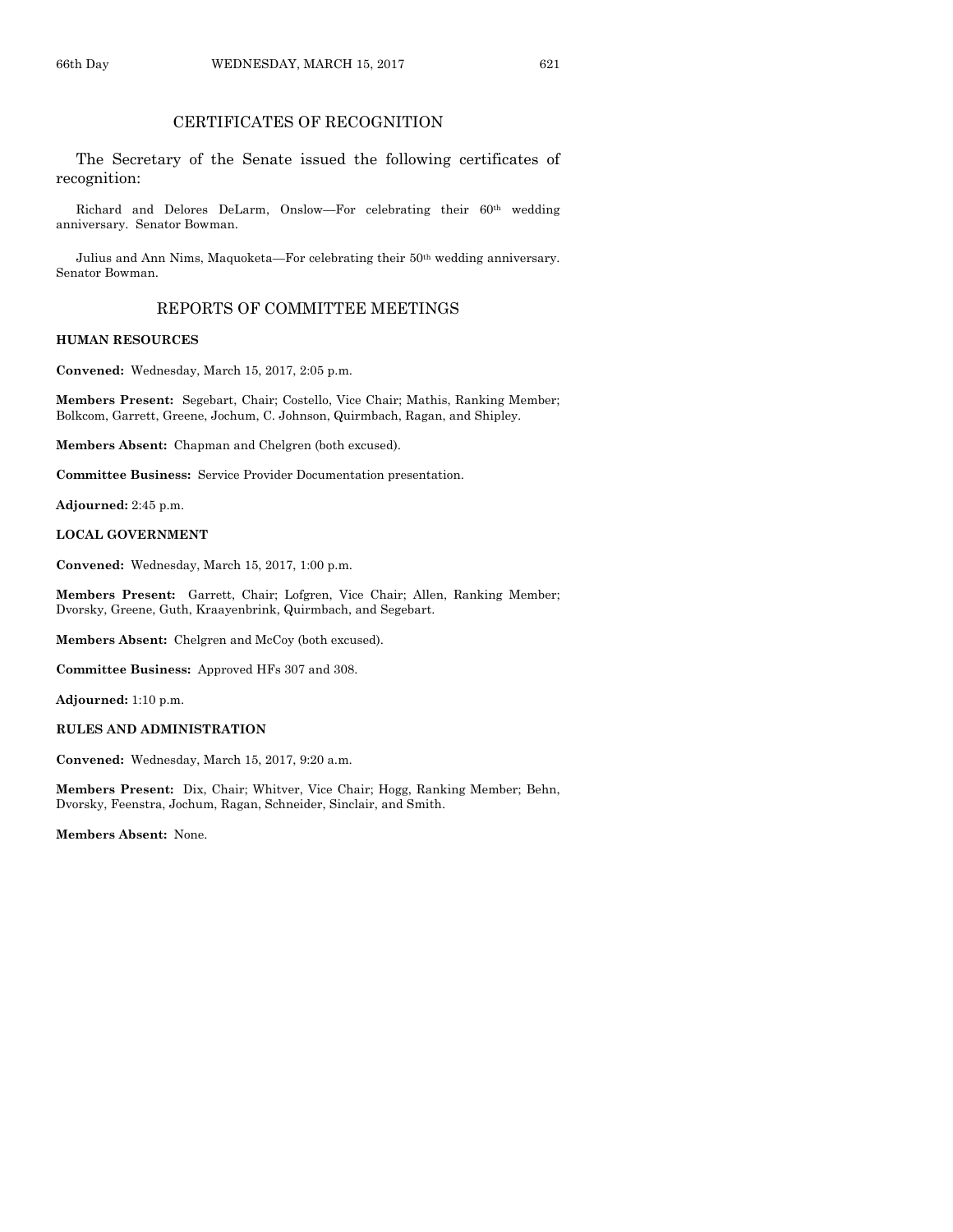**Committee Business:** Passed [SR 13](https://www.legis.iowa.gov/legislation/BillBook?ga=87&ba=SR13) an[d SCR 5.](https://www.legis.iowa.gov/legislation/BillBook?ga=87&ba=SCR5) Gubernatorial appointments.

**Adjourned:** 9:25 a.m.

#### **WAYS AND MEANS**

**Convened:** Wednesday, March 15, 2017, 3:05 p.m.

**Members Present:** Feenstra, Chair; Behn, Vice Chair; Jochum, Ranking Member; Bolkcom, Breitbach, Brown, Dawson, Dotzler, Edler, McCoy, Petersen, Quirmbach, Schultz, and Smith.

**Members Absent:** Anderson (excused).

**Committee Business:** Approved [SF 233.](https://www.legis.iowa.gov/legislation/BillBook?ga=87&ba=SF233) Passe[d SSB 1125.](https://www.legis.iowa.gov/legislation/BillBook?ga=87&ba=SSB1125)

**Adjourned:** 3:15 p.m.

SUBCOMMITTEE ASSIGNMENTS

#### **[Senate File 408](https://www.legis.iowa.gov/legislation/BillBook?ga=87&ba=SF408)**

STATE GOVERNMENT: Feenstra, Chair; Bisignano and Smith

#### **[House File 295](https://www.legis.iowa.gov/legislation/BillBook?ga=87&ba=HF295)**

STATE GOVERNMENT: Feenstra, Chair; Bisignano and Chapman

#### **[House File 306](https://www.legis.iowa.gov/legislation/BillBook?ga=87&ba=HF306)**

HUMAN RESOURCES: Costello, Chair; Garrett and Ragan

#### **[House File 393](https://www.legis.iowa.gov/legislation/BillBook?ga=87&ba=HF393)**

HUMAN RESOURCES: Costello, Chair; Jochum and Shipley

#### **[House File 534](https://www.legis.iowa.gov/legislation/BillBook?ga=87&ba=HF534)**

HUMAN RESOURCES: Shipley, Chair; Costello and Mathis

#### **[House File 543](https://www.legis.iowa.gov/legislation/BillBook?ga=87&ba=HF543)**

HUMAN RESOURCES: Chapman, Chair; Bolkcom and C. Johnson

#### **[House File 547](https://www.legis.iowa.gov/legislation/BillBook?ga=87&ba=HF547)**

HUMAN RESOURCES: C. Johnson, Chair; Costello and Mathis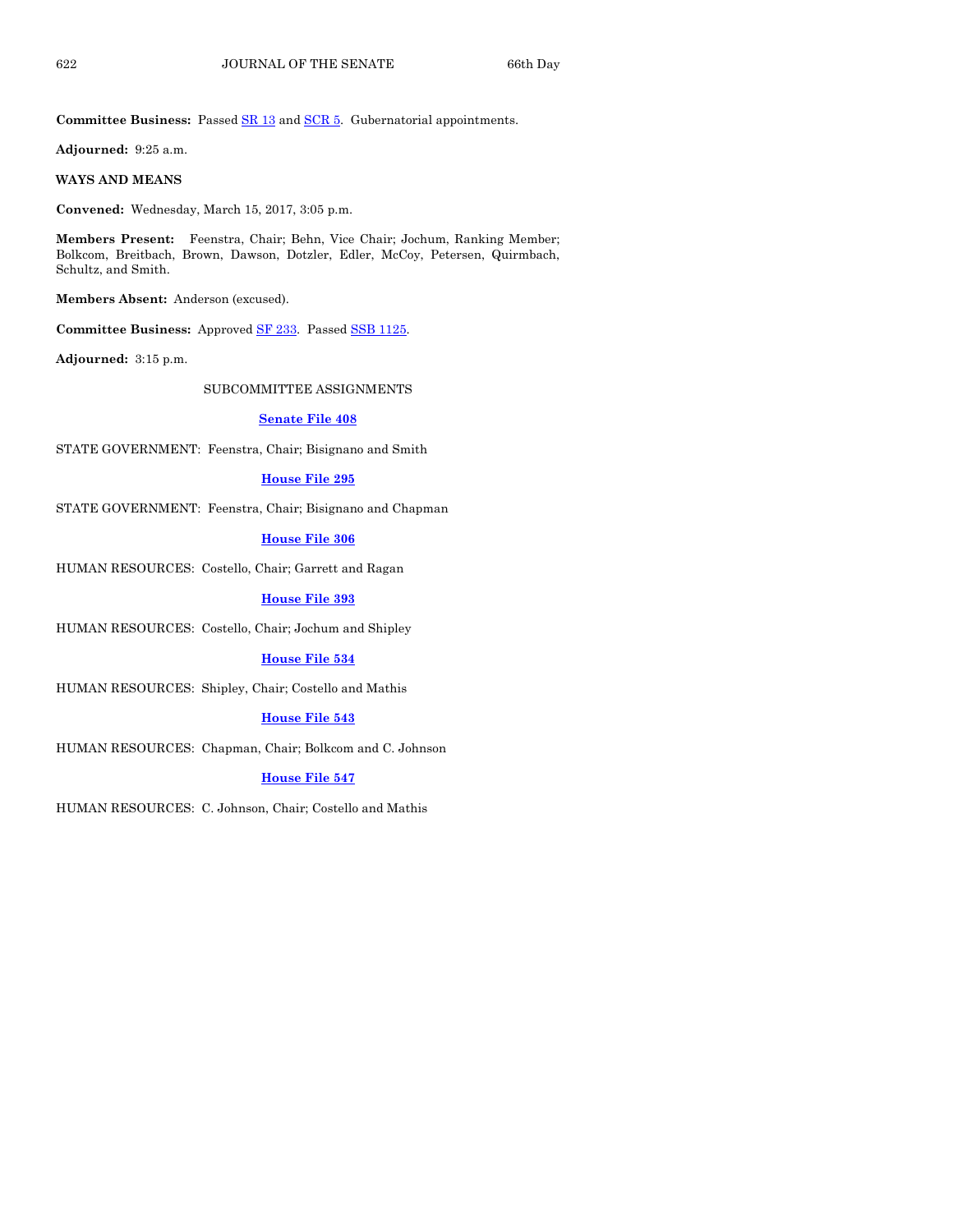## FINAL COMMITTEE REPORTS OF BILL ACTION

#### **LOCAL GOVERNMENT**

**Bill Title:** [HOUSE FILE 307,](https://www.legis.iowa.gov/legislation/BillBook?ga=87&ba=HF307) a bill for an act relating to the procedures for granting a waterworks or sewer services franchise by a city and including effective date provisions.

#### **Recommendation:** DO PASS.

**Final Vote:** Ayes, 9: Garrett, Lofgren, Allen, Dvorsky, Greene, Guth, Kraayenbrink, Quirmbach, and Segebart. Nays, none. Absent, 2: Chelgren and McCoy.

#### **Fiscal Note:** NOT REQUIRED UNDER JOINT RULE 17.

#### **ALSO:**

**Bill Title:** [HOUSE FILE 308,](https://www.legis.iowa.gov/legislation/BillBook?ga=87&ba=HF308) a bill for an act concerning the release of certain military personnel records.

#### **Recommendation:** DO PASS.

**Final Vote:** Ayes, 9: Garrett, Lofgren, Allen, Dvorsky, Greene, Guth, Kraayenbrink, Quirmbach, and Segebart. Nays, none. Absent, 2: Chelgren and McCoy.

**Fiscal Note:** NOT REQUIRED UNDER JOINT RULE 17.

#### **RULES AND ADMINISTRATION**

Bill Title: **SENATE CONCURRENT RESOLUTION 5**, a concurrent resolution relating to joint rules of the Senate and House of Representatives for the Eightyseventh General Assembly.

#### **Recommendation:** DO PASS.

**Final Vote:** Ayes, 11: Dix, Whitver, Hogg, Behn, Dvorsky, Feenstra, Jochum, Ragan, Schneider, Sinclair, and Smith. Nays, none. Absent, none.

**Fiscal Note:** NOT REQUIRED UNDER JOINT RULE 17.

#### PLACEMENT ON INDIVIDUAL CONFIRMATION CALENDAR

MR. PRESIDENT: Pursuant to Senate Rule 59, I hereby request that the name of Dr. Nicholas Chilcoat to Economic Development Authority be removed from the "En Bloc Confirmation Calendar" and placed on the "Individual Confirmation Calendar":

ROBERT M. HOGG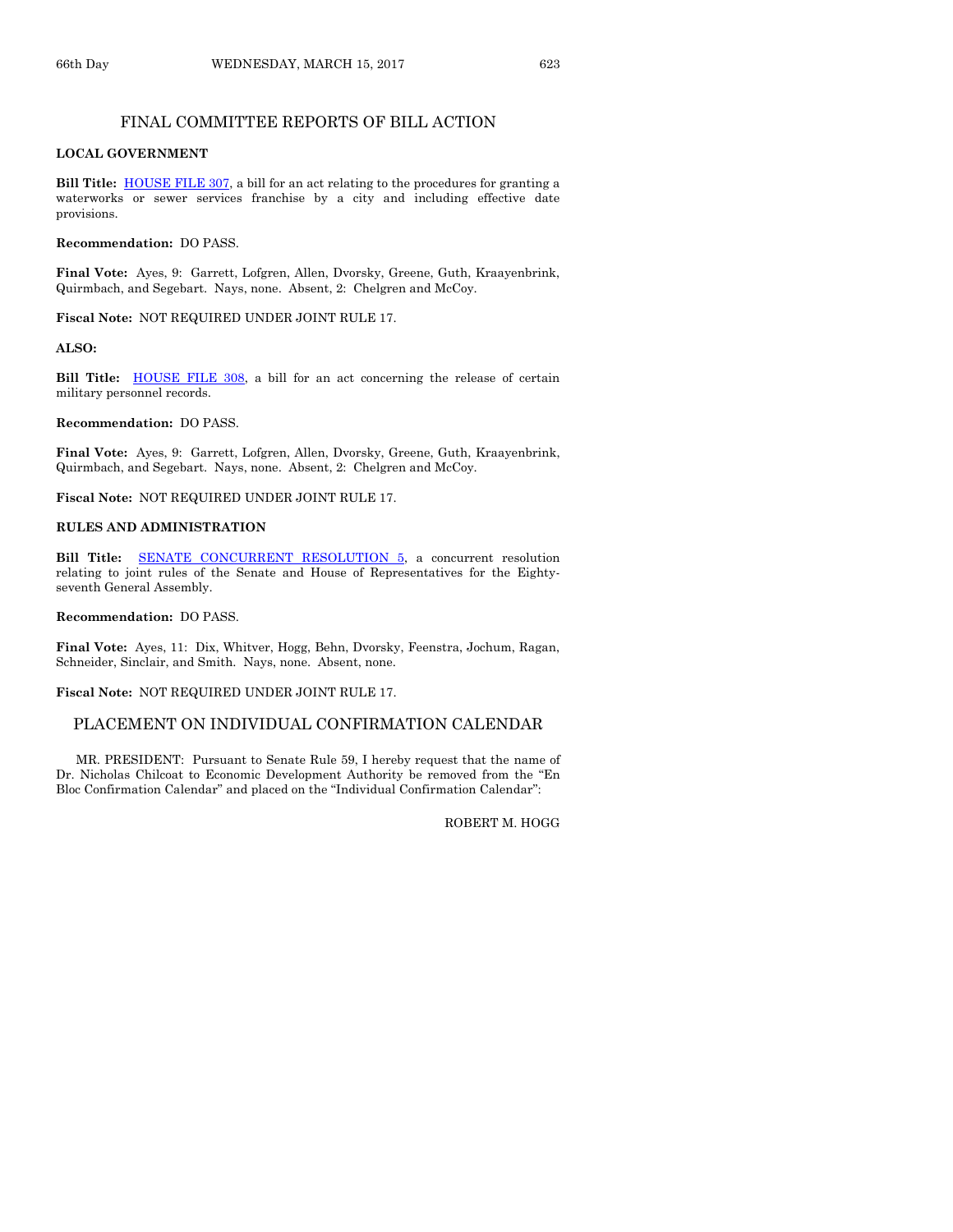## APPOINTMENTS

The following appointees were submitted to the Secretary of the Senate for Senate confirmation (all appointees are submitted as **members** unless otherwise specified):

## BY THE GOVERNOR TERM ACCOUNTANCY EXAMINING BOARD (Sec. 542.4) Shelley Laracuente, Ankeny 05/01/2017 – 04/30/2020 Aaron Olson, Bode 05/01/2017 – 04/30/2019 S James Smith, Earlham 05/01/2017 – 04/30/2020 ADJUTANT GENERAL, STATE OF IOWA (Sec. 29A.11) Major General Timothy Orr, Johnston 05/01/2017 – Pleasure of the Governor AFRICAN AMERICANS, COMMISSION ON THE STATUS OF (Sec. 216A.142) Tobi Parks, Des Moines 05/01/2017 – 04/30/2021 AGING, COMMISSION ON (Sec. 231.11) Cheryl Arnold, Russell 05/01/2017 – 04/30/2021 Quentin Hart, Waterloo 05/01/2017 – 04/30/2021 G. Willard Jenkins, Waterloo 05/01/2017 – 04/30/2021 AGRICULTURAL DEVELOPMENT BOARD (Sec. 16.2C) John Fredrickson, Gowrie 05/01/2017 – 04/30/2023 ALCOHOLIC BEVERAGES COMMISSION (Sec. 123.5) Christine Spratt, Burlington 05/01/2017 – 04/30/2022 ARCHITECTURAL EXAMINING BOARD (Sec. 544A.1) Tandi Brannaman, Iowa City 05/01/2017 – 04/30/2020 Joseph Ferrentino, Des Moines 05/01/2017 – 04/30/2020 Jerry Purdy, Adel 05/01/2017 – 04/30/2020 ASIAN AND PACIFIC ISLANDER AFFAIRS, COMMISSION OF (Sec. 216A.152) Benjamin Jung, West Des Moines 05/01/2017 – 04/30/2020 James Suong, Des Moines 05/01/2017 – 04/30/2020 ATHLETIC TRAINING, BOARD OF (Sec. 147.14(1)(r)) Susan Theisen, Dyersville 05/01/2017 – 04/30/2020 AUTISM COUNCIL, IOWA (Sec. 256.35A)  $Christine Bowker.$  Fort Madison  $05/01/2017 - 04/30/2020$ Jeanne Kerkoff, Templeton 05/01/2017 – 04/30/2020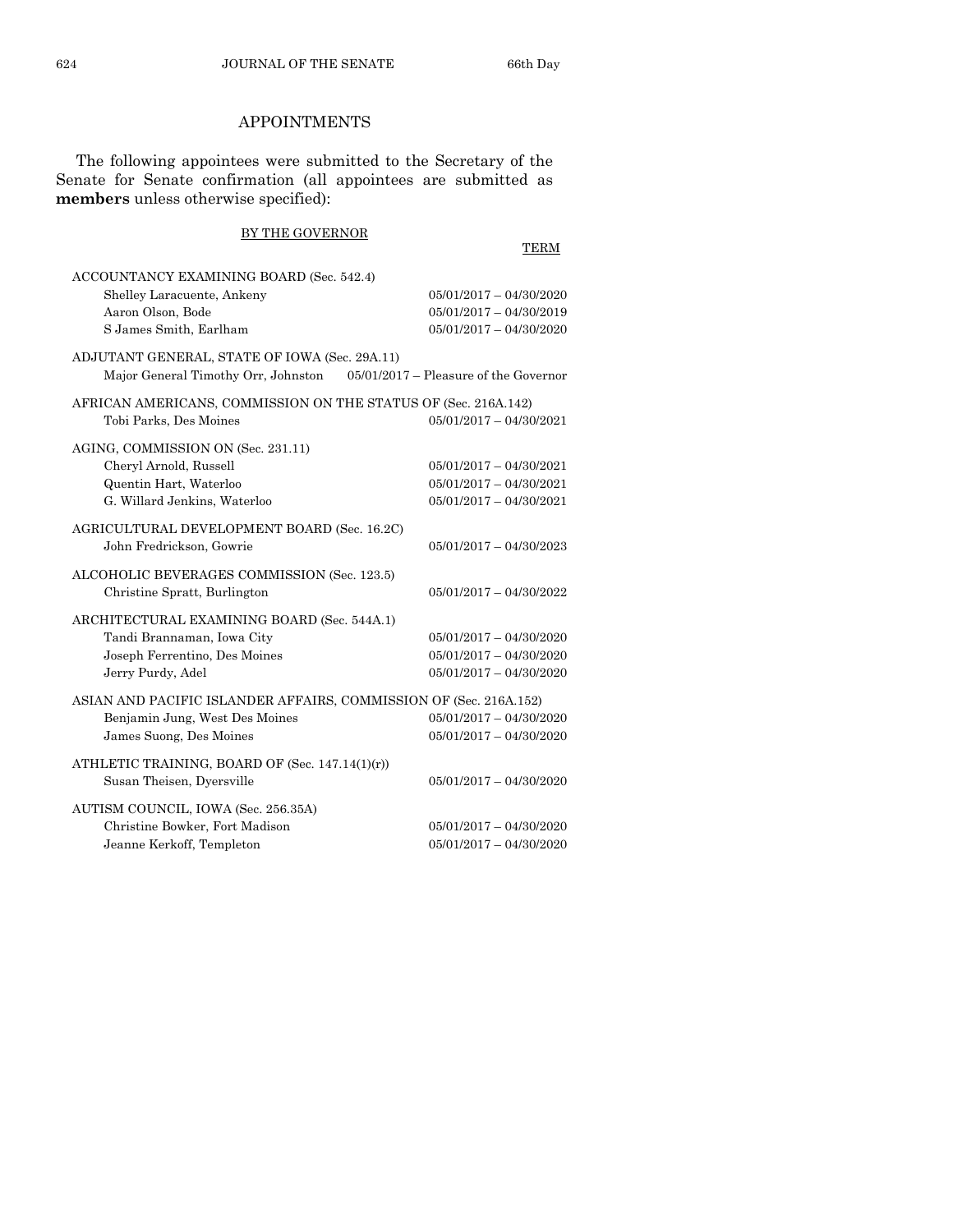| Angela Logsdon, Urbandale                        | $05/01/2017 - 04/30/2020$ |
|--------------------------------------------------|---------------------------|
| Nicholos Nopoulos, Des Moines                    | $05/01/2017 - 04/30/2019$ |
| Dr. Sean Peterson, Sioux City                    | $05/01/2017 - 04/30/2020$ |
| BANKING, SUPERINTENDENT OF (Sec. 524.201)        |                           |
| Ron Hansen, Durant                               | $05/01/2017 - 04/30/2021$ |
| BARBERING, BOARD OF (Sec. 147.14(1)(a))          |                           |
| John Anderson, Nevada                            | $05/01/2017 - 04/30/2020$ |
| Terry Moll, Des Moines                           | $05/01/2017 - 04/30/2020$ |
| BEHAVIORAL SCIENCE, BOARD OF (Sec. 147.14(1)(m)) |                           |
| Dr. Kevin Allemagne, Johnston                    | $05/01/2017 - 04/30/2018$ |
| Donald Gilbert, Bondurant                        | $05/01/2017 - 04/30/2020$ |
| Jeff Kerber, Johnston                            | $05/01/2017 - 04/30/2020$ |
| Sherill Whisenand, Des Moines                    | $05/01/2017 - 04/30/2020$ |
| BLIND, COMMISSION FOR THE (Sec. 216B.2)          |                           |
| Ryan Brems, Cedar Rapids                         | $05/01/2017 - 04/30/2020$ |
| BOILER AND PRESSURE VESSEL BOARD (Sec. 89.14)    |                           |
| Robert Brecke, Palo                              | $05/01/2017 - 04/30/2021$ |
| Timothy Fehr, Iowa City                          | $05/01/2017 - 04/30/2021$ |
| Amy Iles, Hastings                               | $05/01/2017 - 04/30/2021$ |
| CAPITAL INVESTMENT BOARD, IOWA (Sec. 15E.63)     |                           |
| Jennifer Pavlovec, Johnston                      | $05/01/2017 - 04/30/2022$ |
| CHILD ADVOCACY BOARD (Sec. 237.16)               |                           |
| Courtney Clarke, Waukee                          | $05/01/2017 - 04/30/2021$ |
| Marc Elcock, Osceola                             | $05/01/2017 - 04/30/2021$ |
| Sara Parris, Johnston                            | $05/01/2017 - 04/30/2019$ |
| Elaine Sanders, Sioux City                       | $05/01/2017 - 04/30/2021$ |
| Wayne Schellhammer, Urbandale                    | $05/01/2017 - 04/30/2021$ |
|                                                  |                           |
| CHIROPRACTIC, BOARD OF (Sec. 147.14(1)(h))       |                           |
| Leslie Duinink, Monroe                           | $05/01/2017 - 04/30/2020$ |
| Dr. Rex Jones, Spencer                           | $05/01/2017 - 04/30/2020$ |
| Nancy Netolicky, Cedar Rapids                    | $05/01/2017 - 04/30/2020$ |
| CIVIL RIGHTS COMMISSION, IOWA STATE (Sec. 216.3) |                           |
| Tom Conley, Urbandale                            | $05/01/2017 - 04/30/2021$ |
| Lauren Haugh, Des Moines                         | $05/01/2017 - 04/30/2021$ |
| Douglas Oelschlaeger, Cedar Rapids               | $05/01/2017 - 04/30/2021$ |
| Marcelena Ordaz, Eldridge                        | $05/01/2017 - 04/30/2021$ |
|                                                  |                           |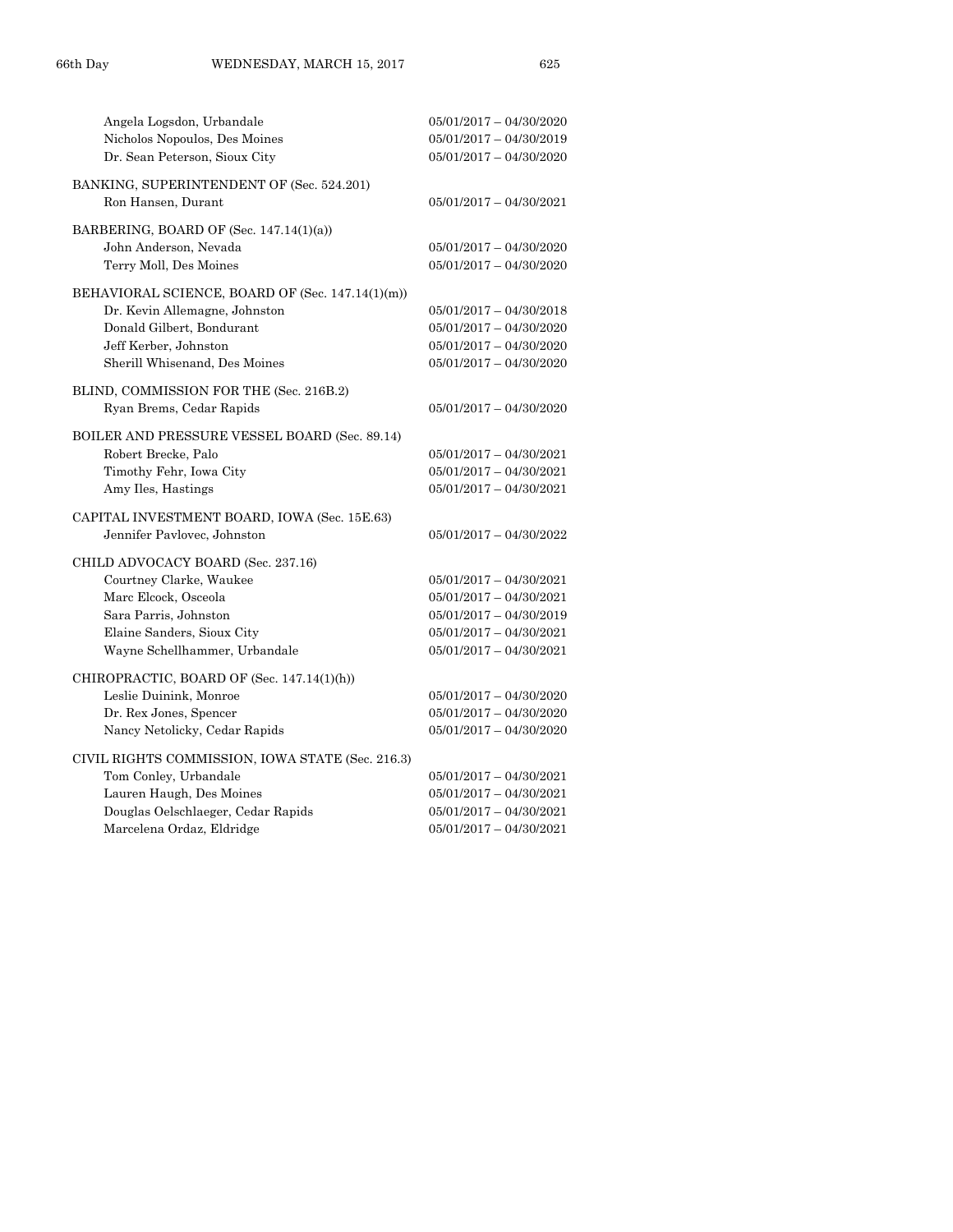| COMMUNITY ACTION AGENCIES, COMMISSION ON (Sec. 216A.92A)               |                                         |
|------------------------------------------------------------------------|-----------------------------------------|
| Anna Brown, De Witt                                                    | $05/01/2017 - 04/30/2020$               |
| Ajit Kumar, Clive                                                      | $05/01/2017 - 04/30/2020$               |
| Mary Whisenand, Des Moines                                             | $05/01/2017 - 04/30/2020$               |
| CORRECTIONS, BOARD OF (Sec. 904.104)                                   |                                         |
| Richard LaMere, Jr., Anamosa                                           | $05/01/2017 - 04/30/2021$               |
| Rebecca Williams, Cedar Rapids                                         | $05/01/2017 - 04/30/2021$               |
| COSMETOLOGY ARTS AND SCIENCES, BOARD OF (Sec. $147.14(1)(n)$ )         |                                         |
| Jerry Akers, Palo                                                      | $05/01/2017 - 04/30/2020$               |
| Mary Clausen, Webster City                                             | $05/01/2017 - 04/30/2020$               |
| Jacquelyn Hein, Monticello                                             | $05/01/2017 - 04/30/2020$               |
| Lois Leytem, Dubuque                                                   | $05/01/2017 - 04/30/2020$               |
| Nichole Origer, West Bend                                              | $05/01/2017 - 04/30/2020$               |
| COUNTY FINANCE COMMITTEE (Sec. 333A.2)                                 |                                         |
| David Farmer, Davenport                                                | $05/01/2017 - 04/30/2021$               |
| Janine Sulzner, Anamosa                                                | $05/01/2017 - 04/30/2021$               |
| Patricia Wright, Mason City                                            | $05/01/2017 - 04/30/2021$               |
|                                                                        |                                         |
| CREDIT UNION REVIEW BOARD (Sec. 533.107)                               |                                         |
| Janet Pepper, Des Moines                                               | $05/01/2017 - 04/30/2020$               |
| CRIMINAL AND JUVENILE JUSTICE PLANNING ADVISORY COUNCIL<br>(216A.132)  |                                         |
| Tiffany Allison, Des Moines                                            | $05/01/2017 - 04/30/2018$               |
| DEAF SERVICES, COMMISSION OF (Sec. 216A.113)                           |                                         |
| Dirk Hillard, Davenport                                                | $05/01/2017 - 04/30/2021$               |
| Telina McKenna-Quintana, Waterloo                                      | $05/01/2017 - 04/30/2021$               |
| DENTISTRY, BOARD OF (Sec. 147.14(1)(d))                                |                                         |
| Dr. Michael Davidson, Urbandale                                        | $05/01/2017 - 04/30/2020$               |
| Mary Kelly Grief, Des Moines                                           | $05/01/2017 - 04/30/2020$               |
| Bruce Thorsen, Clive                                                   | $05/01/2017 - 04/30/2020$               |
|                                                                        |                                         |
| DIETETICS, BOARD OF (Sec. $147.14(1)(k)$ )<br>Daniel Deutschman, Pella | $05/01/2017 - 04/30/2020$               |
|                                                                        |                                         |
| Julie Eichenberger, Iowa City                                          | $05/01/2017 - 04/30/2019$               |
| Stacey Loftus, Missouri Valley                                         | $05/01/2017 - 04/30/2020$               |
| DRUG POLICY ADVISORY COUNCIL, IOWA (Sec. 80E.2)                        |                                         |
| Jennifer Miller, Marshalltown                                          | $05/01/2017 - 04/30/2021$               |
| DRUG POLICY COORDINATOR (Sec. 80E.1)                                   |                                         |
| Steve Lukan, West Des Moines                                           | $05/30/2016$ – Pleasure of the Governor |
|                                                                        |                                         |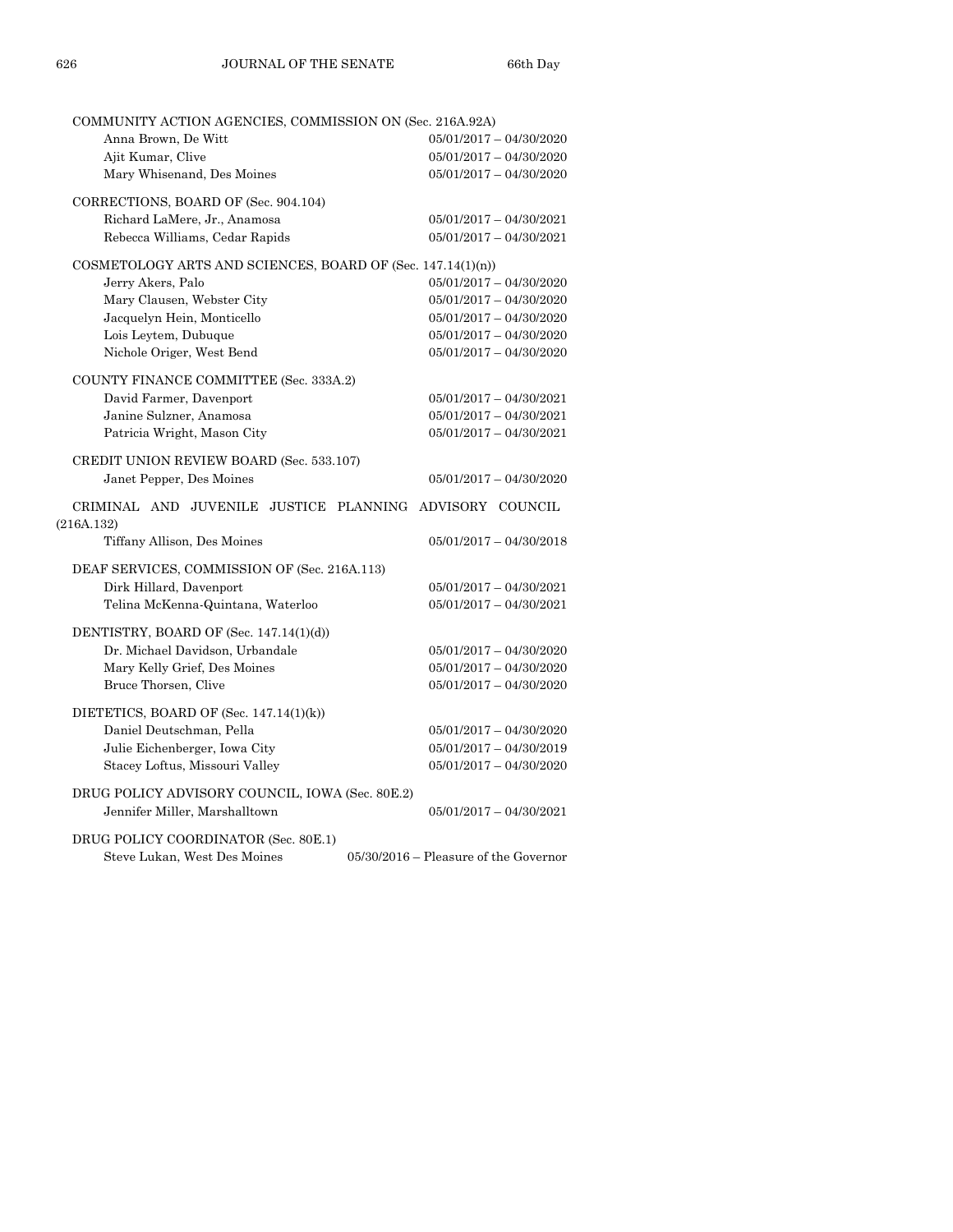| EARLY CHILDHOOD IOWA STATE BOARD (Sec. 256I.3)               |                           |
|--------------------------------------------------------------|---------------------------|
| David Arens, Urbandale                                       | $05/01/2017 - 04/30/2020$ |
| James Christensen, Waterloo                                  | $05/01/2017 - 04/30/2020$ |
| Terry Harrmann, Des Moines                                   | $05/01/2017 - 04/30/2020$ |
| ECONOMIC DEVELOPMENT AUTHORITY (Sec. 15.105)                 |                           |
| Dr. Nicholas Chilcoat, Clive                                 | $05/01/2017 - 04/30/2021$ |
| Craig Francisco, Storm Lake                                  | $05/01/2017 - 04/30/2021$ |
| Megan McKay, Pella                                           | $05/01/2017 - 04/30/2021$ |
| EDUCATIONAL EXAMINERS, BOARD OF (Sec. 272.3)                 |                           |
| Mary Overholtzer, Tingley                                    | $05/01/2017 - 04/30/2021$ |
| Michael Ross, Davenport                                      | $05/01/2017 - 04/30/2020$ |
| Erin Schoening, Underwood                                    | $05/01/2017 - 04/30/2021$ |
| Anthony Voss, Hudson                                         | $05/01/2017 - 04/30/2021$ |
|                                                              |                           |
| ELECTRICAL EXAMINING BOARD (Sec. 103.2)                      |                           |
| Marg Stoldorf, Red Oak                                       | $05/01/2017 - 04/30/2020$ |
| ELEVATOR SAFETY BOARD (Sec. 89A.13)                          |                           |
| Kerry Dixon, Ames                                            | $05/01/2017 - 04/30/2021$ |
| Kristine Kesterson, Williamsburg                             | $05/01/2017 - 04/30/2021$ |
| Wayne Sims, Des Moines                                       | $05/01/2017 - 04/30/2021$ |
| ENGINEERING AND LAND SURVEYING EXAMINING BOARD (Sec. 542B.3) |                           |
| Paul Herold, Fort Atkinson                                   | $05/01/2017 - 04/30/2020$ |
| Rita Perea. Des Moines                                       | $05/01/2017 - 04/30/2020$ |
| Marlon Vogt, Marion                                          | $05/01/2017 - 04/30/2020$ |
|                                                              |                           |
| ENHANCE IOWA BOARD (Sec. 15F.102)                            |                           |
| Michael Broshar, Buckingham                                  | $05/01/2017 - 04/30/2019$ |
| Lisa Hein, Ames                                              | $05/01/2017 - 04/30/2019$ |
| Stefanie Kohn, Cedar Rapids                                  | $05/01/2017 - 04/30/2019$ |
| Derek Lumsden, Osceola                                       | $05/01/2017 - 04/30/2019$ |
| Kate McGann, Malvern                                         | $05/01/2017 - 04/30/2019$ |
| ENVIRONMENTAL PROTECTION COMMISSION (Sec. 455A.6)            |                           |
| Howard Hill, Cambridge                                       | $05/01/2017 - 04/30/2021$ |
| Chad Ingels, Randalia                                        | $05/01/2017 - 04/30/2021$ |
| Bob Sinclair, Williamsburg                                   | $05/01/2017 - 04/30/2021$ |
| ETHICS AND CAMPAIGN DISCLOSURE BOARD, IOWA (Sec. 68B.32)     |                           |
| Karin Derry, Johnston                                        | $05/01/2017 - 04/30/2021$ |
| Jonathan Roos, Polk City                                     | $05/01/2017 - 04/30/2023$ |
| Mary Rueter, De Witt                                         | $05/01/2017 - 04/30/2023$ |
|                                                              |                           |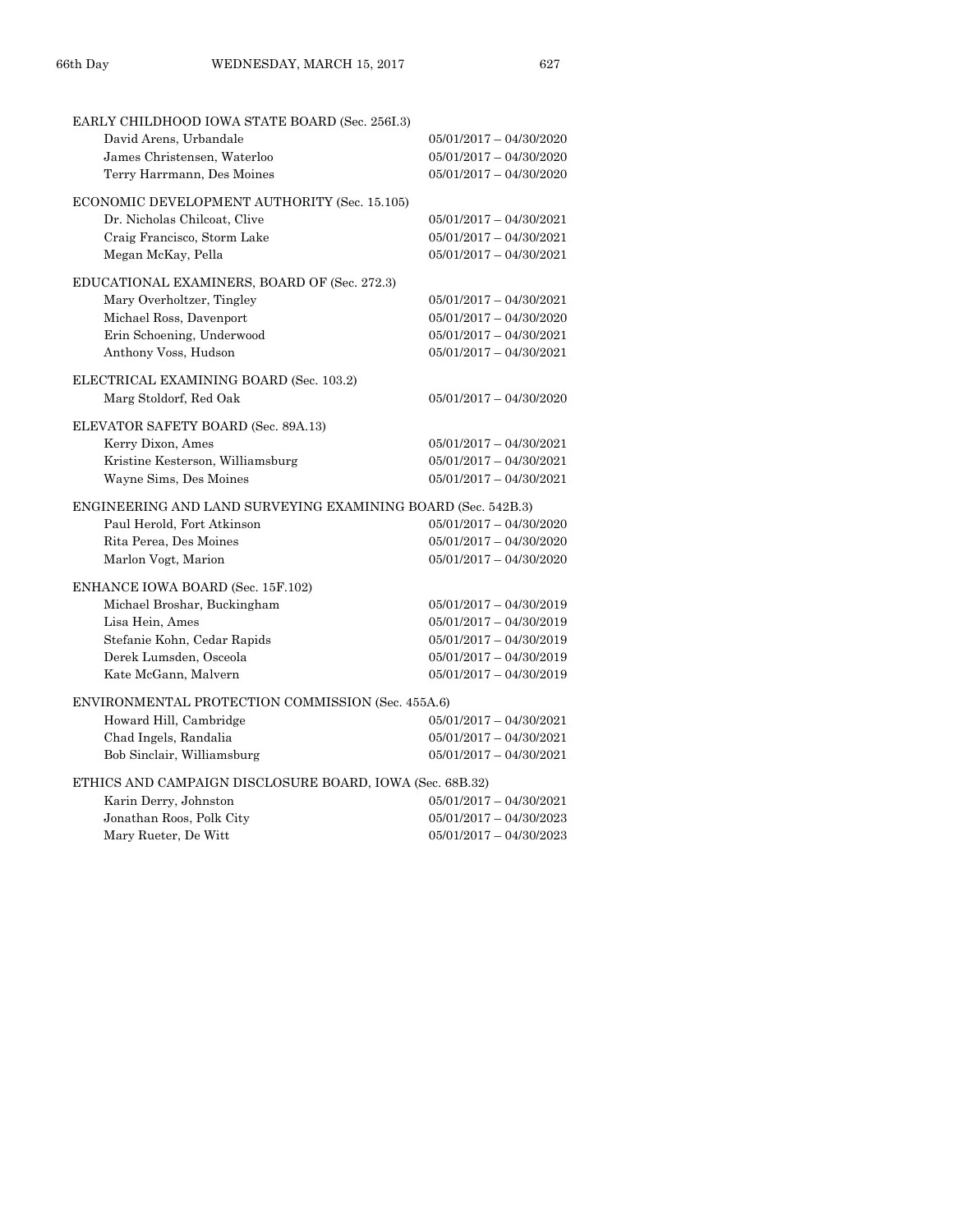| FINANCE AUTHORITY, IOWA (Sec. 16.2(1))                     |                           |
|------------------------------------------------------------|---------------------------|
| Ashley Aust, Des Moines                                    | $05/01/2017 - 04/30/2023$ |
| David Greenspon, West Des Moines                           | $05/01/2017 - 04/30/2023$ |
| Michel Nelson, Carroll                                     | $05/01/2017 - 04/30/2023$ |
| Ruth Randleman, Carlisle                                   | $05/01/2017 - 04/30/2023$ |
| FLOOD MITIGATION BOARD (Sec. 418.5)                        |                           |
| Ronald Herrig, Dubuque                                     | $05/01/2017 - 04/30/2020$ |
| Amy Kaleita, Ames                                          | $05/01/2017 - 04/30/2020$ |
| GRAIN INDEMNITY FUND BOARD, IOWA (Sec. 203D.4)             |                           |
| Lori Goetzinger, Carroll                                   | $05/01/2017 - 04/30/2020$ |
| Debra Keller, Clarion                                      | $05/01/2017 - 04/30/2020$ |
| GREAT PLACES BOARD, IOWA (Sec. 303.3C)                     |                           |
| Alexsis Fleener, Atlantic                                  | $05/01/2017 - 04/30/2020$ |
| Nick Glew, Marion                                          | $05/01/2017 - 04/30/2019$ |
| Ruth Haus, Urbandale                                       | $05/01/2017 - 04/30/2020$ |
|                                                            |                           |
| Mark Jackson, Story City                                   | $05/01/2017 - 04/30/2020$ |
| Kasey Johnson Steen, Pleasant Hill                         | $05/01/2017 - 04/30/2019$ |
| Jared McGovern, Dubuque                                    | $05/01/2017 - 04/30/2020$ |
| HEALTH FACILITIES COUNCIL (Sec. 135.62)                    |                           |
| Harold Miller, Bettendorf                                  | $05/01/2017 - 04/30/2023$ |
| Brenda Perrin, Cherokee                                    | $05/01/2017 - 04/30/2023$ |
| HEALTHY AND WELL KIDS IN IOWA (HAWK-I) BOARD (Sec. 514I.5) |                           |
| Alana Dizdarevic, Urbandale                                | $05/01/2017 - 04/30/2018$ |
| Eric Kohlsdorf, Des Moines                                 | $05/01/2017 - 04/30/2019$ |
| Dr. Kaaren Vargas, Coralville                              | $05/01/2017 - 04/30/2019$ |
| HEARING AID SPECIALISTS, BOARD OF (Sec. 147.14(v))         |                           |
| Bret Battles, Marshalltown                                 | $05/01/2017 - 04/30/2020$ |
| Jon McAvoy, Adel                                           | $05/01/2017 - 04/30/2020$ |
| Gregory Moore, Ottumwa                                     | $05/01/2017 - 04/30/2019$ |
|                                                            |                           |
| HIGHER EDUCATION LOAN AUTHORITY, IOWA (Sec. 261A.6)        |                           |
| Gary Steinke, Urbandale                                    | $05/01/2017 - 04/30/2023$ |
| HUMAN SERVICES, COUNCIL ON (Sec. 217.2)                    |                           |
| Mark Anderson, Waverly                                     | $05/01/2017 - 04/30/2023$ |
| Kimberly Kudej, Swisher                                    | $05/01/2017 - 04/30/2023$ |
| INNOVATION CORPORATION, BOARD OF IOWA (Sec. 15.107(4)(a))  |                           |
| Georgia Van Gundy, Des Moines                              | $05/01/2017 - 04/30/2021$ |
| INSURANCE, COMMISSIONER OF (Sec. 505.2)                    |                           |
| Doug Ommen, Ankeny                                         | $05/01/2017 - 04/30/2021$ |
|                                                            |                           |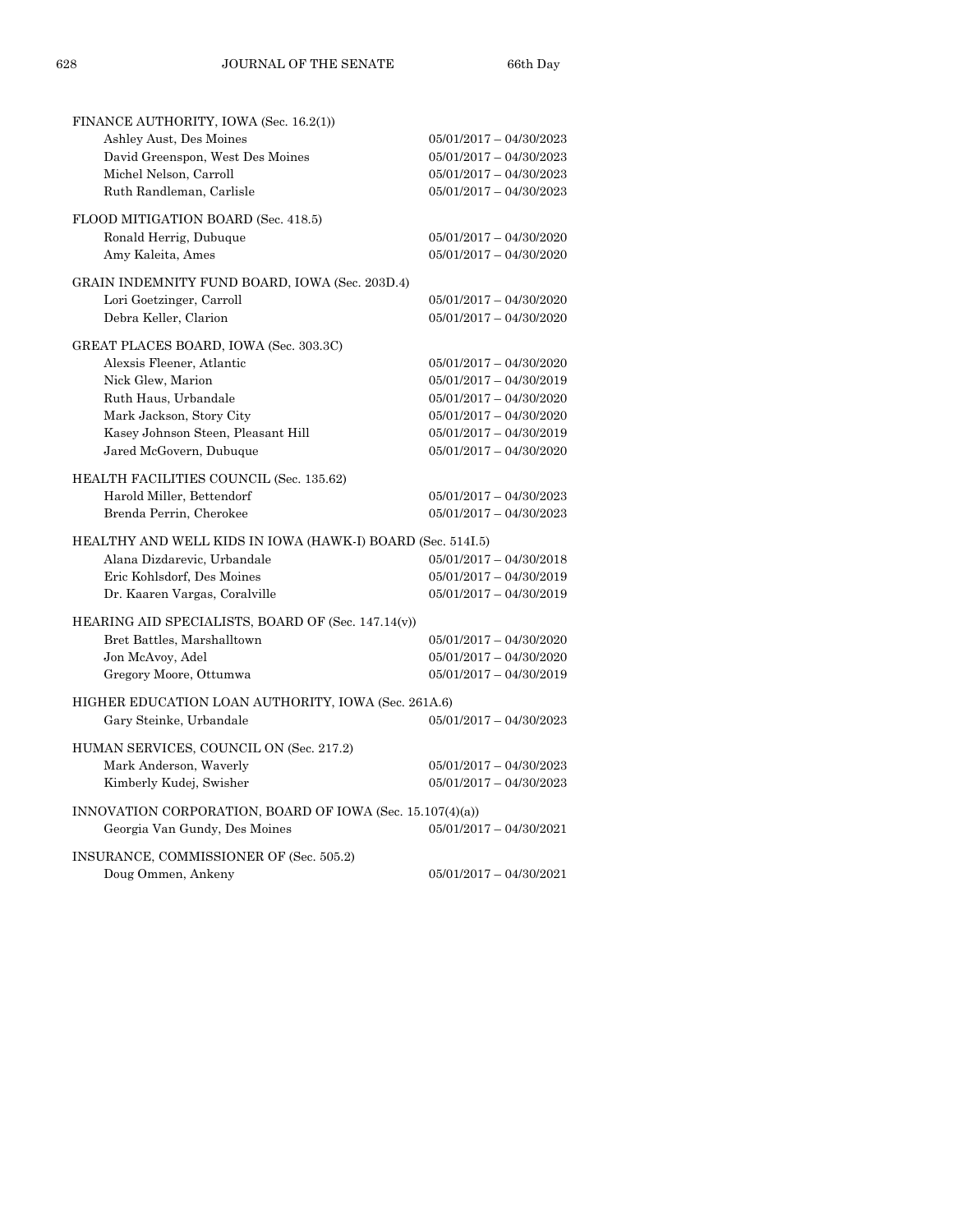| IPERS, INVESTMENT BOARD OF THE (Sec. 97B.8A)                        |                           |  |  |  |
|---------------------------------------------------------------------|---------------------------|--|--|--|
| Marlene Sprouse, Ottumwa                                            | 05/01/2017 - 04/30/2023   |  |  |  |
| Lisa Stange, West Des Moines                                        | $05/01/2017 - 04/30/2023$ |  |  |  |
|                                                                     |                           |  |  |  |
| LABOR COMMISSIONER (Sec. 91.2)                                      |                           |  |  |  |
| Michael Mauro, Des Moines                                           | $05/01/2017 - 04/30/2023$ |  |  |  |
| LANDSCAPE ARCHITECTURAL EXAMINING BOARD (Sec. 544B.3)               |                           |  |  |  |
| Jack Jones, Mondamin                                                | $05/01/2017 - 04/30/2020$ |  |  |  |
| Jonathan Martin, Norwalk                                            | $05/01/2017 - 04/30/2020$ |  |  |  |
| Debra Schiel-Larson, Indianola                                      | $05/01/2017 - 04/30/2020$ |  |  |  |
| LATINO AFFAIRS, COMMISSION OF (Sec. 216A.12)                        |                           |  |  |  |
| Sal Alaniz, Mt Pleasant                                             | $05/11/2016 - 04/30/2018$ |  |  |  |
| Lorena Gingerich, West Branch                                       | $05/01/2017 - 04/30/2018$ |  |  |  |
|                                                                     |                           |  |  |  |
| LAW ENFORCEMENT ACADEMY COUNCIL, IOWA (Sec. 80B.6)                  |                           |  |  |  |
| Brian Gardner, Cedar Rapids                                         | $05/01/2017 - 04/30/2021$ |  |  |  |
| Kevin Pals, Clear Lake                                              | $05/01/2017 - 04/30/2021$ |  |  |  |
| Melinda Ruopp, Marshalltown                                         | $05/01/2017 - 04/30/2021$ |  |  |  |
| Megan Weiss, Johnston                                               | $05/01/2017 - 04/30/2021$ |  |  |  |
| LOTTERY AUTHORITY, CHIEF EXECUTIVE OFFICER OF THE IOWA (Sec. 99G.5) |                           |  |  |  |
| Terry Rich, Urbandale                                               | $05/01/2017 - 04/30/2021$ |  |  |  |
|                                                                     |                           |  |  |  |
| MASSAGE THERAPY, BOARD OF (Sec. 147.14(1)(q))                       |                           |  |  |  |
| Ryan Crawford, Stuart                                               | $05/01/2017 - 04/30/2020$ |  |  |  |
| David Edwards, Des Moines                                           | $05/01/2017 - 04/30/2020$ |  |  |  |
| Emily Farrell, Norwalk                                              | $05/01/2017 - 04/30/2020$ |  |  |  |
| Michael Hammer, McGregor                                            | $05/01/2017 - 04/30/2020$ |  |  |  |
| Irene Richards, Mason City                                          | $05/01/2017 - 04/30/2019$ |  |  |  |
| Catherine Sampson, Des Moines                                       | $05/01/2017 - 04/30/2019$ |  |  |  |
| MEDICINE, BOARD OF (Sec. 147.14(1)(b))                              |                           |  |  |  |
| Diane Clark, Lake Mills                                             | $05/01/2017 - 04/30/2020$ |  |  |  |
| Hamed Tewfik, Iowa City                                             | $05/01/2017 - 04/30/2020$ |  |  |  |
| Brian Wilson, Spencer                                               | $05/01/2017 - 04/30/2020$ |  |  |  |
| MENTAL HEALTH AND DISABILITY SERVICES COMMISSION (Sec. 225C.5(1))   |                           |  |  |  |
| Thomas Bouska, Council Bluffs                                       | $05/01/2017 - 04/30/2020$ |  |  |  |
| Peter Brantner, Lenox                                               | $05/01/2017 - 04/30/2020$ |  |  |  |
| Thomas Broeker, Burlington                                          | $05/01/2017 - 04/30/2020$ |  |  |  |
| Kathryn Johnson, Cedar Rapids                                       | $05/01/2017 - 04/30/2020$ |  |  |  |
| Betty King, Cedar Rapids                                            | $05/01/2017 - 04/30/2019$ |  |  |  |
| Geoff Lauer, Iowa City                                              | 05/01/2017 - 04/30/2020   |  |  |  |
|                                                                     |                           |  |  |  |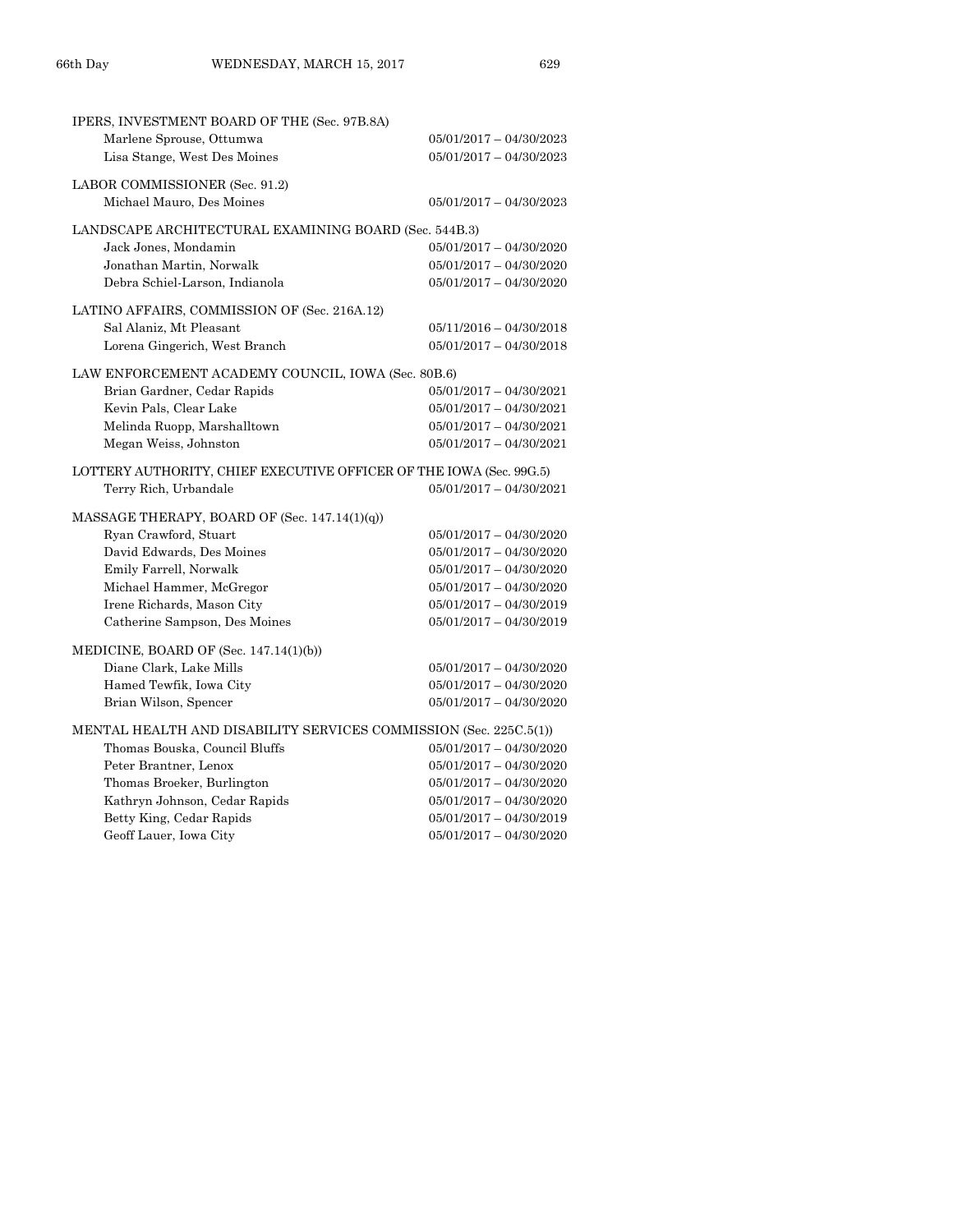| MORTUARY SCIENCE, BOARD OF (Sec. 147.14(1)(p))                                    |                                         |
|-----------------------------------------------------------------------------------|-----------------------------------------|
| Ryan Fredregill, Baxter                                                           | $05/01/2017 - 04/30/2020$               |
| Todd Kale, Osceola                                                                | $05/01/2017 - 04/30/2020$               |
| Mollie Pawlosky, Earlham                                                          | $05/01/2017 - 04/30/2020$               |
|                                                                                   |                                         |
| NATIVE AMERICAN AFFAIRS, COMMISSION OF (Sec. 216A.162)                            |                                         |
| Dr. Joe Coulter, Iowa City                                                        | $05/01/2017 - 04/30/2021$               |
| Crystal Davis, Waterloo                                                           | $05/01/2017 - 04/30/2021$               |
| Karen Mackey, Sioux City                                                          | $05/01/2017 - 04/30/2021$               |
| NATURAL RESOURCE COMMISSION (Sec. 455A.5)                                         |                                         |
| Laura Hommel, Eldora                                                              | 05/01/2017 - 04/30/2023                 |
| Tom Prickett, Glenwood                                                            | 05/01/2017 - 04/30/2023                 |
| Margo Underwood, Clear Lake                                                       | $05/01/2017 - 04/30/2023$               |
| NATURAL RESOURCES, DIRECTOR OF THE DEPARTMENT OF (Sec. 455A.3)                    |                                         |
| Chuck Gipp, Decorah                                                               | $05/31/2016$ – Pleasure of the Governor |
|                                                                                   |                                         |
| NURSING, BOARD OF (Sec. $147.14(1)(c)$ )                                          |                                         |
| Kierstyn Borg Mickelson, Ankeny                                                   | $05/01/2017 - 04/30/2020$               |
| B. J. Hoffman, Liscomb                                                            | $05/01/2017 - 04/30/2020$               |
| Patrick Mooney, Pocahontas                                                        | $05/01/2017 - 04/30/2019$               |
|                                                                                   |                                         |
| NURSING HOME ADMINISTRATORS, BOARD OF (Sec. 147.14(w))<br>Daniel Boor, Des Moines | $05/01/2017 - 04/30/2020$               |
| Michael Jenison, Ankeny                                                           | $05/01/2017 - 04/30/2020$               |
|                                                                                   |                                         |
| OPTOMETRY, BOARD OF (Sec. 147.14(1)(f))                                           |                                         |
| Dr. Scott Ihrke, Le Mars                                                          | $05/01/2017 - 04/30/2020$               |
| Dr. Michael Portz, Red Oak                                                        | $05/01/2017 - 04/30/2020$               |
| Jacqueline Pullen, West Des Moines                                                | $05/01/2017 - 04/30/2020$               |
| PAROLE, BOARD OF (Sec. 904A.1)                                                    |                                         |
| Charles Larson, Sr., Des Moines                                                   | 05/01/2017 - 04/30/2021                 |
| Sheila Wilson, West Des Moines                                                    | $05/01/2017 - 04/30/2021$               |
|                                                                                   |                                         |
| PAROLE - ALTERNATE, BOARD OF (Sec. 904A.2A)                                       |                                         |
| Gregory Crocker, Mitchellville                                                    | $05/01/2017 - 04/30/2021$               |
| Jackie Romp, Des Moines                                                           | $05/01/2017 - 04/30/2021$               |
| Sue Weinacht, Cedar Rapids                                                        | $05/01/2017 - 04/30/2021$               |
| PETROLEUM UNDERGROUND                                                             | STORAGE TANK FUND<br>BOARD, IOWA        |
| COMPREHENSIVE (Sec. 455G.4(4))                                                    |                                         |
| Timothy Gartin, Ames                                                              | $05/01/2017 - 04/30/2021$               |
| PHARMACY, BOARD OF (Sec. 147.14(1)(e))                                            |                                         |
| Dr. Brett Barker, Nevada                                                          | $05/01/2017 - 04/30/2020$               |
| LaDonna Gratias, Clive                                                            | 05/01/2017 - 04/30/2020                 |
|                                                                                   |                                         |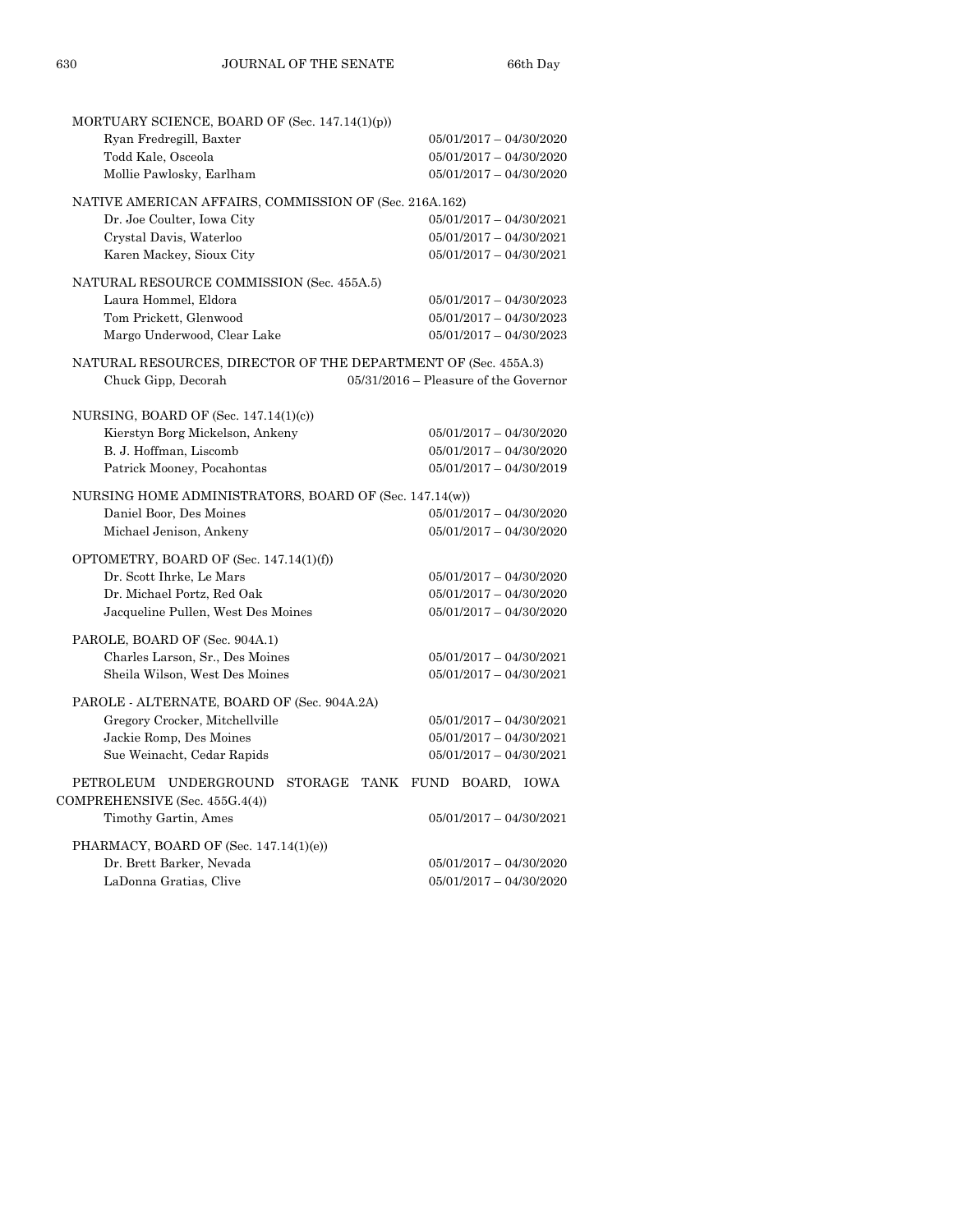| Gayle Mayer, Spirit Lake<br>Joan Skogstrom, Urbandale           | $05/01/2017 - 04/30/2020$<br>$05/01/2017 - 04/30/2019$ |
|-----------------------------------------------------------------|--------------------------------------------------------|
| PHYSICAL AND OCCUPATIONAL THERAPY, BOARD OF (Sec. 147.14(1)(j)) |                                                        |
| Robert Palmer, West Des Moines                                  | $05/01/2017 - 04/30/2020$                              |
| Melinda Shetler, North Liberty                                  | $05/01/2017 - 04/30/2020$                              |
| PHYSICIAN ASSISTANTS, BOARD OF (Sec. 147.14(1)(l))              |                                                        |
| Dr. Jon Ahrendsen, Clarion                                      | $05/01/2017 - 04/30/2020$                              |
| Michael Schnurr, Roland                                         | $05/01/2017 - 04/30/2019$                              |
| Peter Stopulos, Davenport                                       | $05/01/2017 - 04/30/2020$                              |
| PLUMBING AND MECHANICAL SYSTEMS EXAMINING BOARD (Sec. 105.3)    |                                                        |
| Jim Cooper, Urbandale                                           | $05/01/2017 - 04/30/2020$                              |
| Carol Crane, Knoxville                                          | $05/01/2017 - 04/30/2020$                              |
| Jason Hayes, Norwalk                                            | $05/01/2017 - 04/30/2020$                              |
| PODIATRY, BOARD OF (Sec. 147.14(1)(s))                          |                                                        |
| John Bennett, West Des Moines                                   | $05/01/2017 - 04/30/2020$                              |
| Gerald Edgar, Garner                                            | 05/01/2017 - 04/30/2020                                |
| Rebecca Kmett, West Des Moines                                  | $05/01/2017 - 04/30/2018$                              |
| Dr. Eugene Nassif, Cedar Rapids                                 | 05/01/2017 - 04/30/2019                                |
| Dr. Mindy Trotter, Le Claire                                    | $05/01/2017 - 04/30/2019$                              |
|                                                                 |                                                        |
| PROPERTY ASSESSMENT APPEAL BOARD (Sec. 421.1A)                  |                                                        |
| Stewart Iverson, Clarion                                        | $05/01/2017 - 04/30/2023$                              |
| PROPERTY ASSESSMENT APPEAL BOARD, CHAIR OF THE (Sec. 421.1A(2)) |                                                        |
| Stewart Iverson, Clarion                                        | $05/01/2017 - 04/30/2019$                              |
| $PSYCHOLOGY$ , BOARD OF (Sec. 147.14(1)(g))                     |                                                        |
| Joshua Goodman, Des Moines                                      | $05/01/2017 - 04/30/2020$                              |
| Holly Herbert, Des Moines                                       | 05/01/2017 - 04/30/2019                                |
| Dr. Earl Kilgore, Cumming                                       | $05/01/2017 - 04/30/2020$                              |
| Dr. Heidi Vermeer-Quist, Urbandale                              | $05/01/2017 - 04/30/2020$                              |
| RACING AND GAMING COMMISSION, STATE (Sec. 99D.5)                |                                                        |
| Dr. Carl Heinrich, Council Bluffs                               | $05/01/2017 - 04/30/2020$                              |
| Jeffrey Lamberti, Ankeny                                        | $05/01/2017 - 04/30/2020$                              |
| REAL ESTATE APPRAISER EXAMINING BOARD (Sec. 543D.4)             |                                                        |
| Dan O'Hern, Clare                                               | $05/01/2017 - 04/30/2018$                              |
| James Pooley, Indianola                                         | $05/01/2017 - 04/30/2020$                              |
| Teresa Selberg, Urbandale                                       | $05/01/2017 - 04/30/2020$                              |
| REAL ESTATE COMMISSION (Sec. 543B.8)                            |                                                        |
| Janet DeMott, Bedford                                           | $05/01/2017 - 04/30/2020$<br>$05/01/2017 - 04/30/2020$ |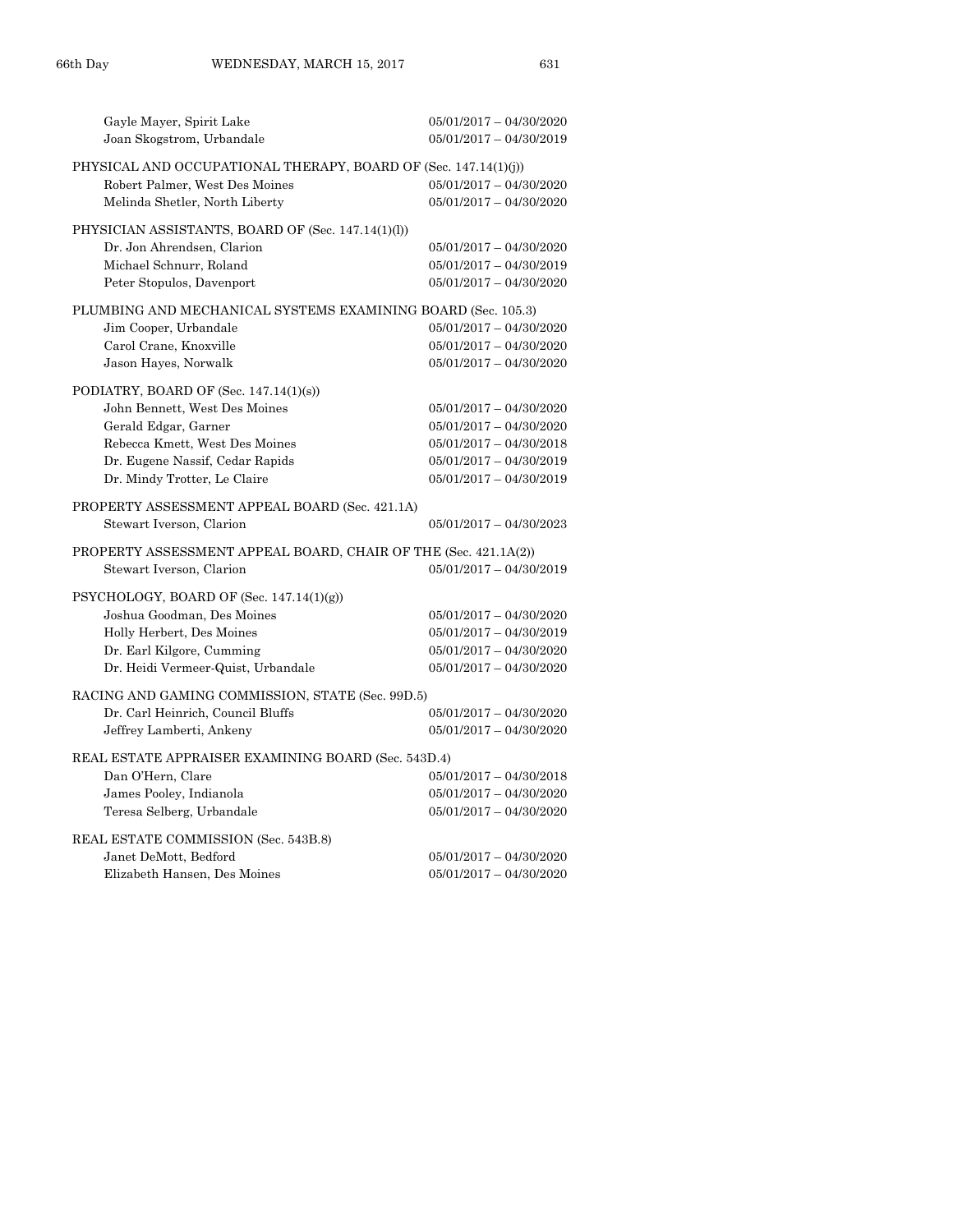| Helen Kimes, Osceola                                                               | $05/01/2017 - 04/30/2020$ |
|------------------------------------------------------------------------------------|---------------------------|
| Michael Telford, Dallas Center                                                     | $05/01/2017 - 04/30/2020$ |
| REGENTS, STATE BOARD OF (Sec. 262.1)                                               |                           |
| Sherry Bates, Scranton                                                             | $05/01/2017 - 04/30/2023$ |
| Nancy Boettger, Harlan                                                             | $05/01/2017 - 04/30/2023$ |
| Nancy Dunkel, Dyersville                                                           | 05/01/2017 -04/30/2023    |
| RENEWABLE FUEL INFRASTRUCTURE BOARD (Sec. 159A.13)                                 |                           |
| Jennifer Carpenter, Urbandale                                                      | $05/01/2017 - 04/30/2020$ |
| Niki DePhillips, Waukee                                                            | $05/01/2017 - 04/30/2021$ |
| Kelsey Erickson, Ames                                                              | $05/01/2017 - 04/30/2021$ |
|                                                                                    |                           |
| RESPIRATORY CARE, BOARD OF (Sec. 147.14(1)(o))                                     |                           |
| Lawrence Lilla, Ames                                                               | $05/01/2017 - 04/30/2020$ |
| SCHOOL BUDGET REVIEW COMMITTEE (Sec. 257.30)                                       |                           |
| Keith England, Hubbard                                                             | $05/01/2017 - 04/30/2020$ |
|                                                                                    |                           |
| SIGN LANGUAGE INTERPRETERS AND TRANSLITERATORS, BOARD OF<br>(Sec. $147.14(1)(u)$ ) |                           |
| Cindy Crawford, Pleasantville                                                      | $05/01/2017 - 04/30/2020$ |
|                                                                                    |                           |
| SOCIAL WORK, BOARD OF (Sec. 147.14(1)(t))                                          |                           |
| Megan Begley, Cedar Rapids                                                         | $05/01/2017 - 04/30/2020$ |
| Karilynne Lenning, Johnston                                                        | $05/01/2017 - 04/30/2020$ |
| Tony Raymer, Des Moines                                                            | $05/01/2017 - 04/30/2019$ |
| SOIL CONSERVATION COMMITTEE, STATE (Sec. 161A.4)                                   |                           |
| Lisa Donlon, Monona                                                                | $05/01/2017 - 04/30/2023$ |
| Dale Farnham, Ames                                                                 | $05/01/2017 - 04/30/2023$ |
|                                                                                    |                           |
| SPEECH PATHOLOGY AND AUDIOLOGY, BOARD OF (Sec. 147.14(1)(i))                       |                           |
| Ashley Bahr, Johnston                                                              | $05/01/2017 - 04/30/2019$ |
| Julia Duer, Runnells                                                               | $05/01/2017 - 04/30/2020$ |
| George Eichhorn, Johnston                                                          | $05/01/2017 - 04/30/2020$ |
| TECHNOLOGY ADVISORY COUNCIL (Sec. 8B.8)                                            |                           |
| Tim Peterson, Cross Plains                                                         | 05/01/2017 - 04/30/2019   |
| TELECOMMUNICATIONS AND TECHNOLOGY COMMISSION, IOWA (Sec. 8D.3(2))                  |                           |
| Timothy Lapointe, Mason City                                                       | $05/01/2017 - 04/30/2023$ |
|                                                                                    |                           |
| TITLE GUARANTY DIVISION BOARD (Sec. 16.2A)                                         |                           |
| Charles Winkleblack, Ames                                                          | $05/01/2017 - 04/30/2023$ |
| TOBACCO USE PREVENTION AND CONTROL, COMMISSION ON (Sec. 142A.3)                    |                           |
| George Belitsos, Ames                                                              | $05/01/2017 - 04/30/2020$ |
|                                                                                    |                           |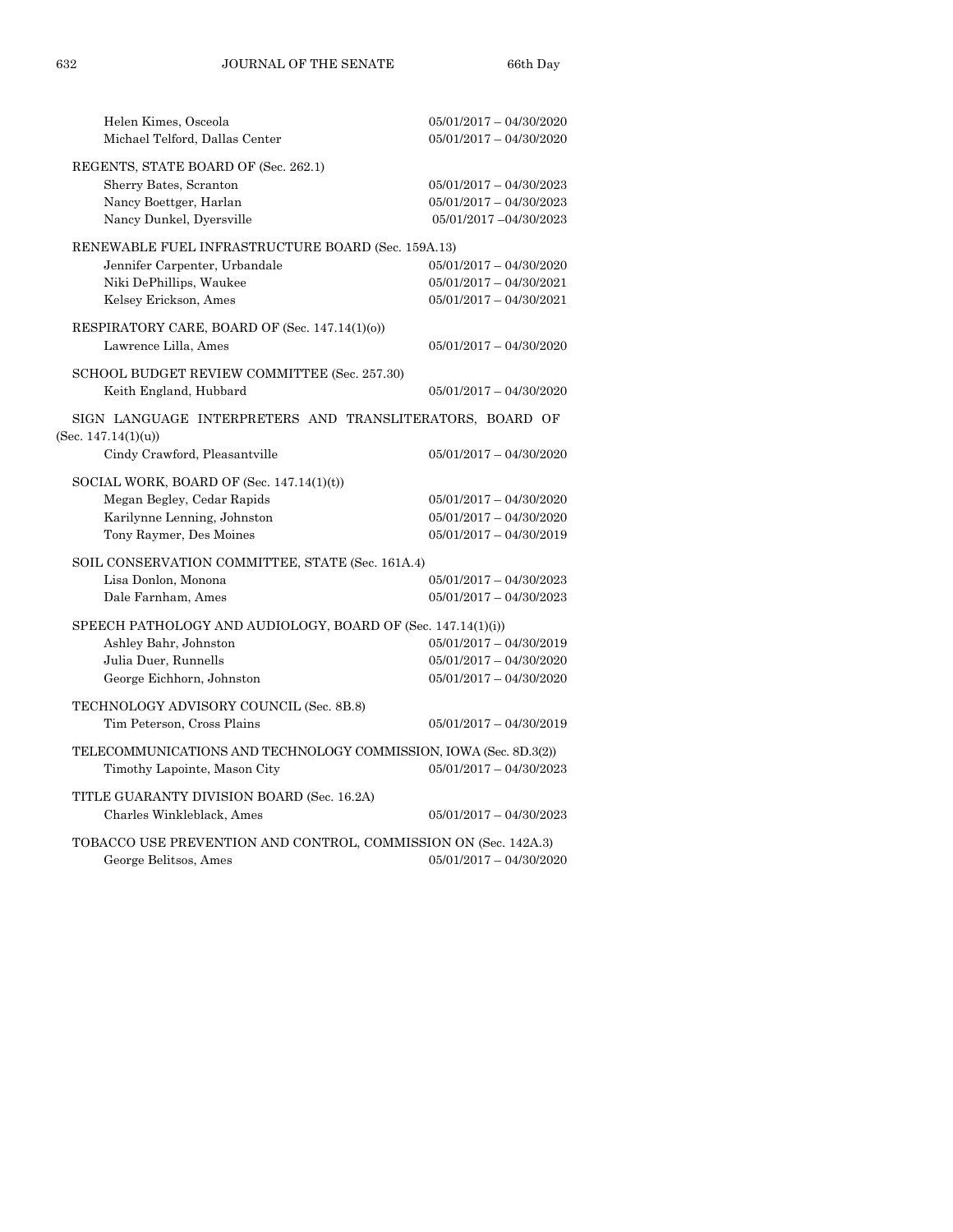| TRANSPORTATION COMMISSION, STATE (Sec. 307A.1A) |                           |
|-------------------------------------------------|---------------------------|
| Nancy Maher, Shenandoah                         | $05/01/2017 - 04/30/2021$ |
| Tom Rielly, Oskaloosa                           | $05/01/2017 - 04/30/2021$ |
| UTILITIES BOARD (474.1(1))                      |                           |
| Richard Lozier, Des Moines                      | $05/01/2017 - 04/30/2023$ |
| UTILITIES BOARD, CHAIR OF THE (Sec. 474.1(2))   |                           |
| Geri Huser, Altoona                             | $05/01/2017 - 04/30/2019$ |
| VETERINARY MEDICINE, IOWA BOARD OF (Sec. 169.5) |                           |
| Keith Leonard, Atlantic                         | $05/01/2017 - 04/30/2020$ |
| Ann Werner, Diagonal                            | $05/01/2017 - 04/30/2020$ |
| WORKFORCE DEVELOPMENT BOARD, IOWA (Sec. 84A.1A) |                           |
| Mary Hunter, Clive                              | $05/01/2017 - 04/30/2020$ |
| Janette Miller Straub, Des Moines               | $05/01/2017 - 04/30/2020$ |
| Lynn Schreder, Granger                          | $05/01/2017 - 04/30/2018$ |
|                                                 |                           |

The appointments were referred to the committee on **Rules and Administration**.

## REPORT OF THE COMMITTEE ON RULES AND ADMINISTRATION

The committee on Rules and Administration referred the following Governor's appointments to state boards, commissions, and departments to Senate standing committees, as indicated for investigation on March 15, 2017:

## **AGRICULTURE**

John Fredrickson – Agricultural Development Board

Lori Goetzinger – Iowa Grain Indemnity Fund Board Debra Keller – Iowa Grain Indemnity Fund Board

Lisa Donlon – State Soil Conservation Committee Dale Farnham – State Soil Conservation Committee

#### **APPROPRIATIONS**

Michael Broshar – Enhance Iowa Board Lisa Hein – Enhance Iowa Board Stefanie Kohn – Enhance Iowa Board Derek Lumsden – Enhance Iowa Board Kate McGann – Enhance Iowa Board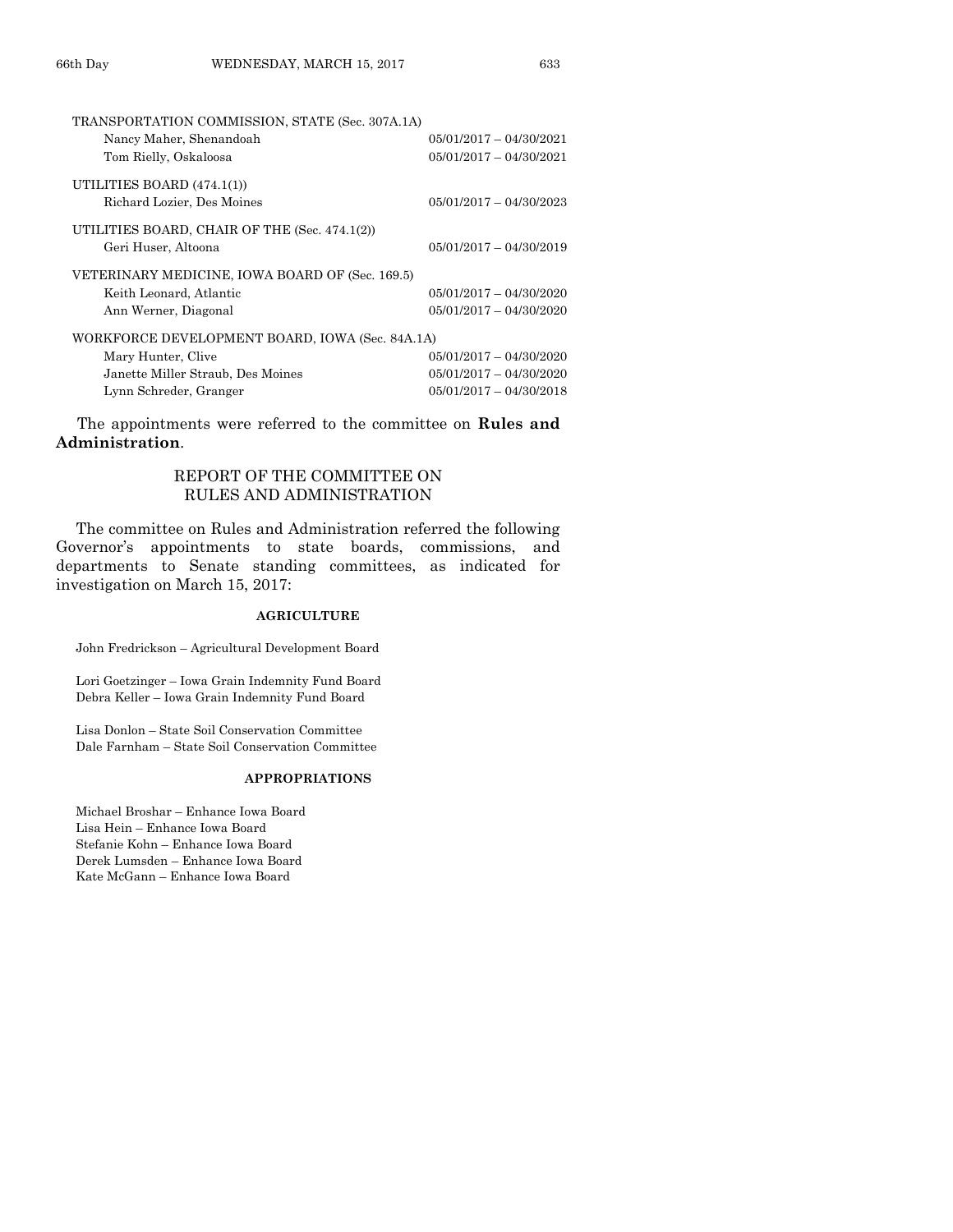#### **COMMERCE**

#### Ron Hansen – Superintendent of Banking

Janet Pepper – Credit Union Review Board

Ashley Aust – Iowa Finance Authority David Greenspon – Iowa Finance Authority Michel Nelson – Iowa Finance Authority Ruth Randleman – Iowa Finance Authority

Doug Ommen – Commissioner of Insurance

Timothy Lapointe – Iowa Telecommunications and Technology Commission

Charles Winkleblack – Title Guaranty Division Board

Geri Huser – Chair of the Utilities Board

Richard Lozier – Utilities Board

#### **EDUCATION**

Christine Bowker – Iowa Autism Council Jeanne Kerkoff – Iowa Autism Council Angela Logsdon – Iowa Autism Council Nicholos Nopoulos – Iowa Autism Council Dr. Sean Peterson – Iowa Autism Council

David Arens – Early Childhood Iowa State Board James Christensen – Early Childhood Iowa State Board Terry Harrmann – Early Childhood Iowa State Board

Mary Overholtzer – Board of Educational Examiners Michael Ross – Board of Educational Examiners Erin Schoening – Board of Educational Examiners Anthony Voss – Board of Educational Examiners

Gary Steinke – Iowa Higher Education Loan Authority

Sherry Bates – State Board of Regents Nancy Boettger – State Board of Regents Nancy Dunkel – State Board of Regents

Keith England – School Budget Review Committee

#### **HUMAN RESOURCES**

Cheryl Arnold – Commission on Aging Quentin Hart – Commission on Aging G. Willard Jenkins – Commission on Aging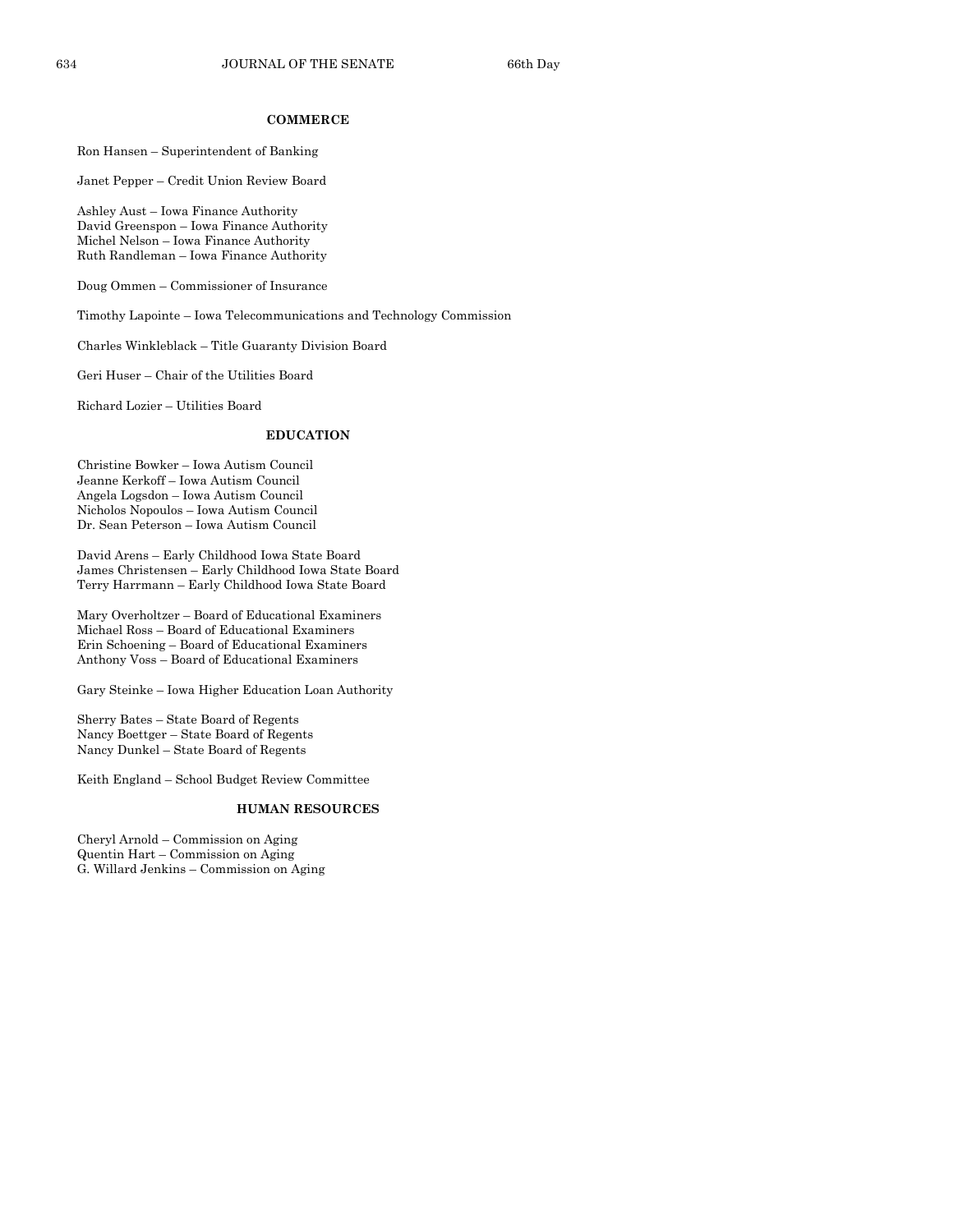Susan Theisen – Board of Athletic Training

Dr. Kevin Allemagne – Board of Behavioral Science Donald Gilbert – Board of Behavioral Science Jeff Kerber – Board of Behavioral Science Sherill Whisenand – Board of Behavioral Science

Courtney Clarke – Child Advocacy Board Marc Elcock – Child Advocacy Board Sara Parris – Child Advocacy Board Elaine Sanders – Child Advocacy Board Wayne Schellhammer – Child Advocacy Board

Harold Miller – Health Facilities Council Brenda Perrin – Health Facilities Council

Alana Dizdarevic – Healthy and Well Kids in Iowa (HAWK-I) Board Eric Kohlsdorf – Healthy and Well Kids in Iowa (HAWK-I) Board Dr. Kaaren Vargas – Healthy and Well Kids in Iowa (HAWK-I) Board

Mark Anderson – Council on Human Services Kimberly Kudej – Council on Human Services

Sal Alaniz – Commission of Latino Affairs Lorena Gingerich – Commission of Latino Affairs

Thomas Bouska – Mental Health and Disability Services Commission Peter Brantner – Mental Health and Disability Services Commission Thomas Broeker – Mental Health and Disability Services Commission Kathryn Johnson – Mental Health and Disability Services Commission Betty King – Mental Health and Disability Services Commission Geoff Lauer – Mental Health and Disability Services Commission

Cindy Crawford – Board of Sign Language Interpreters and Transliterators

George Belitsos – Commission on Tobacco Use Prevention and Control

#### **JUDICIARY**

Tom Conley – Iowa State Civil Rights Commission Lauren Haugh – Iowa State Civil Rights Commission Douglas Oelschlaeger – Iowa State Civil Rights Commission Marcelena Ordaz – Iowa State Civil Rights Commission

Richard LaMere, Jr. – Board of Corrections Rebecca Williams – Board of Corrections

Tiffany Allison – Criminal and Juvenile Justice Planning Advisory Council

Jennifer Miller – Iowa Drug Policy Advisory Council

Steve Lukan – Drug Policy Coordinator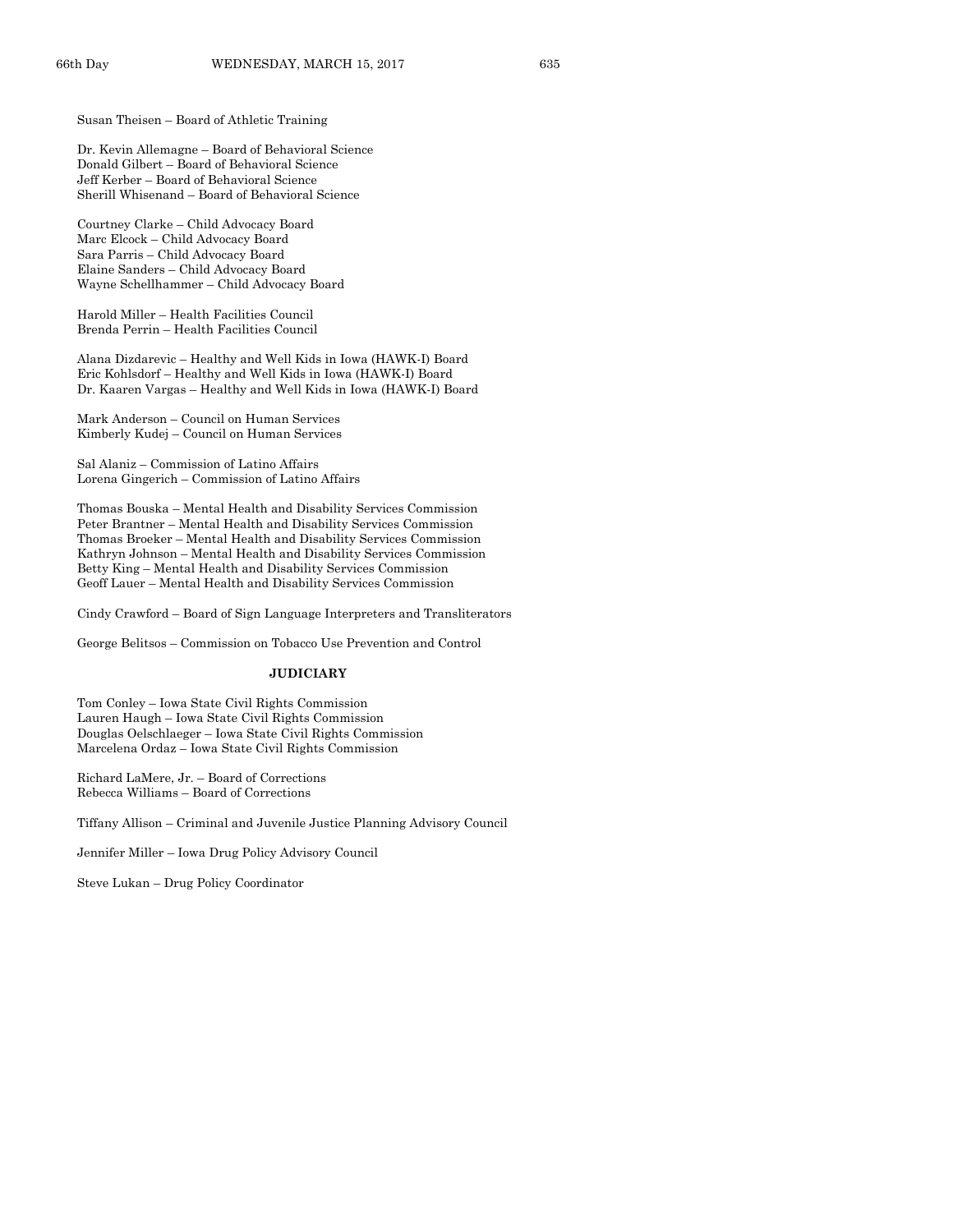Brian Gardner – Iowa Law Enforcement Academy Council Kevin Pals – Iowa Law Enforcement Academy Council Melinda Ruopp – Iowa Law Enforcement Academy Council Megan Weiss – Iowa Law Enforcement Academy Council

Charles Larson, Sr. – Board of Parole Sheila Wilson – Board of Parole

Gregory Crocker – Board of Parole - Alternate Jackie Romp – Board of Parole - Alternate Sue Weinacht – Board of Parole – Alternate

## **LABOR AND BUSINESS RELATIONS**

Georgia Van Gundy – Board of Iowa Innovation Corporation

Michael Mauro – Labor Commissioner

Jim Cooper – Plumbing and Mechanical Systems Examining Board Carol Crane – Plumbing and Mechanical Systems Examining Board Jason Hayes – Plumbing and Mechanical Systems Examining Board

Mary Hunter – Iowa Workforce Development Board Janette Miller Straub – Iowa Workforce Development Board Lynn Schreder – Iowa Workforce Development Board

#### **LOCAL GOVERNMENT**

David Farmer – County Finance Committee Janine Sulzner – County Finance Committee Patricia Wright – County Finance Committee

Stewart Iverson – Chair of the Property Assessment Appeal Board

Stewart Iverson – Property Assessment Appeal Board

#### **NATURAL RESOURCES AND ENVIRONMENT**

Howard Hill – Environmental Protection Commission Chad Ingels – Environmental Protection Commission Bob Sinclair – Environmental Protection Commission

Ronald Herrig – Flood Mitigation Board Amy Kaleita – Flood Mitigation Board

Laura Hommel – Natural Resource Commission Tom Prickett – Natural Resource Commission Margo Underwood – Natural Resource Commission

Chuck Gipp – Director of the Department of Natural Resources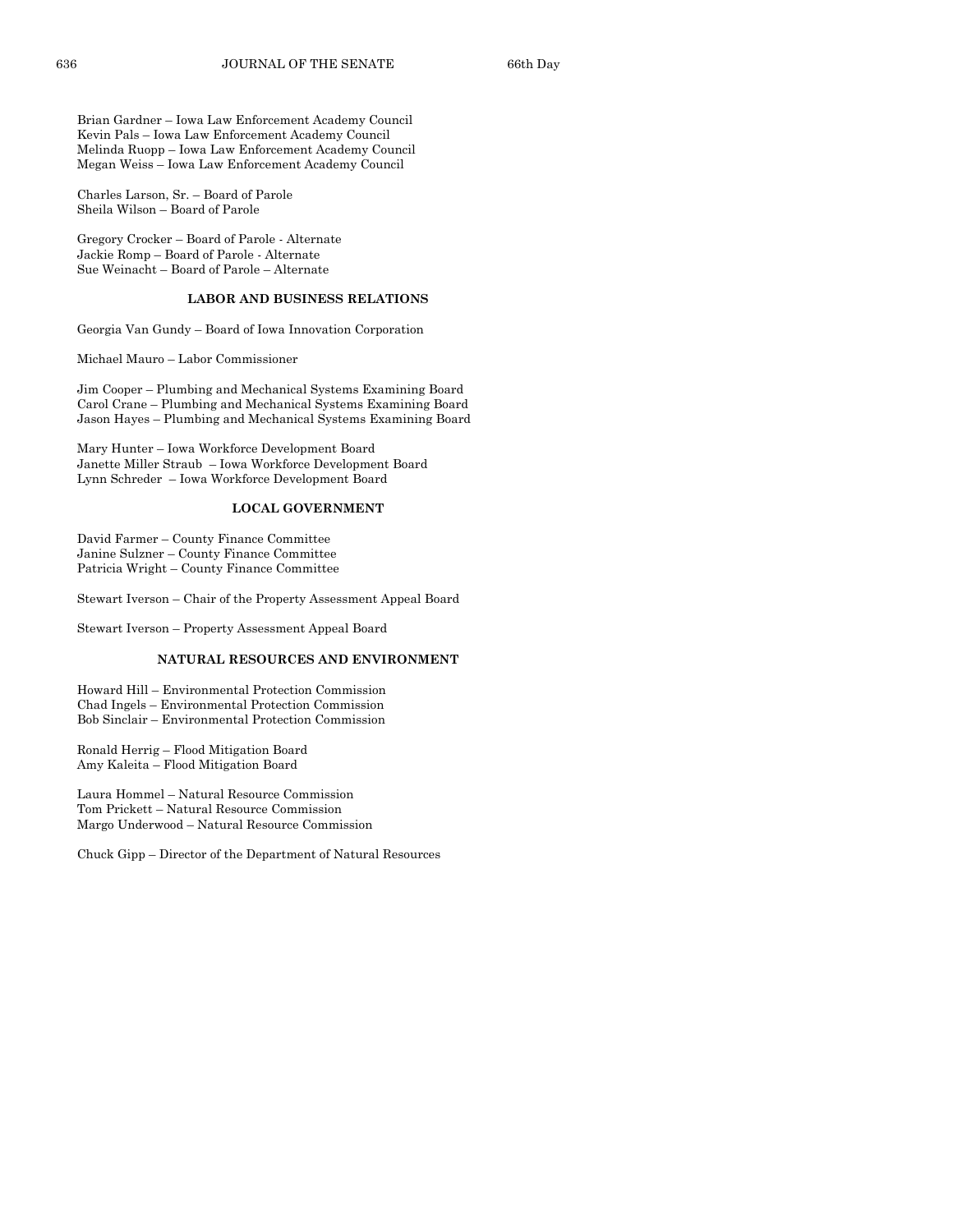Timothy Gartin – Iowa Petroleum Underground Storage Tank Fund Board

Jennifer Carpenter – Renewable Fuel Infrastructure Board Niki DePhillips – Renewable Fuel Infrastructure Board Kelsey Erickson – Renewable Fuel Infrastructure Board

#### **STATE GOVERNMENT**

Shelley Laracuente – Accountancy Examining Board Aaron Olson – Accountancy Examining Board S James Smith – Accountancy Examining Board

Tobi Parks – Commission on the Status of African Americans

Christine Spratt – Alcoholic Beverages Commission

Tandi Brannaman – Architectural Examining Board Joseph Ferrentino – Architectural Examining Board Jerry Purdy – Architectural Examining Board

Benjamin Jung – Commission of Asian and Pacific Islander Affairs James Suong – Commission of Asian and Pacific Islander Affairs

John Anderson – Board of Barbering Terry Moll – Board of Barbering

Ryan Brems – Commission for the Blind

Robert Brecke – Boiler and Pressure Vessel Board Timothy Fehr – Boiler and Pressure Vessel Board Amy Iles – Boiler and Pressure Vessel Board

Leslie Duinink – Board of Chiropractic Dr. Rex Jones – Board of Chiropractic Nancy Netolicky – Board of Chiropractic

Anna Brown – Commission on Community Action Agencies Ajit Kumar – Commission on Community Action Agencies Mary Whisenand – Commission on Community Action Agencies

Jerry Akers – Board of Cosmetology Arts and Sciences Mary Clausen – Board of Cosmetology Arts and Sciences Jacquelyn Hein – Board of Cosmetology Arts and Sciences Lois Leytem – Board of Cosmetology Arts and Sciences Nichole Origer – Board of Cosmetology Arts and Sciences

Dirk Hillard – Commission of Deaf Services Telina McKenna-Quintana – Commission of Deaf Services

Dr. Michael Davidson – Board of Dentistry Mary Kelly Grief – Board of Dentistry Bruce Thorsen – Board of Dentistry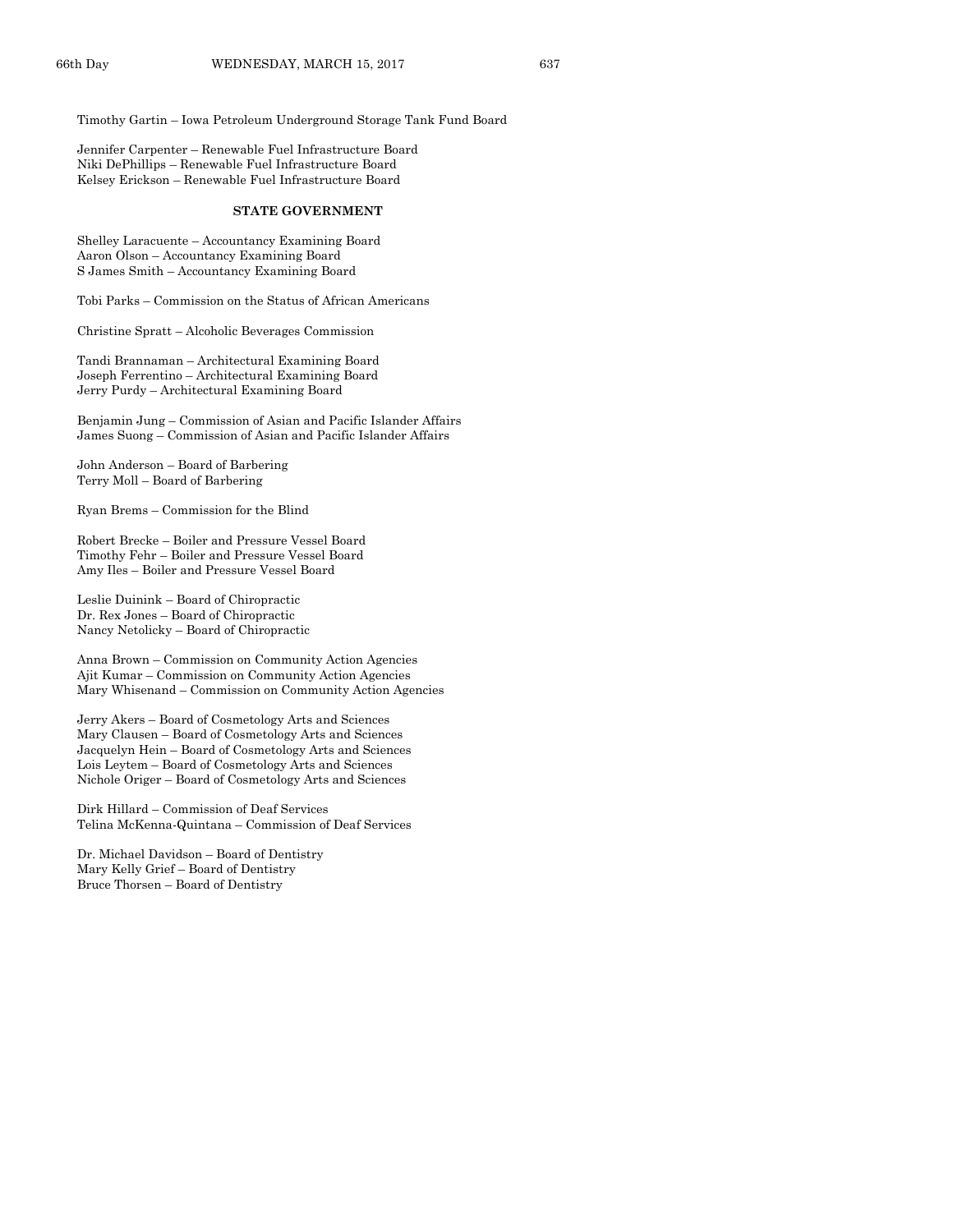Daniel Deutschman – Board of Dietetics Julie Eichenberger – Board of Dietetics Stacey Loftus – Board of Dietetics

Marg Stoldorf – Electrical Examining Board

Kerry Dixon – Elevator Safety Board Kristine Kesterson – Elevator Safety Board Wayne Sims – Elevator Safety Board

Paul Herold – Engineering and Land Surveying Examining Board Rita Perea – Engineering and Land Surveying Examining Board Marlon Vogt – Engineering and Land Surveying Examining Board

Karin Derry – Iowa Ethics and Campaign Disclosure Board Jonathan Roos – Iowa Ethics and Campaign Disclosure Board Mary Rueter – Iowa Ethics and Campaign Disclosure Board

Bret Battles – Board of Hearing Aid Specialists Jon McAvoy – Board of Hearing Aid Specialists Gregory Moore – Board of Hearing Aid Specialists

Marlene Sprouse – Investment Board of the IPERS Lisa Stange – Investment Board of the IPERS

Jack Jones – Landscape Architectural Examining Board Jonathan Martin – Landscape Architectural Examining Board Debra Schiel-Larson – Landscape Architectural Examining Board

Terry Rich – Chief Executive Officer of the Iowa Lottery Authority

Ryan Crawford –Board of Massage Therapy David Edwards – Board of Massage Therapy Emily Farrell – Board of Massage Therapy Michael Hammer – Board of Massage Therapy Irene Richards – Board of Massage Therapy Catherine Sampson – Board of Massage Therapy

Diane Clark – Board of Medicine Hamed Tewfik – Board of Medicine Brian Wilson – Board of Medicine

Ryan Fredregill – Board of Mortuary Science Todd Kale – Board of Mortuary Science Mollie Pawlosky – Board of Mortuary Science

Dr. Joe Coulter – Commission of Native American Affairs Crystal Davis – Commission of Native American Affairs Karen Mackey – Commission of Native American Affairs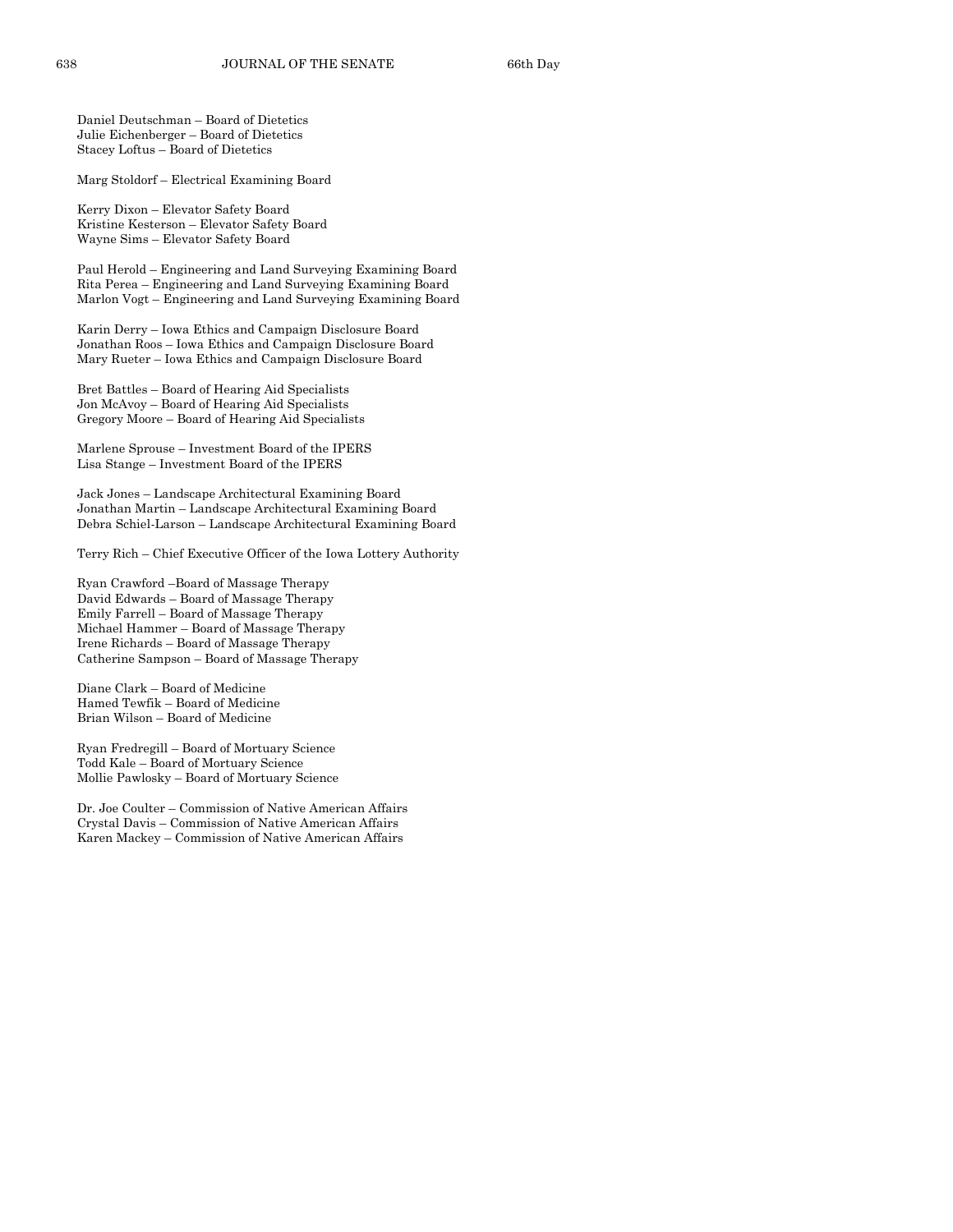Kierstyn Borg Mickelson – Board of Nursing B. J. Hoffman – Board of Nursing Patrick Mooney – Board of Nursing

Daniel Boor – Board of Nursing Home Administrators Michael Jenison – Board of Nursing Home Administrators

Dr. Scott Ihrke – Board of Optometry Dr. Michael Portz – Board of Optometry Jacqueline Pullen – Board of Optometry

Dr. Brett Barker – Board of Pharmacy LaDonna Gratias – Board of Pharmacy Gayle Mayer – Board of Pharmacy Joan Skogstrom – Board of Pharmacy

Robert Palmer – Board of Physical and Occupational Therapy Melinda Shetler – Board of Physical and Occupational Therapy

Dr. Jon Ahrendsen – Board of Physician Assistants Michael Schnurr – Board of Physician Assistants Peter Stopulos – Board of Physician Assistants

John Bennett – Board of Podiatry Gerald Edgar – Board of Podiatry Rebecca Kmett – Board of Podiatry Dr. Eugene Nassif – Board of Podiatry Dr. Mindy Trotter – Board of Podiatry

Joshua Goodman – Board of Psychology Holly Herbert – Board of Psychology Dr. Earl Kilgore – Board of Psychology Dr. Heidi Vermeer-Quist – Board of Psychology

Dr. Carl Heinrich – State Racing and Gaming Commission Jeffrey Lamberti – State Racing and Gaming Commission

Dan O'Hern – Real Estate Appraiser Examining Board James Pooley – Real Estate Appraiser Examining Board Teresa Selberg – Real Estate Appraiser Examining Board

Janet DeMott – Real Estate Commission Elizabeth Hansen – Real Estate Commission Helen Kimes – Real Estate Commission Michael Telford – Real Estate Commission

Lawrence Lilla – Board of Respiratory Care

Megan Begley – Board of Social Work Karilynne Lenning – Board of Social Work Tony Raymer – Board of Social Work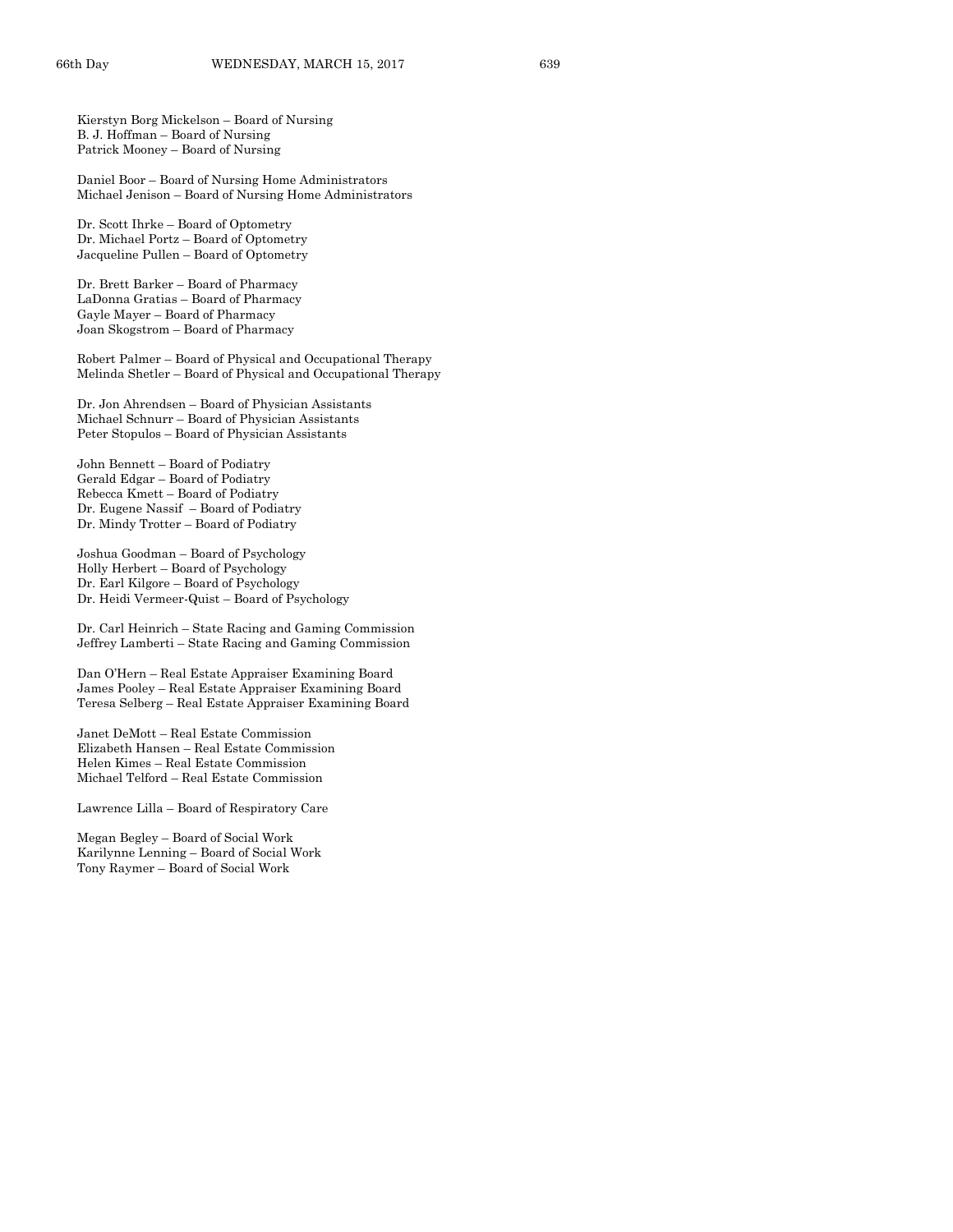Ashley Bahr – Board of Speech Pathology and Audiology Julia Duer – Board of Speech Pathology and Audiology George Eichhorn – Board of Speech Pathology and Audiology

Tim Peterson – Technology Advisory Council

Keith Leonard – Iowa Board of Veterinary Medicine Ann Werner – Iowa Board of Veterinary Medicine

#### **TRANSPORTATION**

Nancy Maher – State Transportation Commission

Tom Rielly – State Transportation Commission

#### **VETERANS AFFAIRS**

Major General Timothy Orr – State of Iowa Adjutant General

#### **WAYS AND MEANS**

Jennifer Pavlovec – Iowa Capital Investment Board

Dr. Nicholas Chilcoat – Economic Development Authority Craig Francisco – Economic Development Authority Megan McKay – Economic Development Authority

Alexsis Fleener – Iowa Great Places Board Nick Glew – Iowa Great Places Board Ruth Haus – Iowa Great Places Board Mark Jackson – Iowa Great Places Board Kasey Johnson Steen – Iowa Great Places Board Jared McGovern – Iowa Great Places Board

## GOVERNOR'S DEFERRAL LETTERS

The following letters from the Governor were received in the office of the Secretary of the Senate on March 1, 2017:

Pursuant to Iowa Code section 2.32, please accept this letter as the notice of deferment of the appointment to the Board of Athletic Training, formerly held by Pamela Davis. This appointment has been deferred because our Administration has initiated, but has not yet completed, the selection process which will result in determining the most appropriate person to nominate for this position.

Pursuant to Iowa Code section 2.32, please accept this letter as the notice of deferment of the appointment to the Board of Athletic Training, formerly held by Josh Hamann. This appointment has been deferred because our Administration has initiated, but has not yet completed, the selection process which will result in determining the most appropriate person to nominate for this position.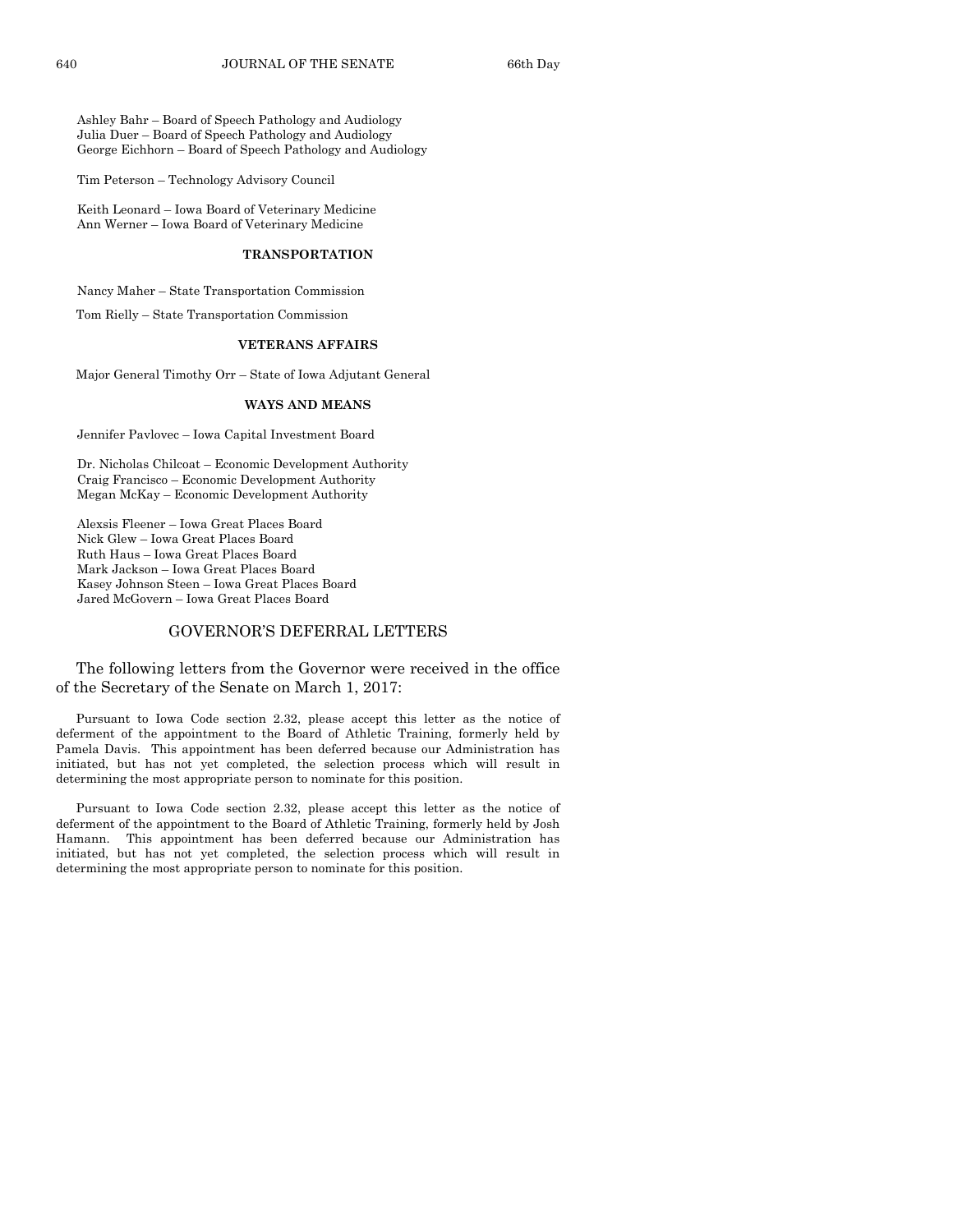Pursuant to Iowa Code section 2.32, please accept this letter as the notice of deferment of the appointment to the Boiler and Pressure Vessel Board, formerly held by Keith Taeger. This appointment has been deferred because our Administration has initiated, but has not yet completed, the selection process which will result in determining the most appropriate person to nominate for this position.

Pursuant to Iowa Code section 2.32, please accept this letter as the notice of deferment of the appointment to the Commission on Community Action Agencies, formerly held by John Johnson. This appointment has been deferred because our Administration has initiated, but has not yet completed, the selection process which will result in determining the most appropriate person to nominate for this position.

Pursuant to Iowa Code section 2.32, please accept this letter as the notice of deferment of the appointment to the Criminal and Juvenile Justice Planning Advisory Council, formerly held by John Spinks. This appointment has been deferred because our Administration has initiated, but has not yet completed, the selection process which will result in determining the most appropriate person to nominate for this position.

Pursuant to Iowa Code section 2.32, please accept this letter as the notice of deferment of the appointment to the Commission of Persons with Disabilities, formerly held by Harry Van Grevenhof. This appointment has been deferred because our Administration has initiated, but has not yet completed, the selection process which will result in determining the most appropriate person to nominate for this position.

Pursuant to Iowa Code section 2.32, please accept this letter as the notice of deferment of the appointment to the Electrical Examining Board, formerly held by Allen DeHeer. This appointment has been deferred because our Administration has initiated, but has not yet completed, the selection process which will result in determining the most appropriate person to nominate for this position.

Pursuant to Iowa Code section 2.32, please accept this letter as the notice of deferment of the appointment to the Electrical Examining Board, formerly held by Emily Wuebker. This appointment has been deferred because our Administration has initiated, but has not yet completed, the selection process which will result in determining the most appropriate person to nominate for this position.

Pursuant to Iowa Code section 2.32, please accept this letter as the notice of deferment of the appointment to the Electrical Examining Board, formerly held by Theodore Meiners. This appointment has been deferred because our Administration has initiated, but has not yet completed, the selection process which will result in determining the most appropriate person to nominate for this position.

Pursuant to Iowa Code section 2.32, please accept this letter as the notice of deferment of the appointment to the Electrical Examining Board, formerly held by Wayne Engle. This appointment has been deferred because our Administration has initiated, but has not yet completed, the selection process which will result in determining the most appropriate person to nominate for this position.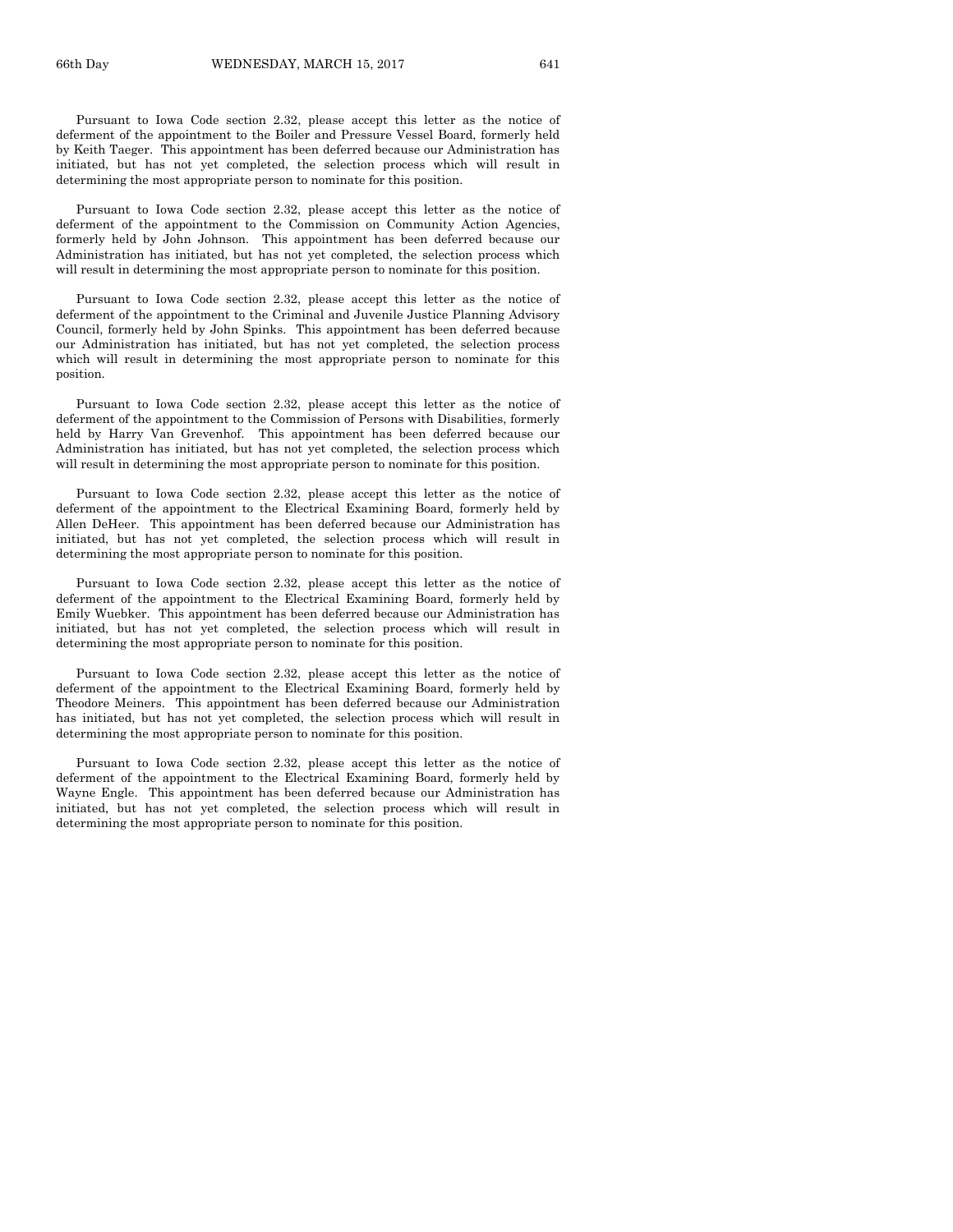Pursuant to Iowa Code section 2.32, please accept this letter as the notice of deferment of the appointment to the Iowa Emergency Response Commission, formerly held by Christopher Enyeart. This appointment has been deferred because our Administration has initiated, but has not yet completed, the selection process which will result in determining the most appropriate person to nominate for this position.

Pursuant to Iowa Code section 2.32, please accept this letter as the notice of deferment of the appointment to the Environmental Protection Commission, formerly held by Cindy Greiman. This appointment has been deferred because our Administration has initiated, but has not yet completed, the selection process which will result in determining the most appropriate person to nominate for this position.

Pursuant to Iowa Code section 2.32, please accept this letter as the notice of deferment of the appointment to the Environmental Protection Commission, formerly held by LaQuanda Hoskins. This appointment has been deferred because our Administration has initiated, but has not yet completed, the selection process which will result in determining the most appropriate person to nominate for this position.

Pursuant to Iowa Code section 2.32, please accept this letter as the notice of deferment of the appointment to the Board of Hearing Aid Specialists, formerly held by Jaime Secory. This appointment has been deferred because our Administration has initiated, but has not yet completed, the selection process which will result in determining the most appropriate person to nominate for this position.

Pursuant to Iowa Code section 2.32, please accept this letter as the notice of deferment of the appointment to the Council on Human Services, formerly held by Guy Richardson. This appointment has been deferred because our Administration has initiated, but has not yet completed, the selection process which will result in determining the most appropriate person to nominate for this position.

Pursuant to Iowa Code section 2.32, please accept this letter as the notice of deferment of the appointment to the Interior Design Examining Board, formerly held by Dorothy Fowles. This appointment has been deferred because our Administration has initiated, but has not yet completed, the selection process which will result in determining the most appropriate person to nominate for this position.

Pursuant to Iowa Code section 2.32, please accept this letter as the notice of deferment of the appointment to the Interior Design Examining Board, formerly held by Scott Hatfield. This appointment has been deferred because our Administration has initiated, but has not yet completed, the selection process which will result in determining the most appropriate person to nominate for this position.

Pursuant to Iowa Code section 2.32, please accept this letter as the notice of deferment of the appointment to the Interior Design Examining Board, formerly held by Julie Ann Quebe. This appointment has been deferred because our Administration has initiated, but has not yet completed, the selection process which will result in determining the most appropriate person to nominate for this position.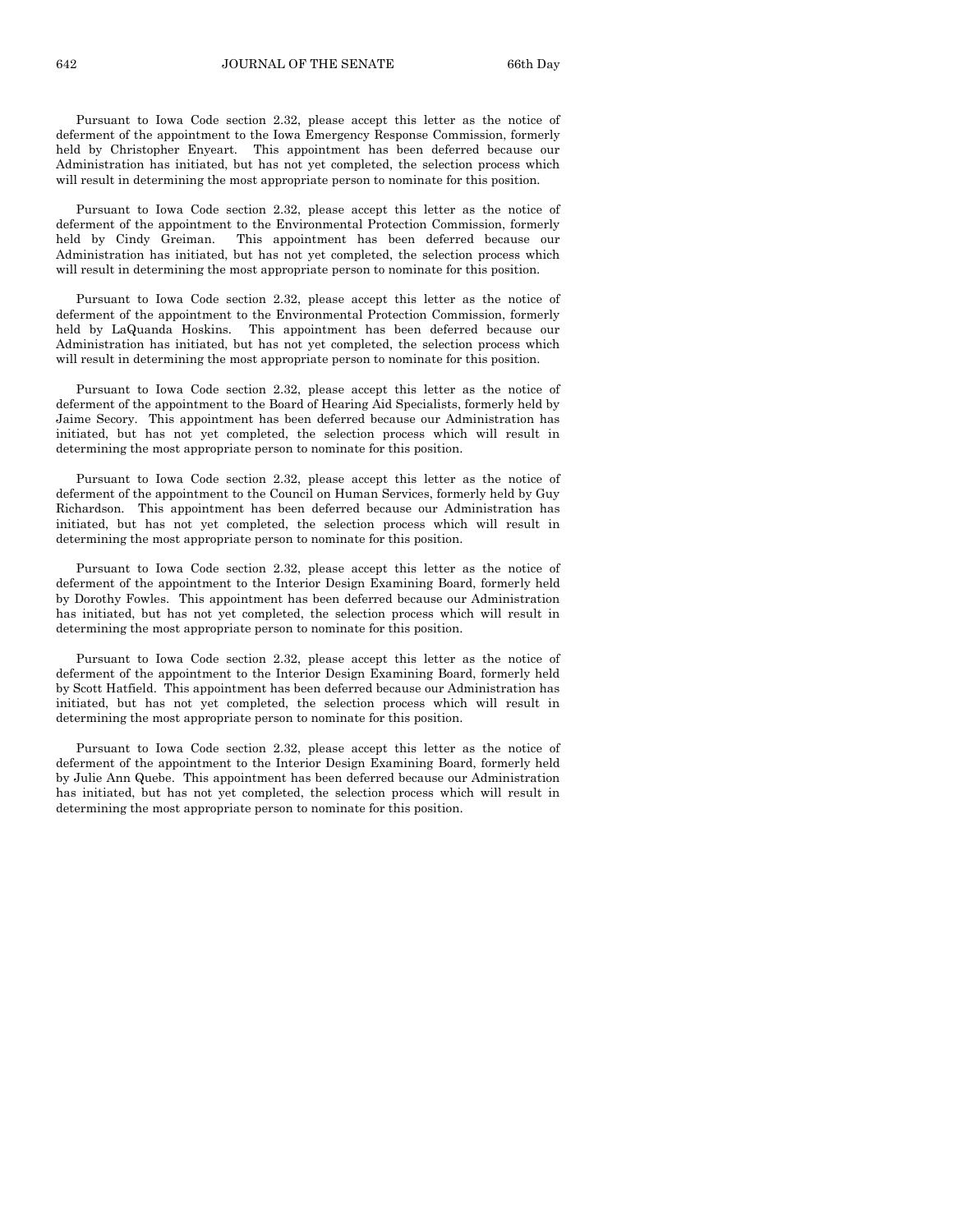Pursuant to Iowa Code section 2.32, please accept this letter as the notice of deferment of the appointment to the Commission on Judicial Qualifications, formerly held by Duane Cottingham. This appointment has been deferred because our Administration has initiated, but has not yet completed, the selection process which will result in determining the most appropriate person to nominate for this position.

Pursuant to Iowa Code section 2.32, please accept this letter as the notice of deferment of the appointment to the Commission on Judicial Qualifications, formerly held by Henry (H.I.) Thomas. This appointment has been deferred because our Administration has initiated, but has not yet completed, the selection process which will result in determining the most appropriate person to nominate for this position.

Pursuant to Iowa Code section 2.32, please accept this letter as the notice of deferment of the appointment to the Commission on Judicial Qualifications, formerly held by Stephanie Netolicky. This appointment has been deferred because our Administration has initiated, but has not yet completed, the selection process which will result in determining the most appropriate person to nominate for this position.

Pursuant to Iowa Code section 2.32, please accept this letter as the notice of deferment of the appointment to the Landscape Architectural Examining Board, formerly held by Erica Andersen. This appointment has been deferred because our Administration has initiated, but has not yet completed, the selection process which will result in determining the most appropriate person to nominate for this position.

Pursuant to Iowa Code section 2.32, please accept this letter as the notice of deferment of the appointment to the Iowa Law Enforcement Academy Council, formerly held by Brian Guy. This appointment has been deferred because our Administration has initiated, but has not yet completed, the selection process which will result in determining the most appropriate person to nominate for this position.

Pursuant to Iowa Code section 2.32, please accept this letter as the notice of deferment of the appointment to the Mental Health and Disability Services Commission, formerly held by Lynn Grobe. This appointment has been deferred because our Administration has initiated, but has not yet completed, the selection process which will result in determining the most appropriate person to nominate for this position.

Pursuant to Iowa Code section 2.32, please accept this letter as the notice of deferment of the appointment to the Mental Health and Disability Services Commission, formerly held by Richard Crouch. This appointment has been deferred because our Administration has initiated, but has not yet completed, the selection process which will result in determining the most appropriate person to nominate for this position.

Pursuant to Iowa Code section 2.32, please accept this letter as the notice of deferment of the appointment to the Mental Health Risk Pool Board, formerly held by Mechelle Dhondt. This appointment has been deferred because our Administration has initiated, but has not yet completed, the selection process which will result in determining the most appropriate person to nominate for this position.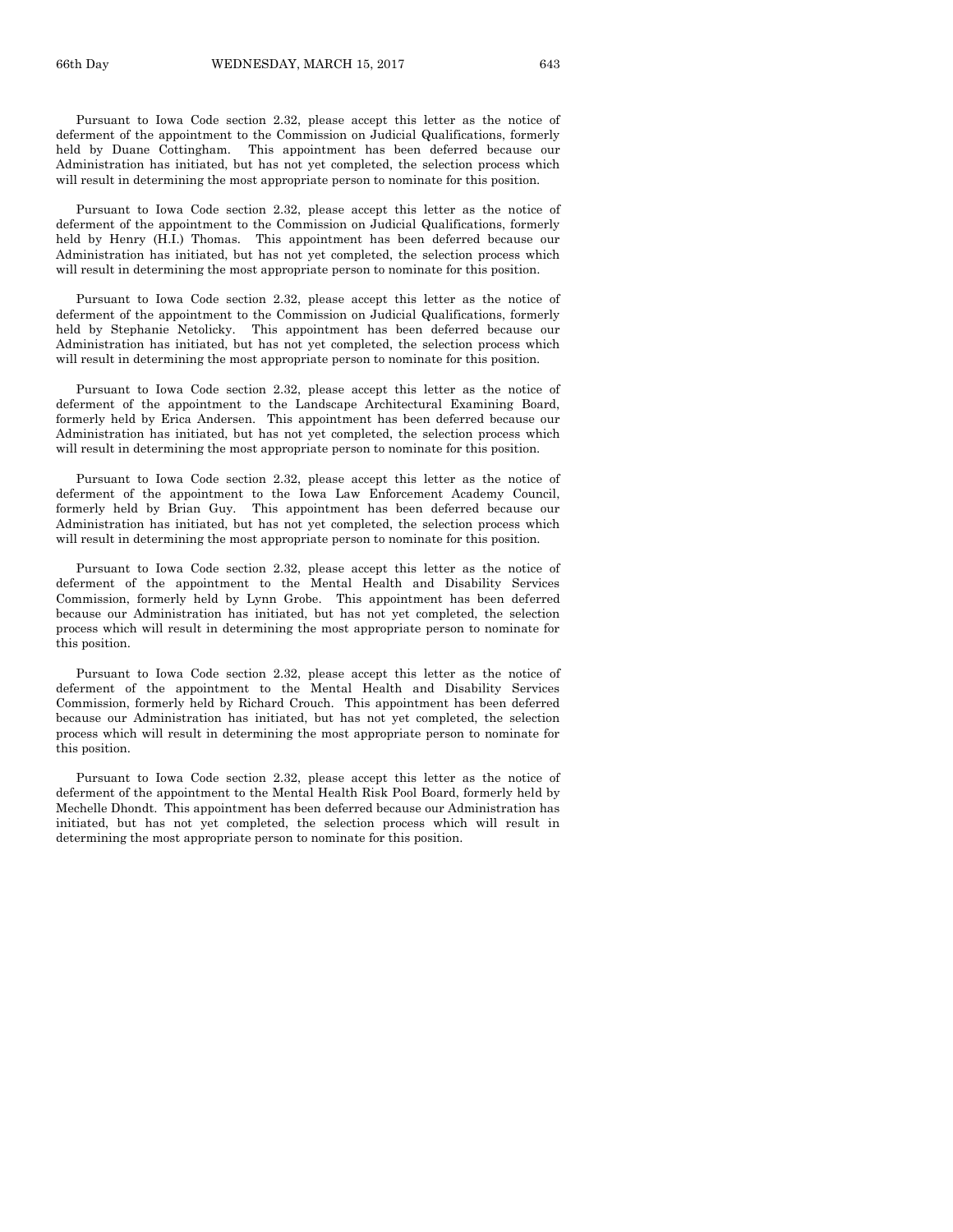Pursuant to Iowa Code section 2.32, please accept this letter as the notice of deferment of the appointment to the Mental Health Risk Pool Board, formerly held by Peggy Rice. This appointment has been deferred because our Administration has initiated, but has not yet completed, the selection process which will result in determining the most appropriate person to nominate for this position.

Pursuant to Iowa Code section 2.32, please accept this letter as the notice of deferment of the appointment to the Mental Health Risk Pool Board, formerly held by Shane Walter. This appointment has been deferred because our Administration has initiated, but has not yet completed, the selection process which will result in determining the most appropriate person to nominate for this position.

Pursuant to Iowa Code section 2.32, please accept this letter as the notice of deferment of the appointment to the Commission of Native American Affairs, formerly held by Dawn Buffalo. This appointment has been deferred because our Administration has initiated, but has not yet completed, the selection process which will result in determining the most appropriate person to nominate for this position.

Pursuant to Iowa Code section 2.32, please accept this letter as the notice of deferment of the appointment to the Commission of Native American Affairs, formerly held by Dirk Whitebreast. This appointment has been deferred because our Administration has initiated, but has not yet completed, the selection process which will result in determining the most appropriate person to nominate for this position.

Pursuant to Iowa Code section 2.32, please accept this letter as the notice of deferment of the appointment to the Commission of Native American Affairs, formerly held by Judy Yellowbank. This appointment has been deferred because our Administration has initiated, but has not yet completed, the selection process which will result in determining the most appropriate person to nominate for this position.

Pursuant to Iowa Code section 2.32, please accept this letter as the notice of deferment of the appointment to the Commission of Native American Affairs, formerly held by Franklin Phillips. This appointment has been deferred because our Administration has initiated, but has not yet completed, the selection process which will result in determining the most appropriate person to nominate for this position.

Pursuant to Iowa Code section 2.32, please accept this letter as the notice of deferment of the appointment to the Commission of Native American Affairs, formerly held by Larry Lasley. This appointment has been deferred because our Administration has initiated, but has not yet completed, the selection process which will result in determining the most appropriate person to nominate for this position.

Pursuant to Iowa Code section 2.32, please accept this letter as the notice of deferment of the appointment to the Board of Nursing, formerly held by Debra Larson. This appointment has been deferred because our Administration has initiated, but has not yet completed, the selection process which will result in determining the most appropriate person to nominate for this position.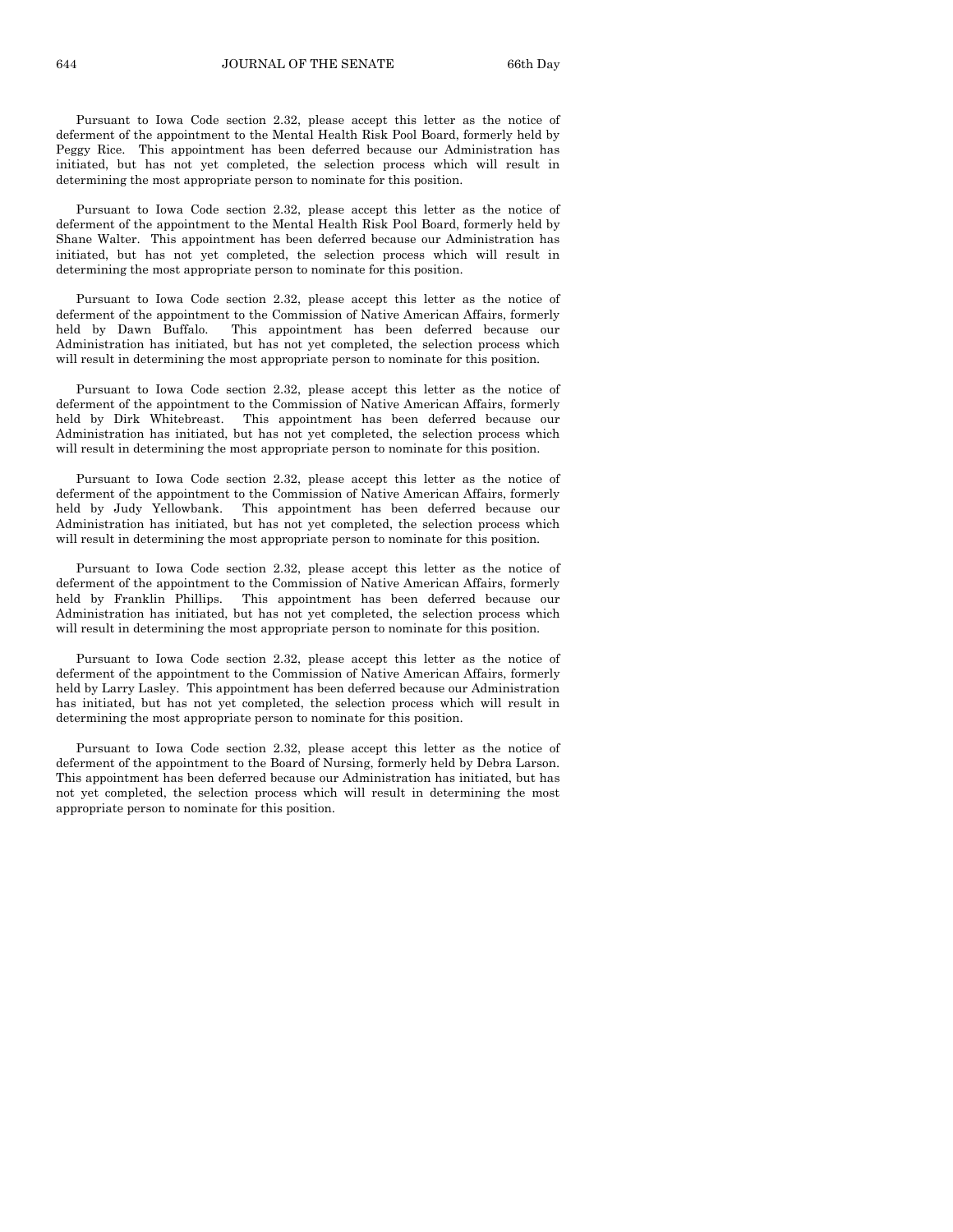Pursuant to Iowa Code section 2.32, please accept this letter as the notice of deferment of the appointment to the Board of Physical and Occupational Therapy, formerly held by Bradley Earp. This appointment has been deferred because our Administration has initiated, but has not yet completed, the selection process which will result in determining the most appropriate person to nominate for this position.

Pursuant to Iowa Code section 2.32, please accept this letter as the notice of deferment of the appointment to the Plumbing and Mechanical Systems Board, formerly held by Rodney Schultz. This appointment has been deferred because our Administration has initiated, but has not yet completed, the selection process which will result in determining the most appropriate person to nominate for this position.

Pursuant to Iowa Code section 2.32, please accept this letter as the notice of deferment of the appointment to the Board of Podiatry, formerly held by K. Linda Bratkiewicz. This appointment has been deferred because our Administration has initiated, but has not yet completed, the selection process which will result in determining the most appropriate person to nominate for this position.

Pursuant to Iowa Code section 2.32, please accept this letter as the notice of deferment of the appointment to the Board of Psychology, formerly held by Melinda Green. This appointment has been deferred because our Administration has initiated, but has not yet completed, the selection process which will result in determining the most appropriate person to nominate for this position.

Pursuant to Iowa Code section 2.32, please accept this letter as the notice of deferment of the appointment to the Public Information Board, formerly held by Anthony Gaughan. This appointment has been deferred because our Administration has initiated, but has not yet completed, the selection process which will result in determining the most appropriate person to nominate for this position.

Pursuant to Iowa Code section 2.32, please accept this letter as the notice of deferment of the appointment to the Real Estate Commission, formerly held by Carol Haines. This appointment has been deferred because our Administration has initiated, but has not yet completed, the selection process which will result in determining the most appropriate person to nominate for this position.

Pursuant to Iowa Code section 2.32, please accept this letter as the notice of deferment of the appointment to the Board of Respiratory Care, formerly held by Gregory Hicklin. This appointment has been deferred because our Administration has initiated, but has not yet completed, the selection process which will result in determining the most appropriate person to nominate for this position.

Pursuant to Iowa Code section 2.32, please accept this letter as the notice of deferment of the appointment to the Board of Sign Language Interpreters and Transliterators, formerly held by Brent Welsch. This appointment has been deferred because our Administration has initiated, but has not yet completed, the selection process which will result in determining the most appropriate person to nominate for this position.